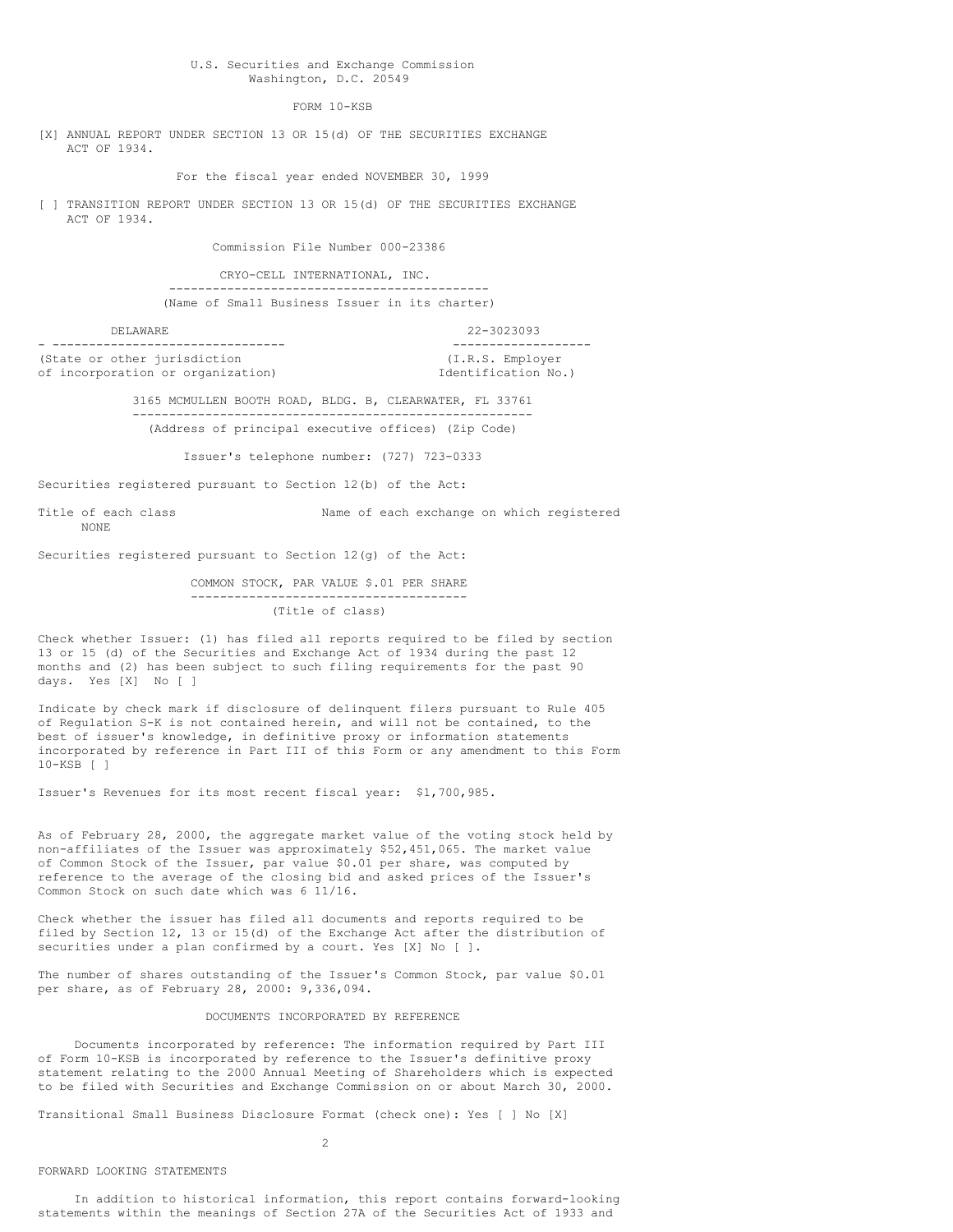Section 21E of the Securities Exchange Act of 1934. The forward-looking statements contained herein are subject to certain risks and uncertainties that could cause actual results to differ materially from those reflected in the forward-looking statements. Factors that might cause such a difference include, but are not limited to, those discussed in the section entitled "Management's Discussion and Analysis or Plan of Operation -- Factors That May Affect Future Results and Market Price of Stock." Readers are cautioned not to place undue reliance on these forward-looking statements, which reflect management's analysis only as of the date hereof. CRYO-CELL International, Inc. (the "Company") undertakes no obligation to publicly revise these forward-looking statements to reflect events or circumstances that arise after the date hereof. Readers should carefully review the risk factors described in other documents the Company files from time to time with the Securities and Exchange Commission, including the Quarterly Reports on Form 10-Q to be filed by the Company in 2000 and any Current Reports on Form 8-K filed by the Company.

PART I

# ITEM 1. DESCRIPTION OF BUSINESS

### INTRODUCTION

CRYO-CELL International, Inc. is a Delaware Corporation, incorporated on September 11, 1989. It is engaged in cryogenic cellular storage and the design and development of cellular storage devices. The Company's current focus is on the processing and preservation of umbilical cord (U-Cord(TM)) blood stem cells for autologous/sibling use. Having recently celebrated its 10 year anniversary, the Company believes that it is the oldest of all of the commercial companies currently specializing in separated umbilical cord blood stem cell storage. CRYO-CELL has pioneered several technologies that allow for the processing and storage of specimens in a cryogenic environment, and presently, the Company's mission of affordability for U-Cord blood preservation remains in effect. These technologies include a process for the storage of fractionated (separated) U-Cord stem cells and the development and patenting of the first computer controlled, robotically operated cryogenic storage system. Its headquarters facility in Clearwater, FL handles all aspects of its business operations including the processing and storage of specimens in one site. Several other companies involved in commercial cell banking rely on shipping their specimens elsewhere for processing and storage.

It is the Company's mission to make expectant parents aware of the potential medical benefits from preserving stem cells, and to provide them the means and processes for collection and storage of these cells. Today, stem cell transplants are known and accepted treatments for a number of life-threatening diseases. With continued research in this area of medical technology, other avenues for their potential use and expansion are being explored. A vast majority of expectant parents are simply unaware that umbilical cord blood contains a rich supply of stem cells, and that it can be collected, processed and stored for the potential future use of the newborn and possibly related family members. A baby's stem cells will remain a perfect match for the baby throughout its life and have a 1-in-4 chance (or better) of being a perfect match for a sibling. There is no assurance, however, that a perfect match could treat certain diseases. Today, it is still common for the cord blood (the blood remaining in the umbilical cord and placenta) to be discarded at the time of birth as medical waste. Obviously, the Company believes that no U-Cord specimen should be discarded when it could possibly save a life.

Given the potential benefits of U-Cord stem cell preservation, the number of stored specimens is still very small relative to the population and the approximately four million births per annum in the United States alone. Outside of lack of awareness, a critical reason for this low level of market penetration is the misperception of the high cost of the procedure and storage versus the relatively low incidence of use. However, evolving medical technology could significantly increase the utilization of the U-Cord blood for transplants. A number of competitors in this market have been charging upwards of \$1000 -

3

\$1500 for this procedure plus a fee for storage. The cost is usually not covered by insurance. The Company's strategy is to make this procedure affordable and within financial reach of most families. The growth and profitability of the Company will come from increases in specimen volume driven by its marketing approaches, resulting in a base of annual renewal fees.

#### BACKGROUND

Nearly fifty years ago researchers discovered that cells could be cryopreserved at an extremely low temperature and all cellular activity would cease until the specimens were thawed. Historically, cryopreservation was required for organ transplants, blood banks and medical research. Today cryopreservation is an integral component of evolving cellular therapies.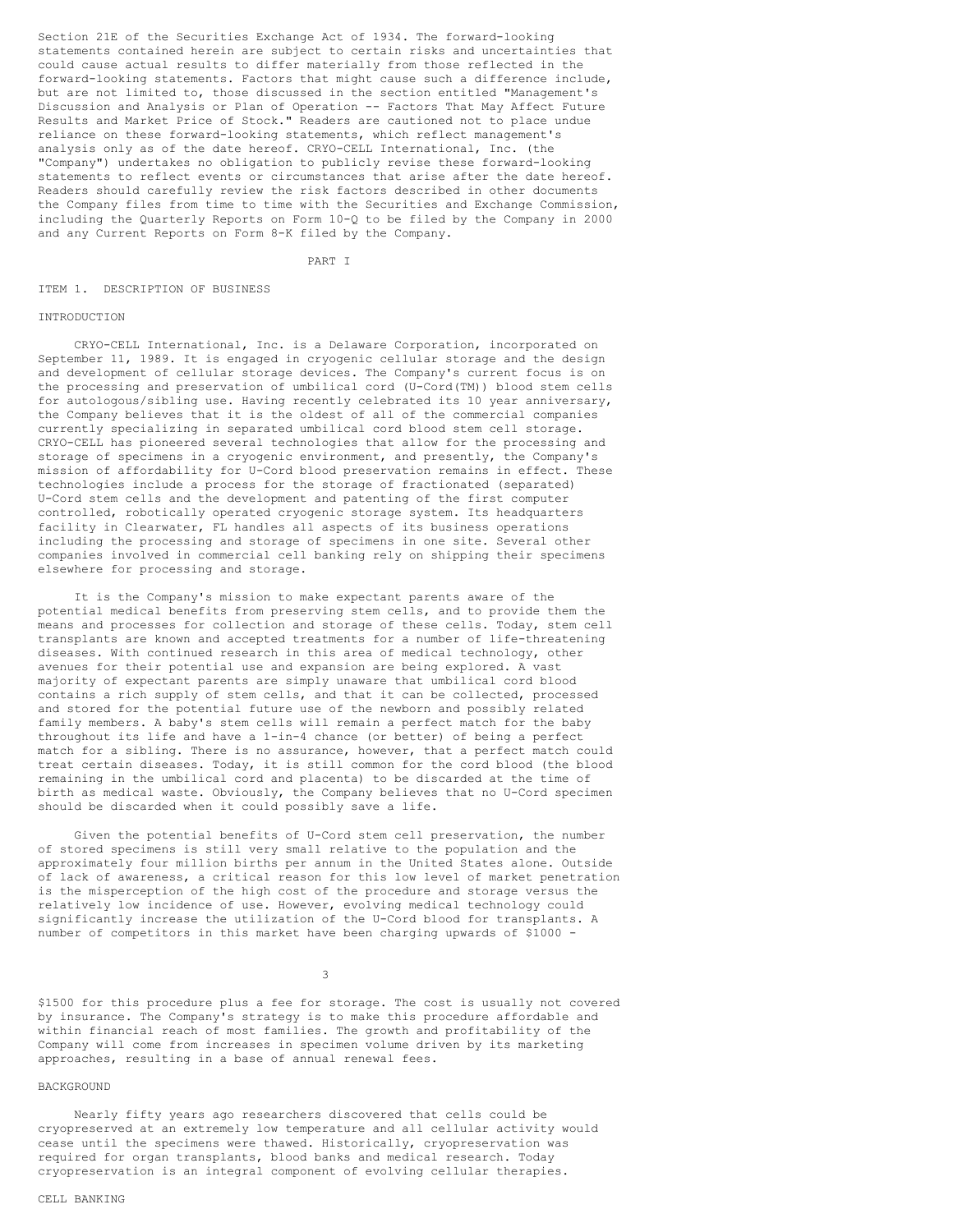Hematopoeitic stem cells are the building blocks of our blood and immune systems. They form the white cells that fight infection, red cells that carry oxygen throughout the body and platelets that promote healing. Stem cells are found in bone marrow where they continue to generate cells throughout our lives. Stem cells can be kept in a cryogenic environment and upon thawing infused into a patient. They can be returned to the individual from whom they were taken (autologous) or donated to someone else (allogeneic). The opportunity to use an individual's own marrow for a transplant is dependent upon whether the cancer has entered the marrow system (metastasized). Otherwise, a marrow donor needs to be identified to provide the needed bone marrow. The availability of a marrow donor or stem cell specimen allows physicians to administer larger doses of chemotherapy or radiation in an effort to eradicate the disease.

Stem cells can be found in umbilical cord and placental blood ("cord blood stem cells") which can be collected and stored after a baby is born. Recent advances have provided the techniques to separate the stem cells found in these two sources. Over 1,500 cord blood stem cell transplants have been performed to date. The Company believes that parents will want to save and store these cells for potential future use by their child(ren). These stem cells also have at least a 1 in 4 chance of being compatible for use by a sibling. Moreover, researchers believe they may be utilized by parents in the future with cellular expansion technologies.

The Company believes that the market for cord blood stem cells is enhanced by the current focus on reducing prohibitive health care costs. With the increasing costs of bone marrow matches and transplants, newborn's U-Cord cells are stored as a precautionary measure. Medical technology is constantly evolving which may provide new uses for cryopreserved cord blood stem cells.

# CCEL CELLULAR STORAGE SYSTEMS

During the period since its inception, the Company's research and development activities have principally involved the design and development of its cellular storage systems ("CCEL Cellular Storage System") and in securing patents on the same.

The Company believes that its long-term cellular storage units can provide an improved ability to store cells or other material in liquid nitrogen, its vapors or other media. The units are controlled by a computer system, which robotically inserts vials in pre-selected storage areas inside the chamber. Additionally, the stored material can be robotically inserted or retrieved by computer on an individual basis without all of the remaining specimens being exposed to ambient temperature. The efficient use of storage space and dual identification system for inventory control is a competitive advantage for the Company. The Company is the assignee of all patents on the units.

4

Currently available units from other providers of cryopreservation systems are manually operated and can expose the laboratory technician to liquid nitrogen when inserting or retrieving specimens. Moreover the use of these units, exposes the remaining stored specimens to ambient temperature whenever specimens are inserted or retrieved. The Company has designed and holds patents on a system which makes use of the latest in computer, robotics, and bar code laser scanning identification technology.

The unit is currently assembled by an independent manufacturer utilizing the Company's patented design. The Company has been advised by Underwriters Laboratories ("U/L") that its CCEL II has passed all required inspections and this unit is now U/L listed. In order to affix the U/L label to all units that are deployed in the future, they must contain the same parts, operating capabilities and features as in the tested CCEL II model.

In February 1999, the Company was informed that the patent on the CCEL III computer controlled robotically operated cellular storage system has been granted. The CCEL III is designed to be multi-functional and to meet International manufacturing requirements. When completely developed the unit will be able to store more than 35,000 specimens stored in 5ml vials. Moreover, as many as 8 million 1 inch vials could be preserved in approximately 250 square feet. The prototype is expected to be completed in the second quarter of 2000.

Another significant application for cellular storage is the storage of cancerous tumor tissue taken from a newly diagnosed patient prior to commencing treatment. This tissue could serve several functions in support of the treatment process. First, it may provide a vehicle for the doctor to test the effects of a proposed course of treatment on the diseased tissue prior to administering it to the patient. Secondly, the effects of a course of treatment could be monitored by comparing tumor cells gathered after the treatment to those stored prior to the commencement of treatment.

Sperm storage is another potential use of the Company's cellular storage systems. Male cancer patients of child bearing age can store sperm to protect their ability to have children in the event they are rendered impotent due to chemotherapy or radiation treatment. Women could also store gametes (eggs) for future use.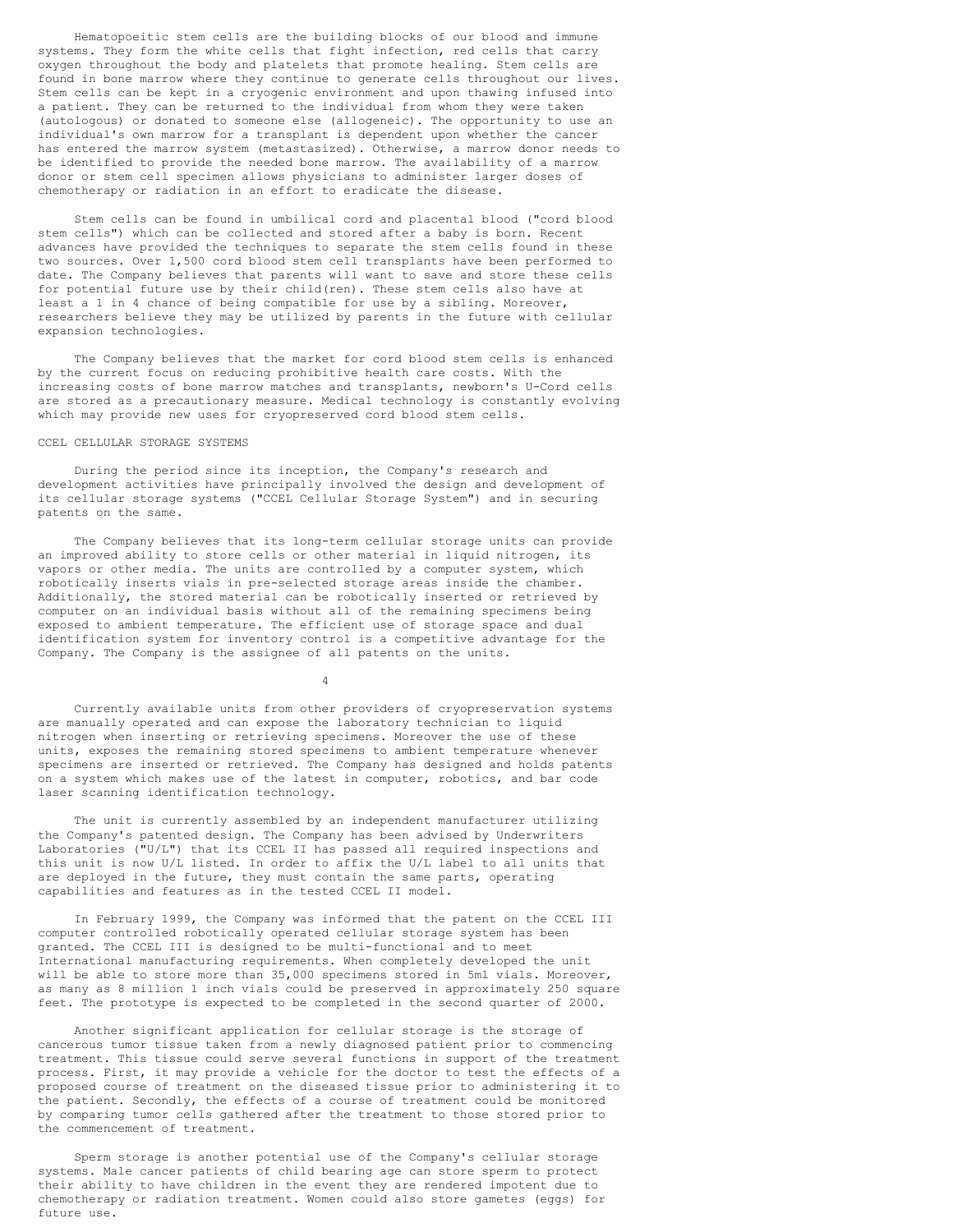#### AFFILIATED HOSPITALS

On November 30, 1996, the Company signed agreements with OrNda HealthCorp. Two "one-third" Revenue Sharing Agreements were purchased in which OrNda paid the Company \$666,666. OrNda was acquired by Tenet Healthcare Corporation, which agreed to be bound by the terms of the OrNda Agreements. The agreements were renegotiated and the Company will store all Tenet originated specimens at its headquarter's lab in Clearwater, Florida while paying Tenet a revenue sharing entitlement.

In June 1998, the Company signed an agreement with Women & Infants Hospital of Rhode Island for the establishment of a commercial placental/umbilical cord blood bank at their Providence, Rhode Island medical facility. Women & Infants Hospital currently has annual births in excess of 9,000 babies and will be offering its stem cell banking services to these parents. The laboratory is expected to open at Women & Infants in the second quarter of 2000.

During 1998 the Company consolidated its new specimen processing and storage activities to its own state of the art facility in its Clearwater, Florida headquarters. It is anticipated that this shift in focus will reduce the need for affiliations with hospital implementations in the future.

## MARKETING CELLULAR STORAGE SERVICES

To increase awareness of its services, the Company has invested in a variety of marketing programs designed to educate expectant parents and those medical caregivers to whom they turn to for advice.

The Company markets its preservation services by targeting expectant parents directly and by distributing information to obstetricians, pediatricians, Lamaze instructors, childbirth educators, certified nurse-midwifes and other related healthcare professionals. In addition, the Company exhibits at conferences, trade shows and other media focusing on the expectant parent market. Of significant note is the increasing level of interest being generated by the Company's Web site, www.CRYO-CELL.com.

5

The Company has renewed its agreement with the Lamaze Publishing Company to sponsor the Lamaze YOU AND YOUR BABY tutorial tape. The agreement has been extended for three (3) years and calls for Lamaze to distribute the videotape to 1.8 million women in their third trimester of pregnancy. Over 90% of first time mothers and 45% of the pre-natal market avail themselves of the Lamaze Institute for Family Education proven instruction program. The tutorial tape, which is distributed by over 10,000 instructors, discusses the importance of cord blood storage and refers viewers to the full page ad that the Company has placed in the Lamaze PARENTS Magazine, which is distributed to 2.4 million expectant mothers. In addition, the Company also places an ad in LAMAZE PARA PADRES, Lamaze Publishing's magazine for Hispanic mothers-to-be. The Company has exclusivity on the tutorial tape in the cord blood storage category and first right of refusal for renewal of the agreement beyond 2003.

In June 1998, the Company entered into an agreement with International Broadcast Corporation (IBC). IBC was to produce a one-half hour infomercial relating to CRYO-CELL's U-Cord stem cell processing and storage activities. IBC has since been acquired by 5th Avenue Channel Corp. In May 1999, the Company signed an agreement with 5th Avenue Channel Corp. Under the terms of the new agreement, the Company and 5th Avenue Channel Corp. will have an equal 50-50 partnership in a new corporation, the Newbirth Network, Inc. This new entity will offer important health information and products to expectant parents through 5th Avenue's television, Internet and mass marketing distributions. Upon calling 5th Avenue Channel's toll-free number, expectant parents can receive a videotape explaining the option they have for storing their newborn's cord blood stem cells. 5th Avenue Channel has committed to producing and distributing a minimum of one million tapes for a small shipping and handling charge.

In September 1998, the Company acquired Medical Marketing Network, Inc. to launch its marketing programs with obstetricians and gynecologists (OB/GYNs) across the country. The Company's marketing program has begun to have increased representation within the medical community. The current affiliation with Lamaze and other programs are designed to reach expectant parents. The Medical Marketing Network is comprised of independent contractors calling on physicians to make their OB/GYN patients more aware of umbilical cord blood stem cell medical technology and CRYO-CELL's affordable U-Cord program technology.

In January 2000, CRYO-CELL entered into a strategic marketing alliance with DNA Dynamics, Inc. DNA Dynamics, a genetic resources company, offers comprehensive DNA identification services for families, especially those with newborns. The alliance will allow the two companies to combine marketing efforts in areas such as Web site linkages, shared advertising, joint displays at trade shows as well as offering both DNA identification and cryogenic cellular storage services to their respective sales channels. Significant marketing synergies exist in reaching both expectant parents and medical professionals, especially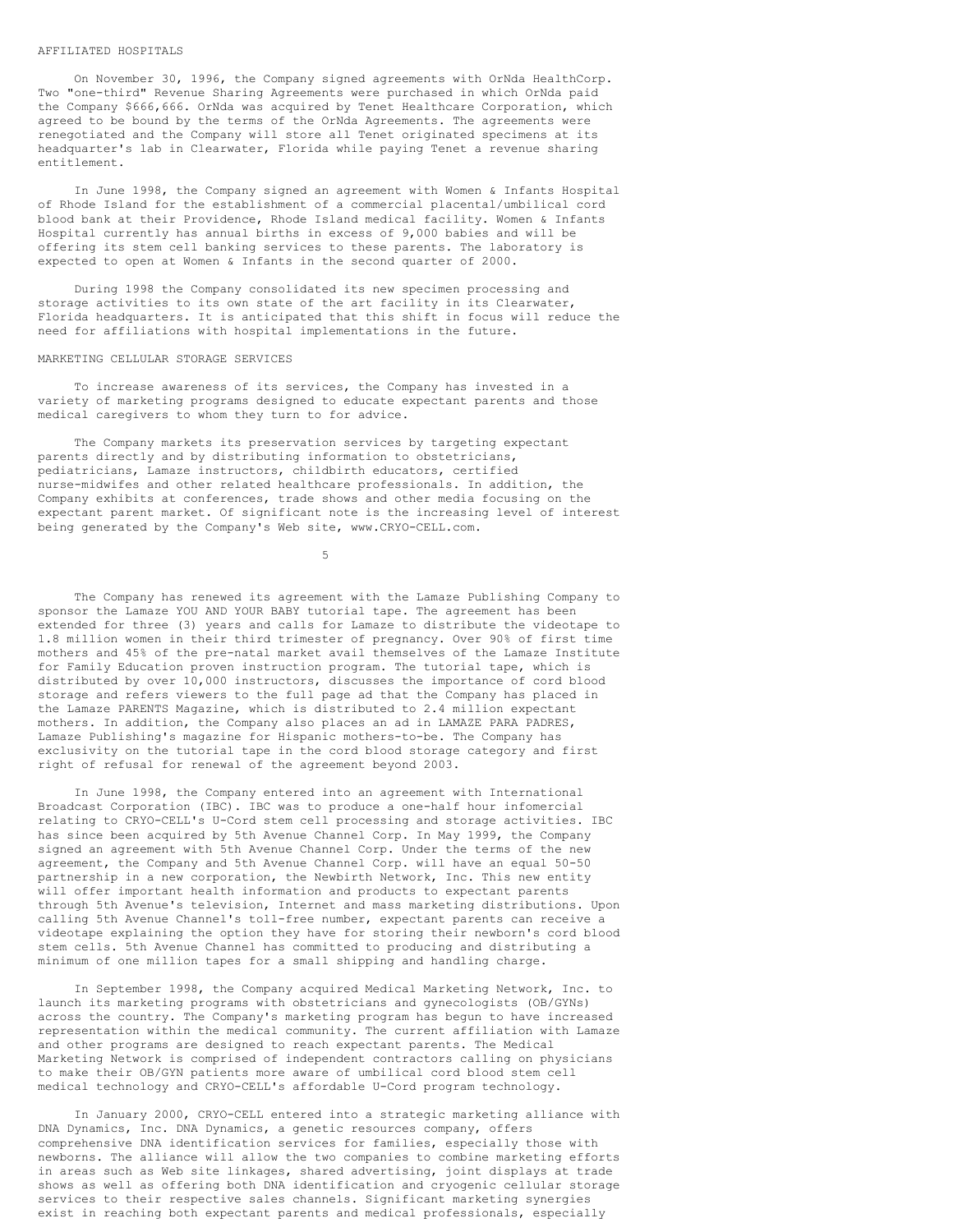#### REVENUE SHARING AGREEMENTS

In addition to revenues generated from sales to customers, the Company generates revenues from the sales of Revenue Sharing Agreements. Under these arrangements the Company shares its storage revenues with investors who receive entitlements on storage spaces. These agreements can take considerable time to negotiate and finalize. Moreover, since such agreements can involve large infusions of revenues on intermittent bases, diverse swings in quarterly and annual revenues and earnings may occur.

6

NEW JERSEY. On November 30, 1999, the Company entered into agreements with two investors entitling them to on-going shares in a portion of the Company's net storage revenue generated by specimens originating from within the state of New Jersey. Deposits totaling \$50,000 were received upon signing of the agreements and the remaining \$450,000, due in May 2000, is recorded as a receivable. When the \$450,000 is received by the Company the investors will be entitled to a portion of net storage revenues generated to a maximum of 33,000 storage spaces.

The following summarizes the agreements in place prior to the current fiscal year:

ARIZONA. On February 9, 1999, the previous agreements with the Company's Arizona Revenue Sharing investors were modified and replaced by a Revenue Sharing Agreement for the state of Florida for a price of \$1,000,000. Under the terms of this agreement the Company credited the investors previously paid \$450,000 toward the purchase of the Revenue Sharing Agreement. The balance of \$550,000 will be paid through their Revenue Sharing entitlements to their share of net storage revenues. The Revenue Sharing Agreement applies to net storage revenues originating from specimens from within the state of Florida. The Revenue Sharing Agreement entitles the investors to net revenues from a maximum of 33,000 storage spaces and cancels the investor's obligation to provide the Company with \$675,000 plus accrued interest under the prior Arizona agreement.

ILLINOIS. In 1996, the Company signed agreements with a group of investors entitling them to an on-going 50% share in the Company's portion of net storage revenues generated by specimens stored in the Illinois Masonic Medical Center. Since the Company will no longer be storing new specimens in Chicago, the agreements were modified in 1998 to entitle the investors to a 50% share of the Company's portion of net revenues relating to specimens originating in Illinois and its contiguous states and stored in Clearwater, Florida for a maximum of up to 33,000 spaces. The revenue generated by this Single Unit Revenue Sharing Agreement was \$1,000,000.

BIO-STOR. On February 26, 1999, the Company modified all previous agreements with Bio-Stor International, Inc. The modified agreement enters Bio-Stor into a Revenue Sharing Agreement for the state of New York. The Company will credit Bio-Stor's \$900,000 (previously paid) toward the purchase of 90% of New York. Bio-Stor will receive 90% of the 50% share in CRYO-CELL's portion of net storage revenues generated by the specimens originating from the Company's clients in the state of New York for up to 33,000 shared spaces. This agreement supersedes all other agreements between Bio-Stor International, Inc and the Company.

TENET HEALTHCARE CORPORATION. On November 30, 1996, the Company signed agreements with OrNda HealthCorp. Two "one-third" Revenue Sharing Agreements were purchased in which OrNda paid the Company \$666,666. OrNda was acquired by Tenet Healthcare Corporation which agreed to be bound by the terms of the OrNda agreements. The agreements were renegotiated and the Company will store all Tenet originated specimens at its headquarter's lab in Clearwater, Florida while paying Tenet a revenue sharing entitlement.

### PATENTS

The Company has been granted patents with respect to its cellular storage systems. In addition the Company has filed several additional United States and foreign patents. There can be no assurances, however, that the pending patent applications will be issued as patents or, if issued, that the patents will provide the Company with significant protection against competitors.

7

#### COMPETITION

The Company is aware of at least three competing companies in the marketplace. These companies, Viacord, Cord Blood Registry, Inc. and Corcell, charge a considerably higher price for their services than does the Company. The Company believes it will be able to successfully compete due to its pricing structure, since it currently is the most affordable program in the United States and its marketing approach, which includes agreements with Lamaze Publishing Company to sponsor the Lamaze You and Your Baby tutorial tape among others.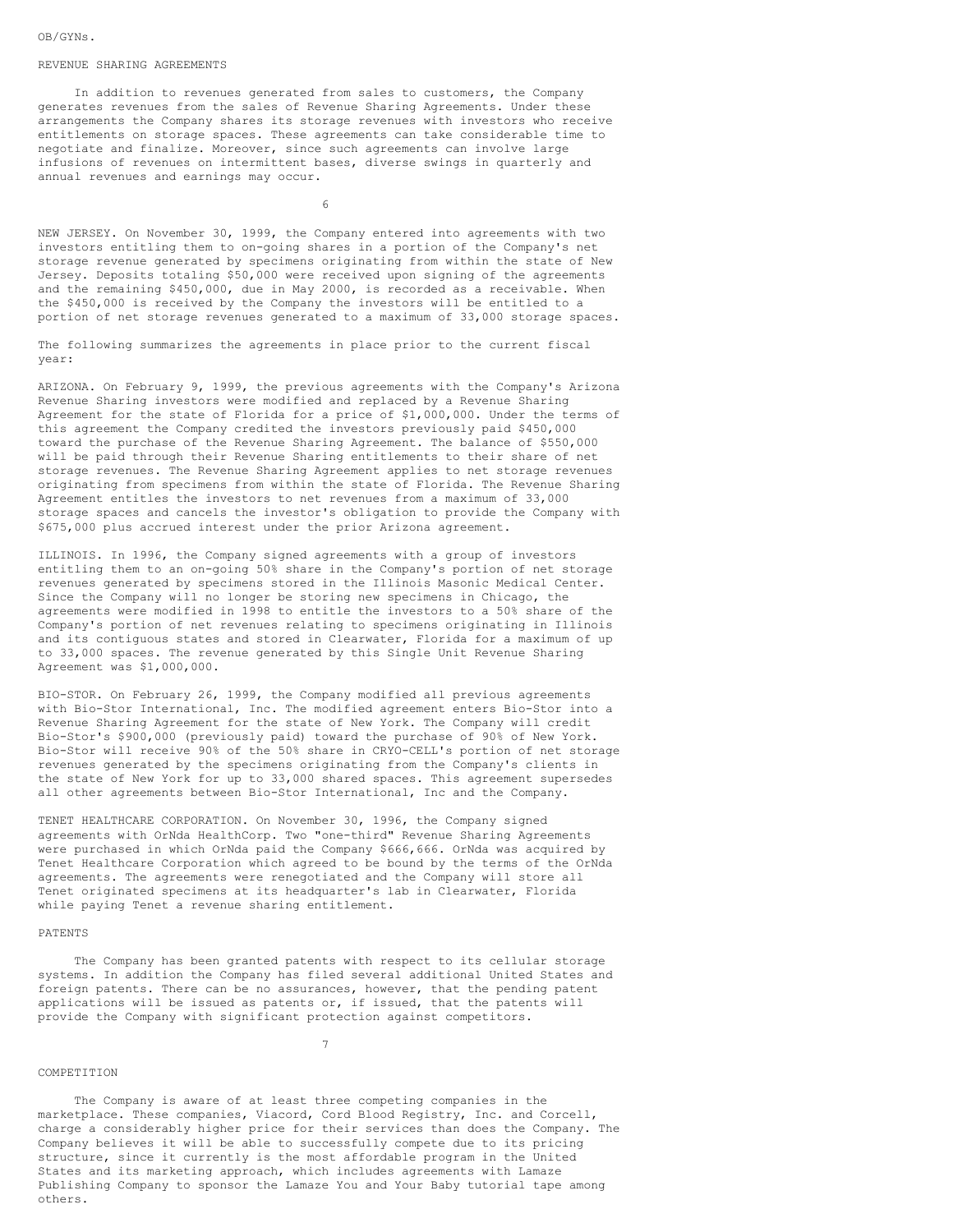#### RESEARCH, DEVELOPMENT AND RELATED ENGINEERING

The Company has incurred \$91,001 during fiscal 1999, compared to \$352,743 during fiscal 1998 on research, development and related engineering expenses. These expenses are attributed to the design, development and approval of the Company's its CCEL III technology.

# GOVERNMENT REGULATION

The CCEL Cellular Storage technology is a class II device and falls under the Food and Drug Administration's (FDA) regulations at 21 C.F.R. ss. 864.9700 ("blood storage refrigerator/freezer"). Devices regulated under 21 C.F.R. ss. 864.9700 have been granted an exemption from the 510(k) notification requirements. To date, the FDA does not regulate banks that collect and store cord blood for private, family use.

In June 1998, the Company was granted a license to operate in the state of New York. The New York Department of Health approved the Company's application to operate as a comprehensive tissue procurement service, processing and storage facility. This license allows the Company to offer its cord blood stem cell storage services to the residents of New York, which represents a market in excess of 270,000 annual births.

In September 1999, the Company was granted a Blood Bank license to operate in the state of New Jersey. The Company is now authorized to operate in all 50 states.

The Company has established a Medical & Scientific Advisory Board comprised of more than 10 researchers, physicians and scientists from various fields such as oncology, stem cell research, hematology, genetic research, assisted reproduction and other specialties. Many of the Company's Advisory Board members are heads of their departments and are committed to cellular storage as part of new services to improve patient care and save lives.

# EMPLOYEES

At February 28, 2000 there are 16 employees on the full-time staff of the Company. The following are the key members of the Company's management group:

Daniel D. Richard, Chairman of the Board, President and Chief Executive Officer. Mr. Richard is the founder of the Company and co-inventor of the Company's technologies. He has served as Chairman of the Board since the Company's inception. In 1986, he was a co-founder and served as an initial officer and director of Marrow-Tech, Inc., a publicly traded company engaged in the field of cellular replication. Prior to that Mr. Richard was President of Daniel Richard Consultants, Inc. During that time frame his organization was responsible for setting up restaurant marketing programs in over forty cities.

Gerald F. Maass, Executive Vice President and General Manager. Mr. Maass joined the Company in March 1998. Mr. Maass joined the Company from Critikon, a subsidiary of Johnson & Johnson, where his most recent position was International Director of Marketing for the Patient Monitoring business. Mr. Maass' ten-year tenure with Johnson and Johnson included several marketing and business development

8

roles; he also served on the Critikon management committee. Prior to Johnson & Johnson, Mr. Maass was with Baxter Healthcare and Control Data Corporation in marketing, sales management, business development and business management roles. Mr. Maass began his career with Mayo Clinic in Rochester, MN and holds a degree in Medical Technology. In September 1998, Mr. Maass was appointed a member of the Company's Board of Directors.

Geoffrey J. O'Neill, Ph.D., Laboratory Director. Dr. O'Neill joined the company in April 1999 and has oversight of the Company's processing laboratory and storage facility. He has over 25 years experience in human hematopoetic progenitor cell therapy, including expertise in the processing, cryopreservation and storage of stem cells, flow cytometry analysis, HLA typing and CD34+ cell purification. Dr. O'Neill also has expertise in immunohematology and blood banking. A co-author of many publications, he has an undergraduate degree in microbiology and a Ph.D. in Immunology.

Robert E. Vago, C.Eng. P.Eng., M.I.Mech.E., Vice President, Product Development. Mr. Vago joined the Company in January 1997 and has technical oversight for the CCEL II, the Company's computer controlled and robotically served cryogenic cellular storage device. He is also responsible for the development of CRYO-CELL's next generation mass storage technology, the CCEL III. Mr. Vago is the sole inventor for 15 major U.S. Patent awards, including the recently awarded U.S. Patent for the CCEL III device (which patent has been assigned to the Company). Prior to joining CRYO-CELL, Mr. Vago was Corporate Vice President of R&D for the Arjo Group of North America, a medical device manufacturer.

Jill Taymans, Chief Financial Officer. Ms. Taymans joined the Company in April 1997 serving initially as Controller and was appointed CFO in May 1998. Ms.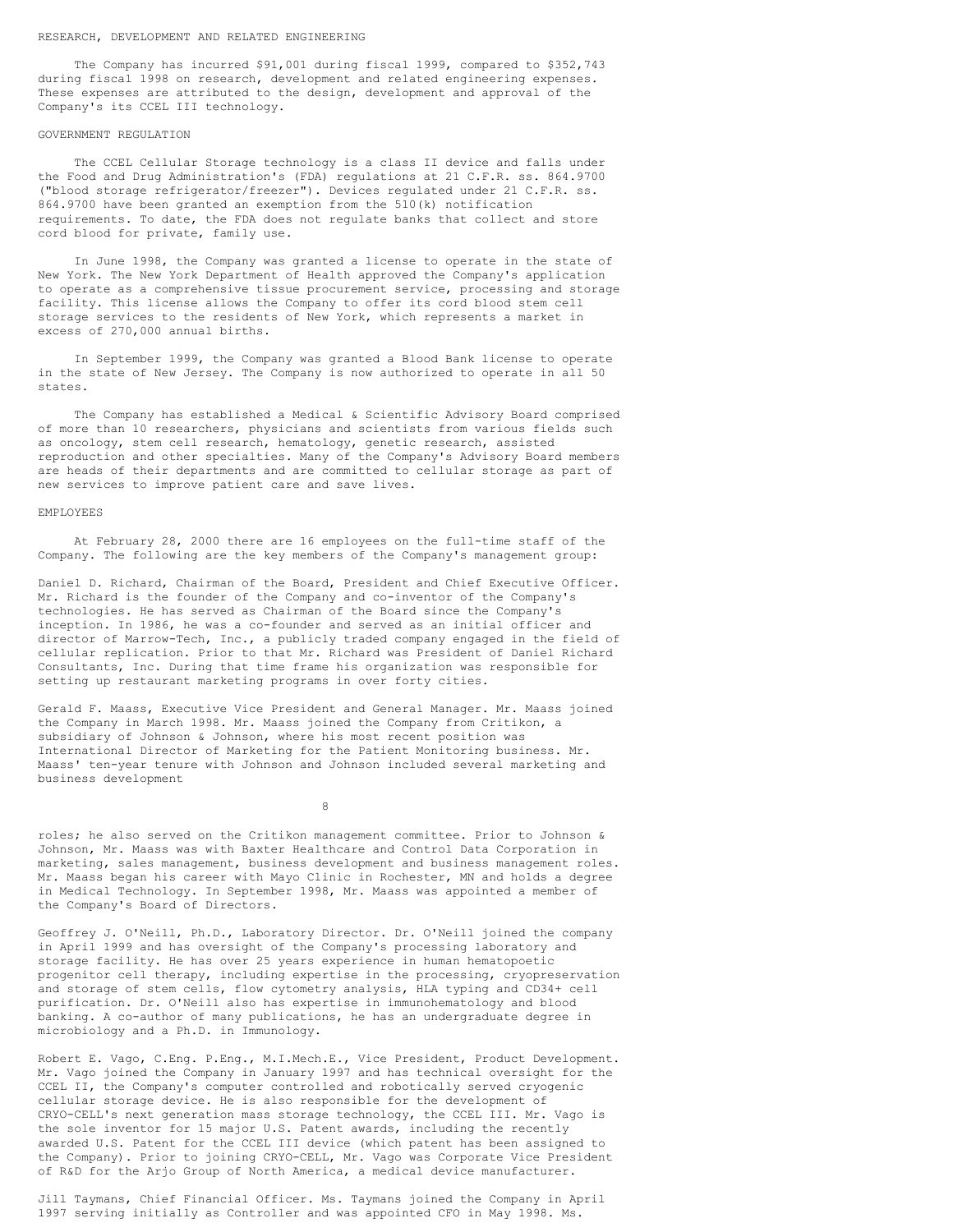Taymans graduated from the University of Maryland in 1991 with a BS in Accounting. She has worked in the accounting industry for over eight years in both the public and private sectors. Prior to joining the company she served for three years as Controller for a telecommunications company in Baltimore, Maryland.

E. Thomas Deutsch, III, Director of Systems Development. Mr. Deutsch joined the Company in May 1996 and is a software and process engineer, specializing in healthcare information systems. He graduated from the University of North Carolina in Chapel Hill in 1986 with a bachelor of science degree in Mathematics. Prior to joining the Company in 1996, Mr. Deutsch worked for Shared Medical Systems in Malvern, PA, IBM in Atlanta, GA, and HBO and Company in Atlanta, GA. He is the Company's MIS Director. His responsibilities include developing, implementing and supporting the Company's communications and information systems, developing, implementing and supporting the Company's Internet plan and systems engineering for the patented CCEL II Cellular Storage System.

Additional employees and staff will be hired on an "as needed" basis. The Company believes its relationship with its employees to be excellent and therefore does not contemplate any labor disputes.

#### NET/TECH INTERNATIONAL, INC.

At November 30, 1999 the Company owned 1,557,711 shares of Net/Tech International, Inc. common stock (Net/Tech NASD Bulletin Board symbol...NTTI) which represented 15.9% of the outstanding shares (9,769,501 shares total) of this company. The Company is considering an offering to sell its equity position for a higher price than the carrying value at November 30, 1999.

#### INVESTOR RELATIONS

In November 1998, the Company signed an agreement with Saggi Capital Corp. to administer the Company's investor relations program. Saggi Capital Corp. represents emerging dynamic companies. The Company's relationship with Saggi Capital Corp. will increase the visibility of the Company in the financial community and future exposure to institutional investors. In January 2000, the Company renewed its contract with Saggi Capital. Per the new agreement Saggi is to provide business consulting and investor relations services for the Company through January 2001.

9

#### GENERAL

In July 1999, the Company entered into a 20-year exclusive agreement with The Cancer Group Institute, LLC, the nation's premier cancer information service. The Cancer Group's Web site, www.cancergroup.com is accessed by approximately 25,000 oncologists, radiologists and cancer patients daily. The multi-faceted agreement will initially focus on bringing expectant mothers who have a family history of cancer vital information about preserving their newborn's umbilical cord blood stem cells. Oncologists working with patients who are pregnant will be linked to the Company's Web site to become more aware of the affordable alternative to having cord blood "thrown away" as waste material at birth. The Company will also be working with the Cancer Group to heighten the awareness of insurance companies, oncologists and cancer patients nationwide to the importance of cord blood preservation for the family. In December 1999, the Company obtained an option to purchase The Cancer Group Institute and all of its assets, including its Web site, www.cancergroup.com. In addition, the Company has received the authority from the Cancer Group Institute to negotiate Web site advertising contracts on its behalf.

In October 1999, the Company entered into an exclusive agreement with Boston Healthcare Associates, Inc. Under the terms of the agreement, Boston Healthcare will represent the Company's U-Cord program within the insurance industry by exploring partnership and reimbursement strategies with major and/or market dominant insurers. Insurance reimbursement for U-Cord processing and storage is currently the exception--broader insurance coverage would greatly expand the Company's customer base.

In November 1999, the Company signed a Letter of Intent with an investor to expand its U-Cord technology into the European marketplace for a fee of \$1,400,000. The Company received a non-refundable deposit of \$100,000, with the remaining \$1,300,000 to be paid within one year of the signing of a formal marketing agreement. The provisions of the formal agreement provide for the Company to receive a share of all net marketing revenues from its U-Cord processing and storage activities. The Company expects the formal agreement to be finalized during the second quarter of 2000.

# ITEM 2. DESCRIPTION OF PROPERTY

The Company entered into a long-term lease in September 1997 for its corporate headquarters in Clearwater, Florida. The 7,500 square foot facility contains the Company's executive offices, its conference and training center, its state-of-the-art laboratory processing and cryogenic storage facility and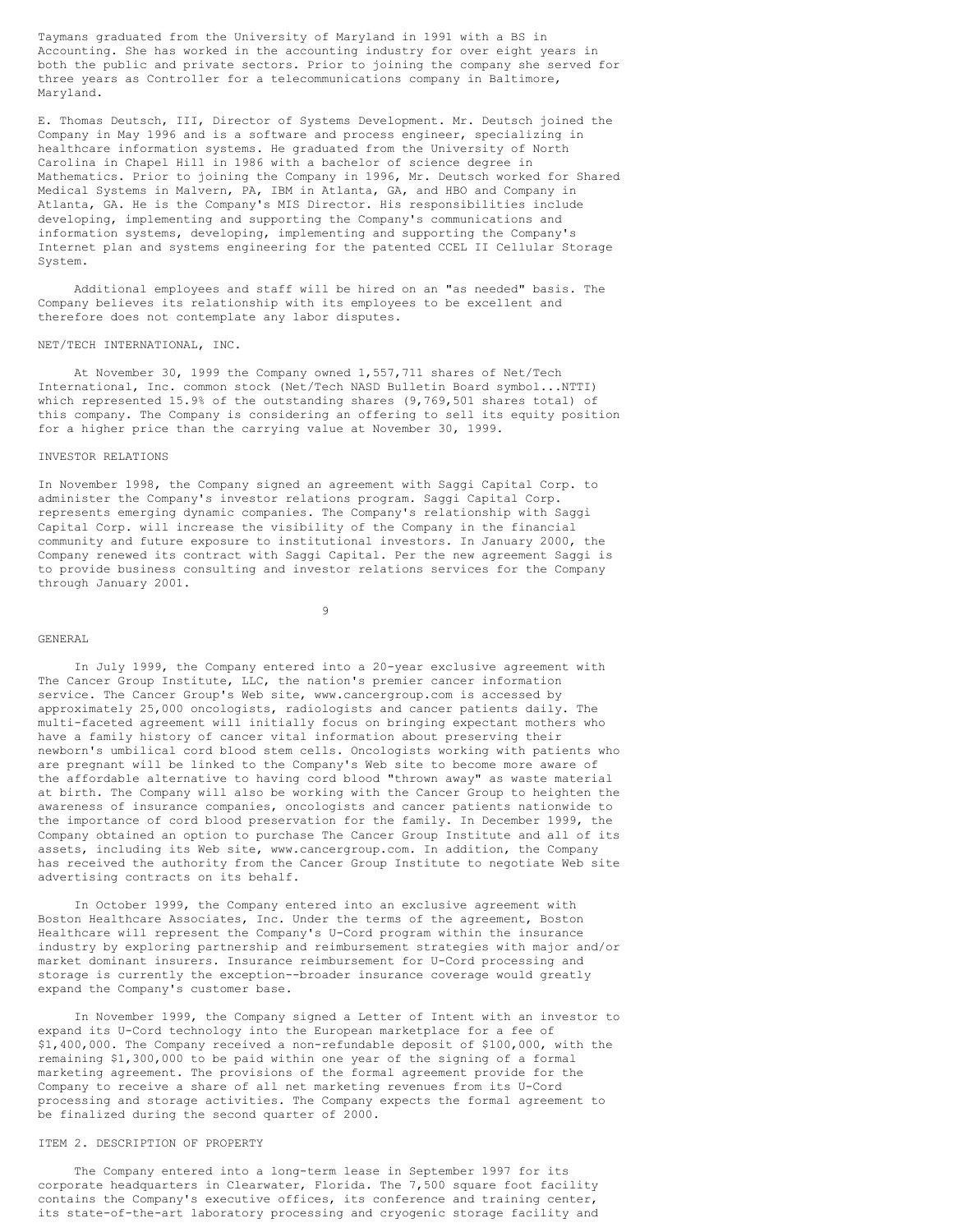its supporting scientific offices.

#### ITEM 3. LEGAL PROCEEDINGS

I. In December, 1992, CRYO-CELL entered into an exclusive agreement with the University of Arizona to develop and enhance a commercial (paid for) cord blood stem cell bank. Prior to this agreement the University of Arizona had not commenced storing any cord blood specimens. CRYO-CELL provided the means for the University to obtain approximately 1400 paying clients. Prior to the termination of the exclusive agreement, which CRYO-CELL alleges was unwarranted, the University breached its contract with CRYO-CELL and entered into an Agreement with Cord Blood Registry, Inc. (CBR).

On or about July 11, 1996, CRYO-CELL filed suit in San Francisco Superior Court against the University of Arizona, Dr. David Harris and Cord Blood Registry, Inc. The suit claimed breach of contract and other related business torts. Months later, after settlement discussions were

10

unproductive, the University of Arizona counter-sued CRYO-CELL for breach of contract and negligent misrepresentation.

On July 20, 1998, as a result of the evidence, the jury awarded \$1,050,000 against Defendant University of Arizona. In addition, an award of \$120,000 was granted against the University of Arizona and David Harris, individually, for misappropriation of trade secrets. The jury voted unanimously against the University and in favor of CRYO-CELL as to the counter claims. The court rejected three post-trial motions by the University of Arizona including a request to reduce the award or set aside the verdict.

On or about September 27, 1999 the Company accepted the University's offer of \$800,000 and settled the matter. On September 30, 1999, the Company received \$441,000 from the University of Arizona. The remaining balance of \$359,000 is being held in escrow, to satisfy a legal lien filed November 4, 1998 by the Company's previous attorneys, Horwitz and Beam. The Company disputes their position and has countersued Horwitz and Beam for malpractice and is seeking \$1,000,000 in compensatory damages and an unspecified amount of punitive damages deemed appropriate by the court.

II. CRYO-CELL retained the services of Horwitz & Beam, a California law firm, to handle the above described lawsuit including its allegations against CBR for interference in a legitimate contract between two parties and unfair business practices, among other claims. The court granted a summary judgment dismissal in favor of CBR. CRYO-CELL believes that Horwitz & Beam mishandled the CBR aspect of the case and certain aspects of its case against the University of Arizona. There is a dispute as to whether Horwitz and Beam is entitled to the fees of \$129,822 they claim is owed by the Company.

> On March 8, 1999, the Company, the Company's CEO and Chairman, the Company's Executive Vice President, and the Company's legal counsel were named as the defendants in a lawsuit filed in the Superior Court of Orange County, California by Horwitz & Beam, the attorneys which had represented CRYO-CELL in its suit against the University of Arizona et al. The plaintiff alleges breach of contract and seeks payment of \$129,822 in allegedly unpaid fees and costs associated with the University of Arizona litigation. The plaintiff also asserts claims of misrepresentation. In reference to these misrepresentation claims, plaintiff has filed a Statement of Damages, which asserts \$1,000,000 in general damages and \$3,500,000 in punitive damages.

Accordingly, on June 14, 1999, the Company filed: (1) an answer denying all liability; (2) a counterclaim for breach of contract and malpractice, seeking in excess of \$1 million in compensatory damages arising from the malpractice; (3) a motion to dismiss the individual defendants for lack of jurisdiction; and (4) a motion to dismiss all punitive damages allegations against the Company.

# Recent Event - Judge's Ruling

On December 17, 1999, Judge Alicemarie H. Stotler of the United States District Court in the Central District of California, issued an Order in which she: (1) granted CRYO-CELL International, Inc.'s ("CRYO-CELL") Motion to Strike Punitive Damages and Dismiss Part of the Complaint; (2) granted Daniel Richard's, Mark Richard's and Gerald F. Maass' (the "Individual Defendants") Motion to Dismiss Complaint for Lack of Personal Jurisdiction; and (3) granted in part and denied in part Horwitz & Beam, Inc.'s ("H&B") Motion for Order Dismissing Counterclaim and/or Strike Portions Thereof. As discussed in more detail below, the net effect of this order was to reframe the Complaint as a fee dispute, as opposed to a multi-million dollar claim for fraud against CRYO-CELL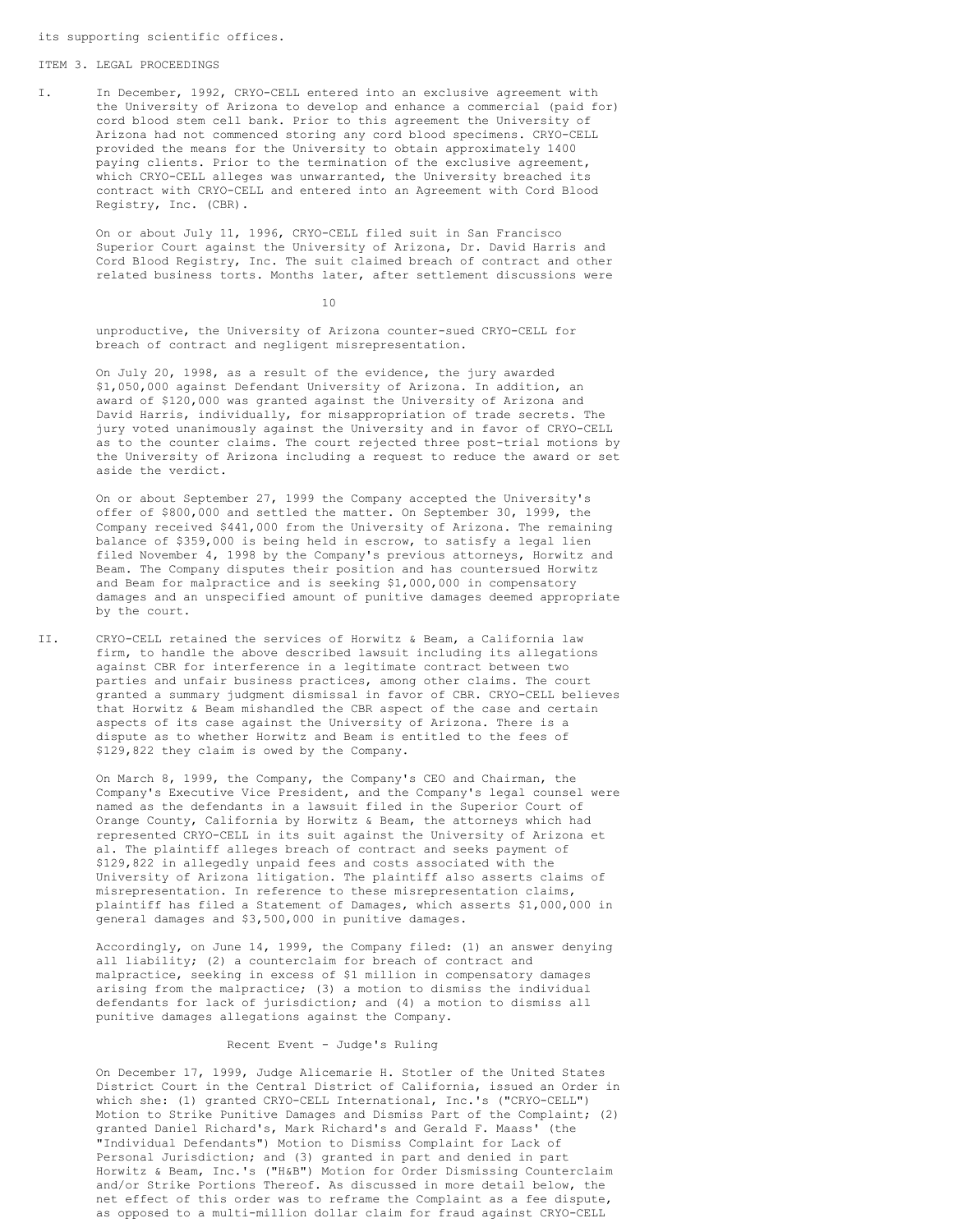11

recovery in this action against the Individual Defendants, and has reduced CRYO-CELL's exposure from over \$3.5 million dollars to \$129,822, plus a possible award of attorneys' fees.

By granting CRYO-CELL's Motion to Strike Punitive Damages and Dismiss Part of the Complaint, the Court dismissed H&B's Fourth Claim for Relief for intentional misrepresentation, i.e., fraud, against CRYO-CELL and the Individual Defendants. The Court held that the promises purportedly made to H&B concerning the opening of an "escrow," even if not ultimately fulfilled, were not fraudulent. In fact, the Court said that "although the Individual Defendants clearly made representations that an "escrow" would be established, their not having done so, in light of uncertainties of the future course of litigation and their misgivings of plaintiff's performance, suggests nothing more than a negotiation of payment terms."

The Court granted CRYO-CELL's Motion to Strike Punitive Damages Claims with respect to H&B's Fifth Claim for Relief because such damages are not available in connection with negligence claims. Having dismissed the Fourth Claim for Relief for Fraud, H&B's motion to strike the punitive damages claimed in connection therewith was rendered moot.

The Court granted the Individual Defendants' Motion to Dismiss for Lack of Personal Jurisdiction, holding that the fiduciary shield doctrine insulates them from the Court's exercise of personal jurisdiction. The fraud-based exception to this doctrine does not apply in that H&B's fraud claim was dismissed.

In granting H&B's Motion for Order to Strike Portions of CRYO-CELL's Counterclaim, the Court held that the facts pleaded with respect to H&B's concealment of the loss of its claims against Cord Blood Registry could not support a claim for punitive damages. Accordingly, the punitive damages claim was dismissed. If, through discovery, we identify additional facts concerning the concealment and the threats such that we are able to plead with more particularity to satisfy the judge, we can consider seeking leave of court to amend the Counterclaim to reinstate our claim for punitive damages. In addition, the Court held that because the Retainer Agreement between the parties did not contemplate an award of attorneys' fees in the event that CRYO-CELL sues for legal malpractice, CRYO-CELL cannot seek attorneys' fees.

Finally, the Court denied H&B's motion to strike the purportedly disparaging comments in the Counterclaim concerning H&B's conduct of the underlying litigation because H&B failed to make a showing sufficient to establish that the remarks were scandalous, impertinent or immaterial.

CRYO-CELL has established an escrow in the amount of \$359,000 to cover the disputed legal fees (\$129,822) and the 20% recovery of the Judgement against the University of Arizona and David Harris. The Company has requested the release of approximately \$70,000 from escrow, which is the excess of 20% of the \$800,000 actual settlement amount. The overage is a result of CRYO-CELL's settlement of the \$1,170,000 original jury award.

ITEM 4. SUBMISSION OF MATTERS TO A VOTE OF SECURITY HOLDERS

None.

12

#### PART II

# ITEM 5. MARKET FOR THE REGISTRANT'S COMMON EQUITY AND RELATED STOCKHOLDER MATTERS

In January of 1997, the Company's stock began trading on the NASDAQ Small Cap market. The Company's common stock traded on the Over-The-Counter market since January 10, 1991, the date of the Company's initial public offering. The following table shows, for the calendar periods indicated, the high and low closing bid quotations for the Company's common stock as reported by the Dow Jones Retrieval Service. The quotations represent inter-dealer prices without retail mark-up, markdown or commission and may not represent actual transactions.

|                   | HIGH       | LOW        |
|-------------------|------------|------------|
|                   |            |            |
| 1998              |            |            |
|                   |            |            |
| February 28, 1998 | 41/16      | $2\;\;5/8$ |
| May 31, 1998      | 41/8       | 29/16      |
| August 31, 1998   | $2\;\;5/8$ | $1 \t1/8$  |
| November 30, 1998 | 3          | 9/16       |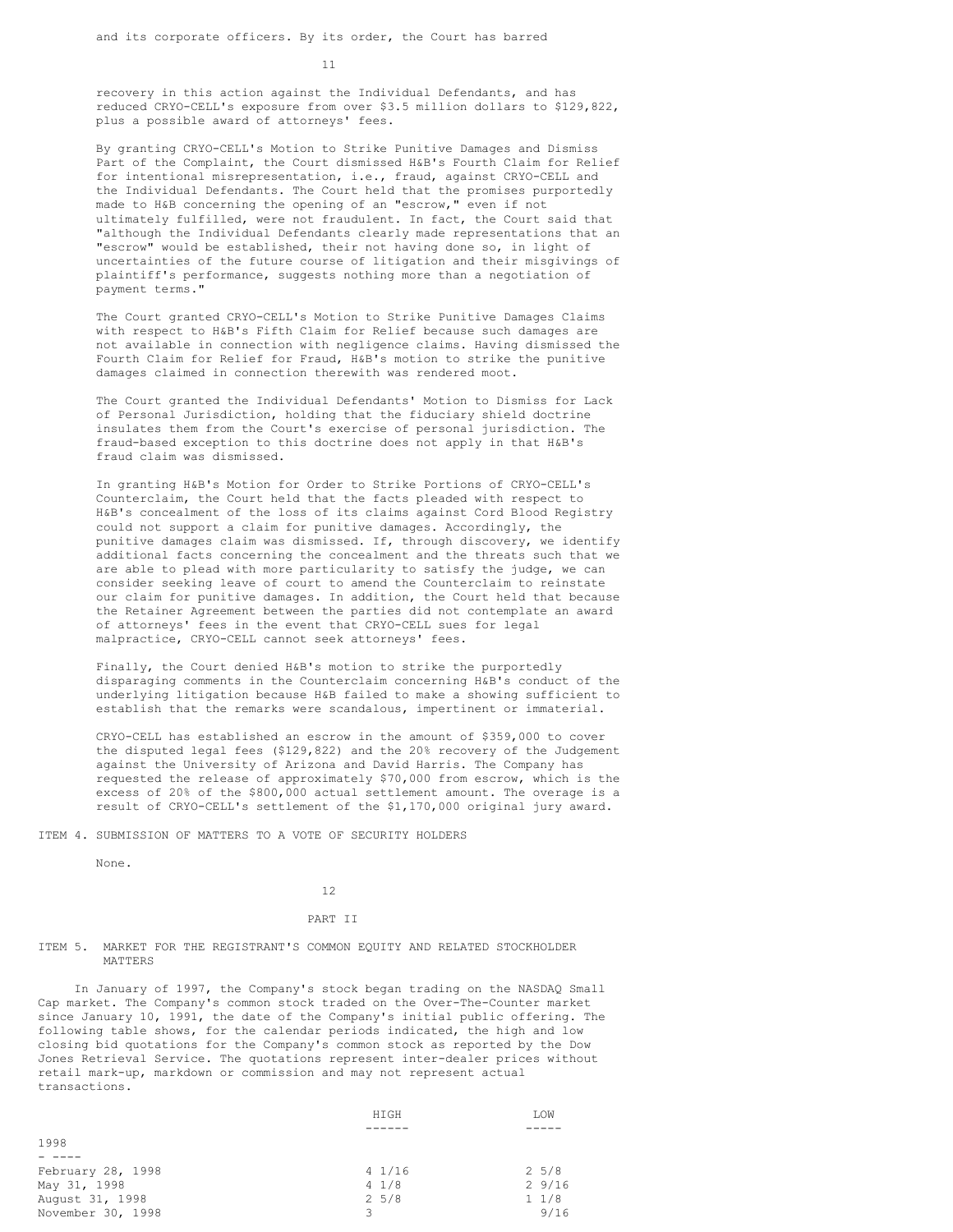| - 1999            |                 |         |
|-------------------|-----------------|---------|
|                   |                 |         |
| February 28, 1999 | $2\;\;5/8$      | 2 15/32 |
| May 31, 1999      |                 | 17/8    |
| August 31, 1999   | 4 23/32         | 47/16   |
| November 30, 1999 | $7 \frac{1}{4}$ | 5 13/16 |

The Company has not declared any cash dividends on its common stock and does not expect to do so in the near future.

As of February 28, 2000, the Registrant had 418 shareholders of record, and management believes there are approximately 1,200 additional beneficial holders.

# ITEM 6. MANAGEMENT'S DISCUSSION AND ANALYSIS OR PLAN OF OPERATION

The following discussion and analysis of the financial condition and results of operations of the Company for the two years ended November 30, 1999, should be read in conjunction with the financial statements and related notes as well as other information contained in this Annual Report on Form 10-KSB.

#### GENERAL

1999

The Company is engaged in cryogenic cellular storage and the design and development of cellular storage devices used in its cellular storage programs. Since its inception, the Company's activities have involved the design and development of its cellular storage system ("CCEL Cellular Storage System") and in securing patents on the same. While the Company's patented cellular storage system is capable of multi-faceted storage, the Company's primary focus has been the cryopreservation of umbilical cord blood stem cells as its initial entry into the cellular storage market. Historically, the Company has been financed primarily through both the private and public equity markets and is currently the only public company offering the private storage of cord blood.

The revenue recognized to date has been a combination of sales of its U-Cord program to customers and the sale of Revenue Sharing Agreements to investors. The most recent Revenue Sharing Agreement was recognized during fiscal Fourth Quarter, 1999.

13

#### RESULTS OF OPERATIONS

Fiscal 1999 was a year of significant growth for the Company's U-Cord program. In addition to dramatic growth in sales to customers, the Company was able to conclude the sale of a partial State Revenue Sharing Agreement. The Company also settled its outstanding litigation with the University of Arizona for \$800,000.

SALES. For the fiscal year ended November 30, 1999, the Company had revenues of \$1,700,985 compared to \$331,134 in the prior fiscal year. Fiscal 1999 revenues were comprised of \$500,000 for a partial Revenue Sharing Agreement and \$1,200,985 in sales to customers. Actual processing and storage revenue from sales to customers increased \$869,851 or 263%. This upward sales trend has continued into the first quarter of fiscal 2000.

COST OF SALES. In the fiscal year ended November 30, 1999, cost of sales was \$237,741 compared to \$218,018 in the prior year. The cost of sales for the Company's U-Cord program was \$472,352. This cost was adjusted by \$332,851 as a result of a reversal of expenses previously charged against several of the Company's Revenue Sharing Agreements that were re-negotiated during fiscal 1999. Discounting this impact, gross margins increased from 34% in fiscal 1998 to 53% in fiscal 1999 (after adjustment).

MARKETING, GENERAL AND ADMINISTRATIVE EXPENSES. Marketing, general and administrative expenses during the fiscal year ended November 30, 1999, were \$2,321,089 as compared to \$1,866,033 in 1998. This increase reflects, in part, the expenses of market development, lab operations support and client services expansion associated with the growth of the Company's cellular storage program. The Company has paid \$698,613 in expenses through the issuance of its common stock.

RESEARCH, DEVELOPMENT AND RELATED ENGINEERING EXPENSES. Research, development and related engineering expenses during the fiscal year ended November 30, 1999, were \$91,001 as compared to \$352,743 in 1998. The reduction reflects the impact of previous investments and pre-payments toward the conclusion of the Company's third generation cellular storage system.

MATERIAL FOURTH QUARTER ADJUSTMENTS. The results for the fourth quarter ending November 30, 1999, includes the following adjustment: the reversal of expenses previously charged as an assignment of a proportionate share of cellular storage unit cost to the related Revenue Sharing Agreement revenue (cost of sales expense of \$332,851).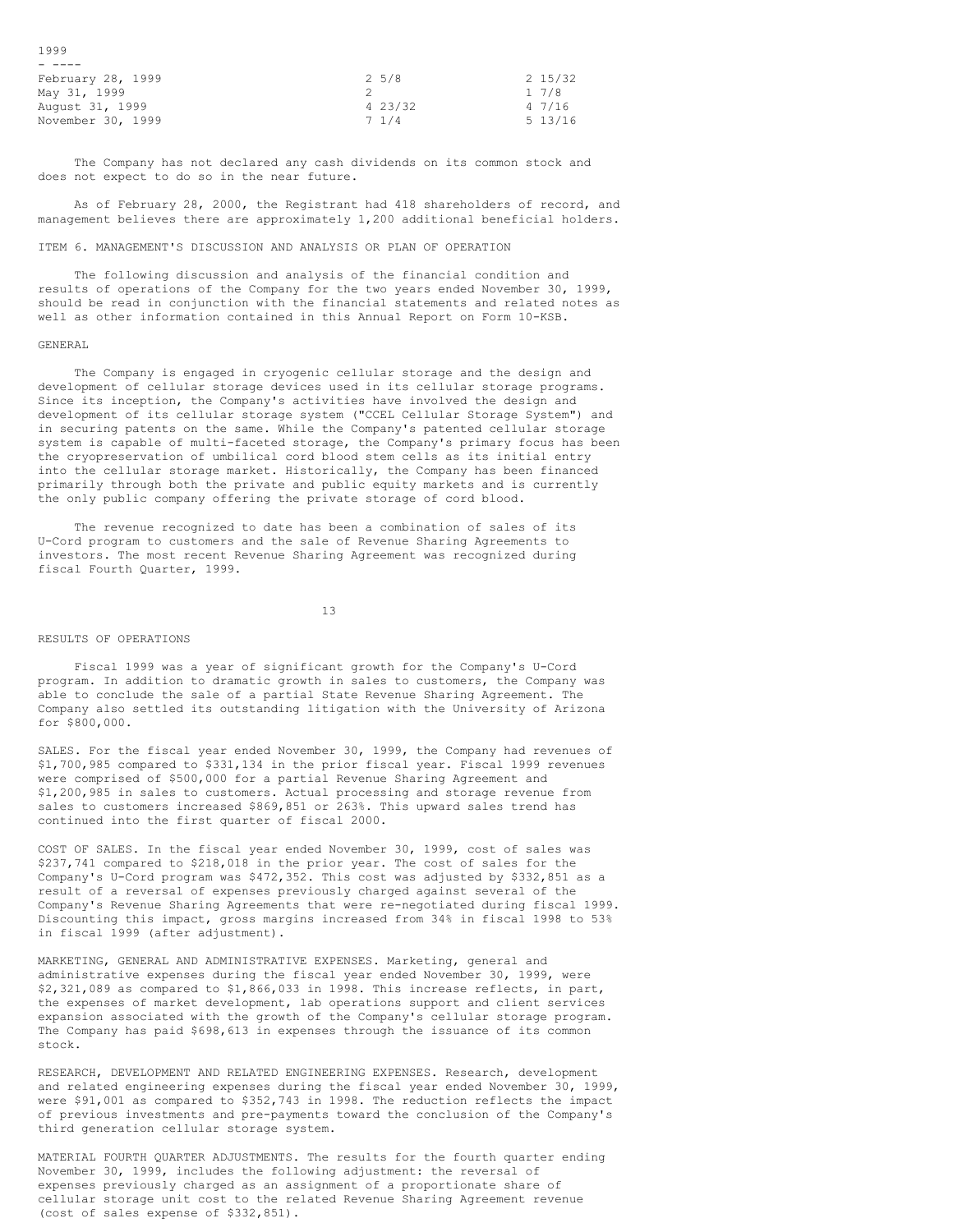#### LIQUIDITY AND CAPITAL RESOURCES

At November 30, 1999, the Company had cash and cash equivalents of \$1,555,190 as compared to \$499,696 in 1998. The increase in cash and cash equivalents was due primarily to the conclusion of a private placement equity financing during November 1999. The gross proceeds from this offering was \$1,100,000 through the sale of 250,000 shares of the Company's restricted common stock.

Through February 28, 2000, the Company's sources of cash have been from sales of its U-Cord program to customers, the issuance of its own equities, the sale of Revenue Sharing Agreements, and the sale of subsidiary stock (prior to 1998). Due to increases in the market price of the Company's stock, it is anticipated that the Company will be able to realize cash from the exercises of its previously issued stock option contracts. At February 28, 2000, the Company is virtually debt-free.

The Company anticipates that its cash reserves and its cash flows from operations will be sufficient to fund its future growth. Cash flows from operations will depend primarily on increasing revenues resulting from an extensive umbilical cord blood cellular storage marketing campaign. The Company's direct sales of its U-Cord cellular storage program have increased significantly due to the public awareness being created through its activities with Lamaze Publishing, Medical Marketing

14

Network, the Company's Web site and other forms of marketing exposure.

### YEAR 2000

The Company completed its data processing readiness plan for the Year 2000 (Y2K) and has successfully transitioned into the Year 2000 without adverse impact on its operations.

FACTORS THAT MAY AFFECT FUTURE RESULTS AND MARKET PRICE OF STOCK

The Company operates in a rapidly changing environment that involves numerous risks, some of which are beyond the Company's control. The following discussion highlights some of the risks the Company faces.

MARKET ACCEPTANCE FOR CRYOPRESERVED STEM CELLS. The market for cryopreserved stem cells has gained increasing support from the medical community. While the market is still relatively new, the Company believes it will gain increasing popularity due, in part, to the medical attention given to cryogenic technology. The Company is relying upon significant market growth to meet future revenue projections.

POSSIBLE NEED FOR ADDITIONAL CAPITAL. The Company currently has in excess of \$1,500,000 in cash and cash equivalents and has sufficient operating capital for at least 12-18 months. There can be no assurance that sales will continue to increase or even maintain current levels. The Company may need to raise additional capital. There can be no assurance that such capital will be available.

COMPETITIVE ENVIRONMENT. In the Company's opinion, the potential medical benefits for cryopreserved stem cells is likely to attract additional competitors in the market. The Company believes its storage technology and marketing edge will enable it to offer a more affordable service than its competitors can provide. The Company believes it can compete successfully on the basis of volume and its pricing advantage.

UNEVEN PATTERN OF QUARTERLY OPERATING RESULTS. The Company's revenue in general, and in particular its Revenue Sharing Agreement revenues, are difficult to forecast and can vary from quarter to quarter due to various factors, including (1) the relatively long sales cycles for these Agreements, and (2) the size and timing of individual Agreement transactions. Notwithstanding the revenues from Revenue Sharing Agreements, the Company's sales from its U-CordTM program are increasing dramatically and the Company believes it will rely on these sales from operations to a more significant extent during fiscal year 2000 and beyond. The accrual of the Company's annual storage fees will increasingly add to its base revenues

MANAGEMENT OF GROWTH. The Company anticipates rapid growth and plans to capitalize on this growth opportunity in the cryopreserved stem cells business. The Company's future operating results will depend on management's ability to manage this anticipated growth, continuously hire and retain qualified employees, and properly forecast revenues and control expenses. An unexpected decline in the growth rate of revenues without a corresponding and timely slowdown in expense growth could have a material adverse effect on the Company's business, results of operations or financial condition.

ENFORCEMENT OF THE COMPANY'S INTELLECTUAL PROPERTY RIGHTS. The Company relies on a combination of the protections provided under applicable patent, copyright,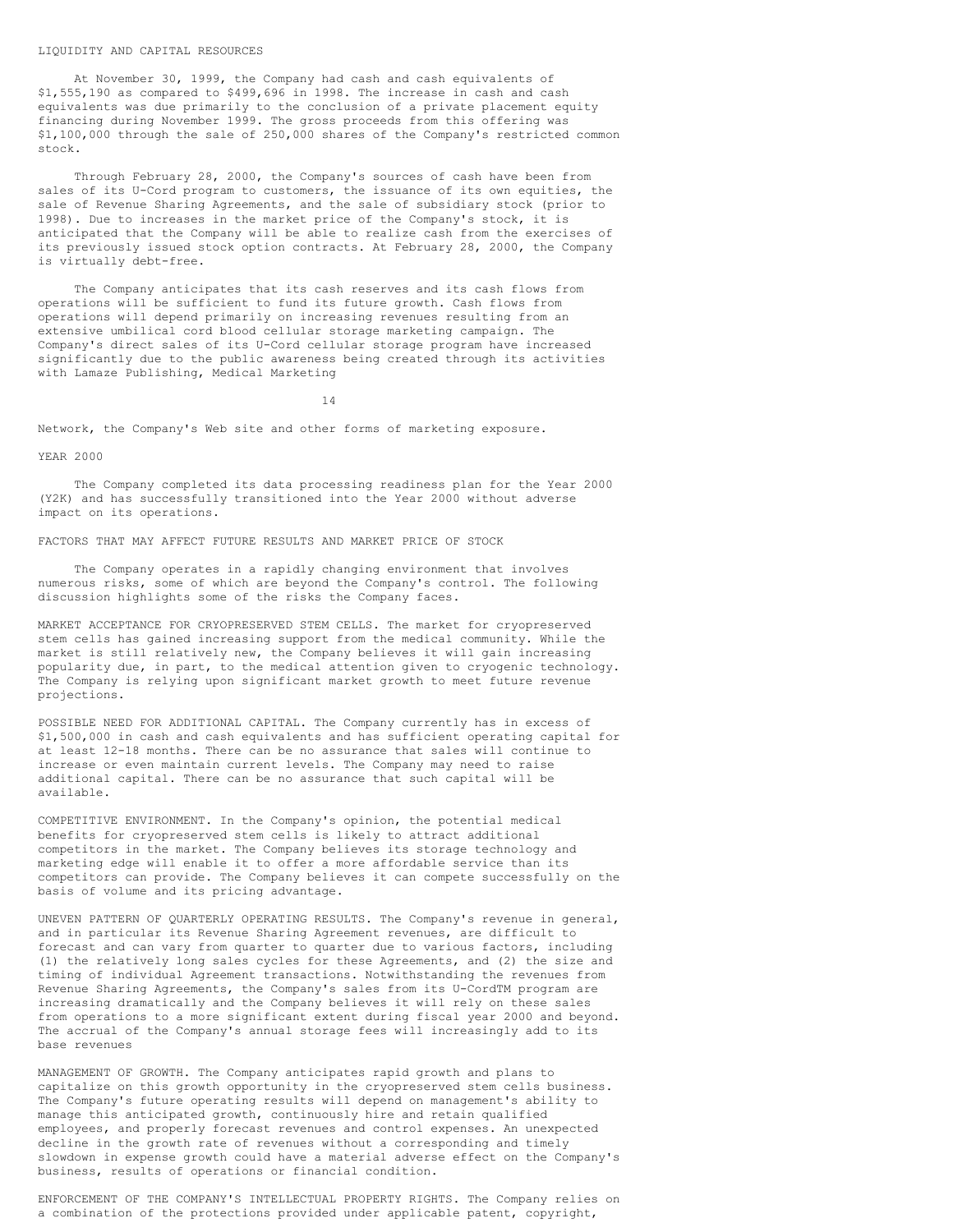trademark and trade secret laws. It also relies on confidentiality procedures and licensing arrangements to establish and protect its rights in its products and services. Despite the Company's efforts to protect these rights, it may be possible for unauthorized third parties to copy certain portions of the Company's products or to reverse engineer or obtain and use technology or other information that the Company regards as proprietary. In addition, the laws of certain countries do not protect the Company's proprietary rights to the same extent as do the laws of the United States. Accordingly there can be no assurances that the Company will be able to protect its proprietary

15

technology and other intellectual property against unauthorized third party copying or use.

INTERNATIONAL SALES. The Company is negotiating to expand into international markets and has ongoing discussions in this regard. Although the Company has not been involved in international marketing through February 28, 2000, the Company believes this market offers attractive potential. The Company intends to use a portion of its recent investment capital and its presence on the Internet to establish a global presence. Such growth in international business will be subject to the risks attendant thereto, including the general economic conditions in each country, the overlap of different tax structures, the difficulty in managing an organization operating in various countries, changes in regulatory requirements, compliance with a variety of foreign laws and regulations and possible longer payment cycles in certain countries.

16

#### ITEM 7. FINANCIAL STATEMENTS

The financial statements and supplementary data listed in the accompanying Index to Financial Statements are attached as part of this report.

CRYO-CELL INTERNATIONAL, INC.

LIST OF FINANCIAL STATEMENTS

The following consolidated financial statements of CRYO-CELL International, Inc. are included in Item 7:

| Report of Independent Auditor                   | 18  |  |
|-------------------------------------------------|-----|--|
| Consolidated Balance Sheets                     | F 1 |  |
| Consolidated Statements of Profit and Loss      | F 2 |  |
| Consolidated Statements of Cash Flows           | F 3 |  |
| Consolidated Statements of Shareholders' Equity | F 4 |  |
| Consolidated Notes to Financial Statements      | F 5 |  |

All other schedules for which provision is made in the applicable accounting regulation of the Securities and Exchange Commission are not required under the related instructions or are inapplicable, and therefore have been omitted.

# 17

[WEINICK SANDERS LEVENTHAL & CO., LLP LETTERHEAD]

# REPORT OF INDEPENDENT AUDITOR

To the Board of Directors of CRYO-CELL International, Inc.

We have audited the accompanying consolidated balance sheets of CRYO-CELL International, Inc. and subsidiaries as of November 30, 1998 and 1997, and the related consolidated statements of operations, shareholder's equity and cash flows for the years then ended. These financial statements are the responsibility of the Company's management. Our responsibility is to express an opinion on these financial statements based on our audits.

We conducted our audits in accordance with generally accepted auditing standards. Those standards require that we plan and perform the audit to obtain reasonable assurance about whether the financial statements are free of material misstatement. An audit includes examining, on a test basis, evidence supporting the amounts and disclosures in the financial statements. An audit also includes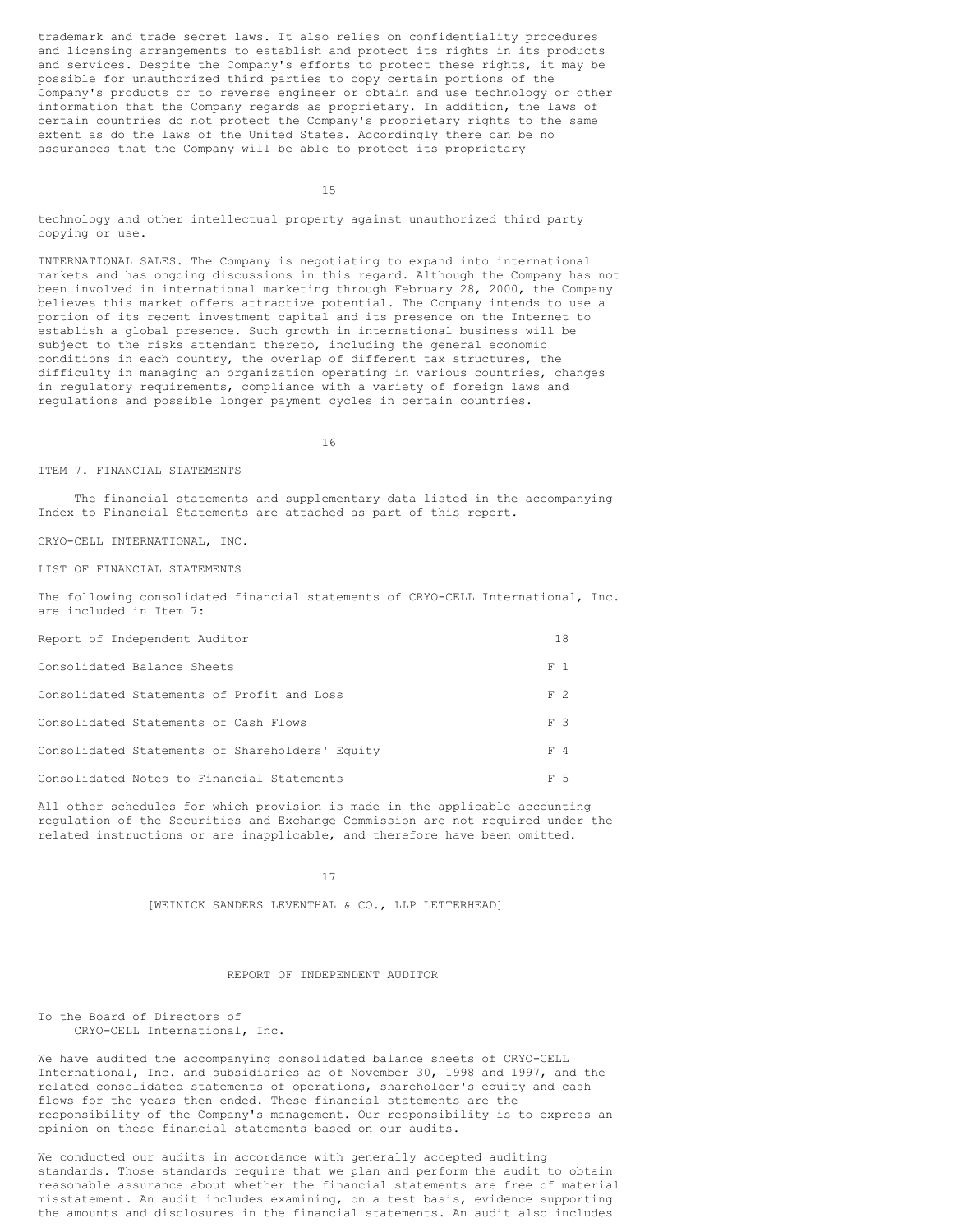assessing the accounting principles used and significant estimates made by management, as well as evaluating the overall financial statement presentation. We believe that our audits provide a reasonable basis for our opinion.

In our opinion, the financial statements referred to above present fairly, in all material respects, the consolidated financial position of CRYO-CELL International, Inc. and subsidiaries as of November 30, 1998 and 1997, and the consolidated results of their operations and their cash flows for the years then ended in conformity with generally accepted accounting principles.

> Weinick Sanders Leventhal & Co., LLP (Successors to the Practice of Mirsky, Furst and Associates, P.A.) New York, NY February 4, 2000

18 CRYO-CELL INTERNATIONAL, INC. AND SUBSIDIARIES CONSOLIDATED BALANCE SHEETS

| ASSETS                                                                                                                             |                                       |                                         |
|------------------------------------------------------------------------------------------------------------------------------------|---------------------------------------|-----------------------------------------|
|                                                                                                                                    | NOVEMBER 30,<br>1999<br>------------- | NOVEMBER 30,<br>1998<br>------------    |
| $<$ S $>$                                                                                                                          | $<<$ $>$                              | <<>                                     |
| <b>CURRENT ASSETS</b>                                                                                                              |                                       |                                         |
| Cash and cash equivalents                                                                                                          |                                       | $$1,555,190$ $$499,696$                 |
| Accounts receivable and advances (net of allowance for                                                                             |                                       |                                         |
| doubtful accounts of \$14,688 in 1999 and \$13,380 in 1998)                                                                        | 57,548                                | 47,642                                  |
| Receivable - litigation                                                                                                            | 69,178                                | $- -$                                   |
| Receivable - Revenue Sharing Agreement                                                                                             | 450,000                               | $- -$                                   |
| Marketable securities                                                                                                              | 109,407                               | 198,114                                 |
| Refundable income taxes                                                                                                            | 890                                   | 8,078                                   |
| Prepaid expenses and other current assets                                                                                          | 200,266<br>--------------             | 79,690<br>------------                  |
| Total current assets                                                                                                               | 2,442,479<br>-------------            | 833,220<br>------------                 |
|                                                                                                                                    |                                       |                                         |
| PROPERTY AND EQUIPMENT                                                                                                             | 2,719,804<br>____________             | 2,371,993<br>____________               |
| OTHER ASSETS                                                                                                                       |                                       |                                         |
| Intangible assets (net of amortization of $$65,864$ and $$42,269)$                                                                 | 66,095                                | 69,462                                  |
| Marketable securities                                                                                                              | 219,383                               | 521,279                                 |
| Deposits with vendors and others                                                                                                   | 82,681<br>--------------              | 133,175                                 |
| Total other assets                                                                                                                 | 368,159<br>-------------              | ------------<br>723,916<br>------------ |
|                                                                                                                                    |                                       | $$5,530,442$ $$3,929,129$               |
| LIABILITIES AND STOCKHOLDERS' EQUITY                                                                                               | -------------                         | ============                            |
|                                                                                                                                    | NOVEMBER 30,<br>1999<br>___________   | NOVEMBER 30,<br>1998<br>___________     |
| CURRENT LIABILITIES                                                                                                                |                                       |                                         |
| Accounts payable                                                                                                                   | \$35,689                              | \$293,159                               |
| Accrued expenses and withholdings                                                                                                  | 167,189                               | 291,788                                 |
| Short term borrowings                                                                                                              | $- -$                                 | 565,000                                 |
| Convertible notes payable                                                                                                          | $- -$                                 | 540,000                                 |
| Current portion of obligations under capital leases                                                                                | 7,604                                 | 4,805                                   |
|                                                                                                                                    | -------------                         | ------------                            |
| Total current liabilities                                                                                                          | 210,482                               | 1,694,752<br>------------               |
| OTHER LIABILITIES                                                                                                                  |                                       |                                         |
| Unearned revenue                                                                                                                   | 145,535                               | 75,236                                  |
| Deposits                                                                                                                           | 124,550                               | 25,000                                  |
| Obligations under capital leases-net of current portion                                                                            | 17,652<br>------------                | 15,928                                  |
| Total other liabilities                                                                                                            | 287.737                               | ------------<br>116,164                 |
| STOCKHOLDERS' EQUITY                                                                                                               | ------------                          | ------------                            |
| Preferred stock, \$.01 par value, 500,000 shares authorized and unissued<br>Common stock (15,000,000 \$.01 par value common shares |                                       |                                         |
| authorized; 9,193,155 at November 30, 1999 and 7,654,597 at<br>November 30, 1998 issued and outstanding)                           | 91,932                                | 76,546                                  |
| Additional paid-in capital                                                                                                         | 12,351,688                            | 8,651,428                               |
| Stock subscription receivable                                                                                                      | $--$                                  | (150, 000)                              |
| Net realized gain (loss) on marketable securities                                                                                  | (71, 210)                             | 319,393                                 |
| Accumulated deficit                                                                                                                | (7, 340, 187)<br>------------         | (6, 779, 154)<br>____________           |
| Total shareholders' equity                                                                                                         | 5,032,223                             | 2, 118, 213                             |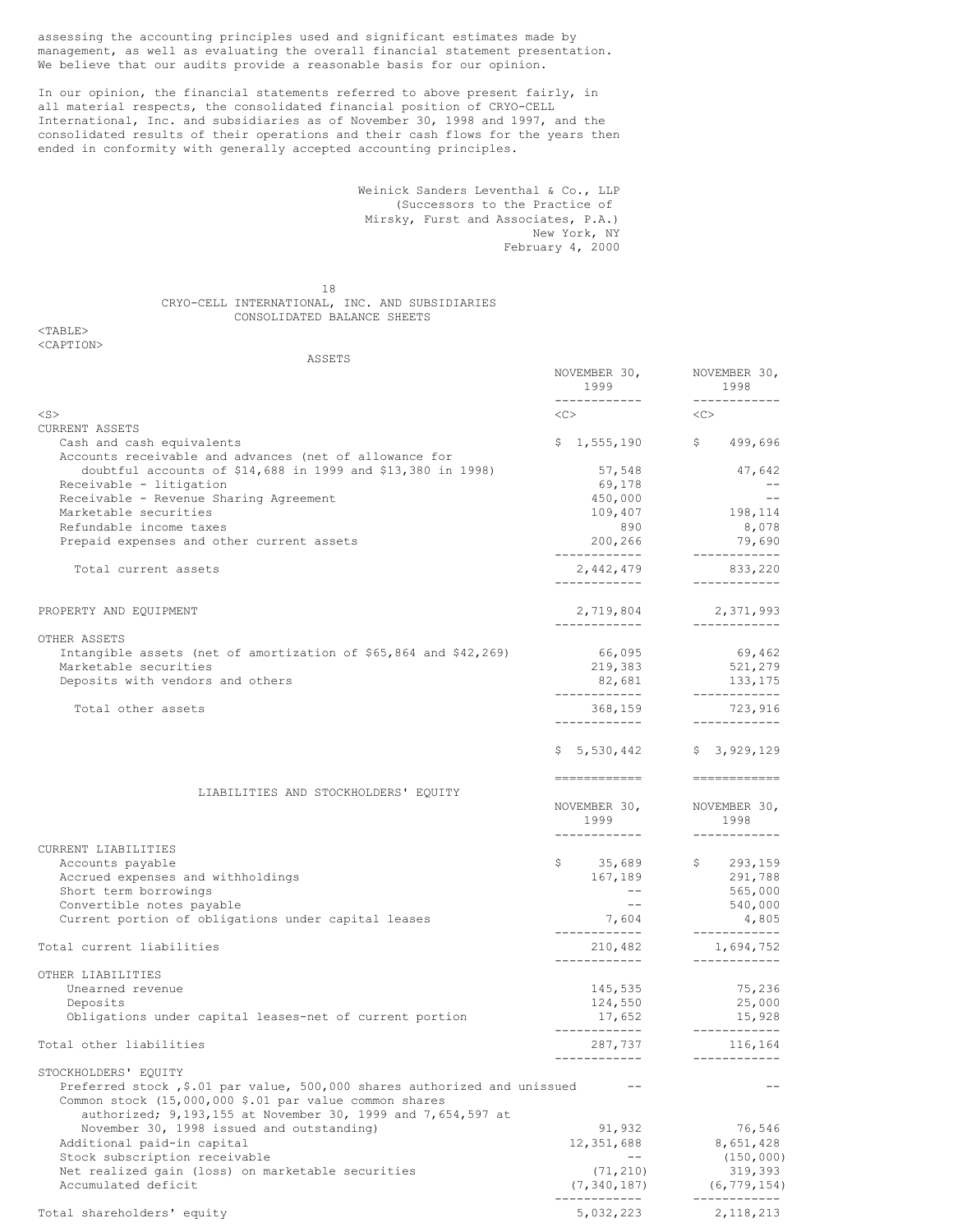============ ============

 $<$ /TABLE>

The accompanying notes to consolidated financial statements are an integral part of these statements.

F1

# CRYO-CELL INTERNATIONAL, INC. AND SUBSIDIARIES

# CONSOLIDATED STATEMENTS OF OPERATIONS FOR THE YEARS ENDED

<TABLE> <CAPTION>

|                                                                                |                         | NOVEMBER 30,<br>1999<br>___________                                                 |          | NOVEMBER 30,<br>1998<br>-----------                                                                                                                                                                                                                                                                                                                                                                                                                                                                                 |
|--------------------------------------------------------------------------------|-------------------------|-------------------------------------------------------------------------------------|----------|---------------------------------------------------------------------------------------------------------------------------------------------------------------------------------------------------------------------------------------------------------------------------------------------------------------------------------------------------------------------------------------------------------------------------------------------------------------------------------------------------------------------|
| $<$ S $>$                                                                      |                         | $\langle C \rangle$                                                                 | $<<$ $>$ |                                                                                                                                                                                                                                                                                                                                                                                                                                                                                                                     |
| Revenue                                                                        |                         | \$1,700,985                                                                         |          | \$331,134                                                                                                                                                                                                                                                                                                                                                                                                                                                                                                           |
|                                                                                |                         | ------------                                                                        |          |                                                                                                                                                                                                                                                                                                                                                                                                                                                                                                                     |
| COSTS AND EXPENSES:                                                            |                         |                                                                                     |          |                                                                                                                                                                                                                                                                                                                                                                                                                                                                                                                     |
| Cost of sales                                                                  |                         | 237,741                                                                             |          | 218,018                                                                                                                                                                                                                                                                                                                                                                                                                                                                                                             |
| Marketing, general & administrative expenses                                   |                         | 2,321,089                                                                           |          | 1,866,033                                                                                                                                                                                                                                                                                                                                                                                                                                                                                                           |
| Research, development and related engineering<br>Depreciation and amortization |                         | 91,001<br>109,098                                                                   |          | 352,743<br>164,015                                                                                                                                                                                                                                                                                                                                                                                                                                                                                                  |
|                                                                                |                         | ------------                                                                        |          | ----------                                                                                                                                                                                                                                                                                                                                                                                                                                                                                                          |
|                                                                                | Total cost and expenses | 2,758,929                                                                           |          | 2,600,809                                                                                                                                                                                                                                                                                                                                                                                                                                                                                                           |
|                                                                                |                         | -------------                                                                       |          | -----------                                                                                                                                                                                                                                                                                                                                                                                                                                                                                                         |
| OPERATING LOSS                                                                 |                         | $(1, 057, 944)$ $(2, 269, 675)$                                                     |          |                                                                                                                                                                                                                                                                                                                                                                                                                                                                                                                     |
|                                                                                |                         | ------------                                                                        |          | ------------                                                                                                                                                                                                                                                                                                                                                                                                                                                                                                        |
| OTHER INCOME AND (EXPENSE):                                                    |                         |                                                                                     |          |                                                                                                                                                                                                                                                                                                                                                                                                                                                                                                                     |
| Interest Income/Other Income                                                   |                         | 2,891                                                                               |          | 10,622                                                                                                                                                                                                                                                                                                                                                                                                                                                                                                              |
| Interest expense                                                               |                         | (16, 158)                                                                           |          | (51, 868)                                                                                                                                                                                                                                                                                                                                                                                                                                                                                                           |
| Award on litigation                                                            |                         | 510,178                                                                             |          | $\sim 100$ km s $^{-1}$                                                                                                                                                                                                                                                                                                                                                                                                                                                                                             |
| Gain on sale of investment                                                     |                         |                                                                                     |          | 515,574<br>-----------                                                                                                                                                                                                                                                                                                                                                                                                                                                                                              |
|                                                                                |                         |                                                                                     |          |                                                                                                                                                                                                                                                                                                                                                                                                                                                                                                                     |
|                                                                                | Total other income      | 496,911<br>-----------                                                              |          | 474,328<br>-----------                                                                                                                                                                                                                                                                                                                                                                                                                                                                                              |
|                                                                                |                         |                                                                                     |          |                                                                                                                                                                                                                                                                                                                                                                                                                                                                                                                     |
| LOSS BEFORE EQUITY IN NET LOSS OF                                              |                         |                                                                                     |          |                                                                                                                                                                                                                                                                                                                                                                                                                                                                                                                     |
| UNCONSOLIDATED AFFILIATE<br>Equity in net loss of unconsolidated affiliate     |                         | $(561, 033)$ $(1, 795, 347)$<br>$\mathcal{L}_{\rm{max}}$ , $\mathcal{L}_{\rm{max}}$ |          | (455, 271)                                                                                                                                                                                                                                                                                                                                                                                                                                                                                                          |
|                                                                                |                         | ___________                                                                         |          | -----------                                                                                                                                                                                                                                                                                                                                                                                                                                                                                                         |
| NET LOSS                                                                       |                         | \$ (561, 033)<br>-----------                                                        |          | \$(2, 250, 618)<br>===========                                                                                                                                                                                                                                                                                                                                                                                                                                                                                      |
| NET LOSS PER SHARE                                                             |                         | \$ (0.07)                                                                           |          | \$ (0.31)                                                                                                                                                                                                                                                                                                                                                                                                                                                                                                           |
|                                                                                |                         | ===========                                                                         |          | $\begin{tabular}{ll} \multicolumn{2}{l}{{\color{blue}\textbf{1}}}\\ \multicolumn{2}{l}{\color{blue}\textbf{2}}\\ \multicolumn{2}{l}{\color{blue}\textbf{2}}\\ \multicolumn{2}{l}{\color{blue}\textbf{3}}\\ \multicolumn{2}{l}{\color{blue}\textbf{4}}\\ \multicolumn{2}{l}{\color{blue}\textbf{4}}\\ \multicolumn{2}{l}{\color{blue}\textbf{4}}\\ \multicolumn{2}{l}{\color{blue}\textbf{5}}\\ \multicolumn{2}{l}{\color{blue}\textbf{5}}\\ \multicolumn{2}{l}{\color{blue}\textbf{6}}\\ \multicolumn{2}{l}{\color$ |
| Number of Shares Used In Computation                                           |                         | 8,493,794                                                                           |          | 7,275,846                                                                                                                                                                                                                                                                                                                                                                                                                                                                                                           |
|                                                                                |                         | ==========================                                                          |          |                                                                                                                                                                                                                                                                                                                                                                                                                                                                                                                     |

 $<$ /TABLE>

The accompanying notes to consolidated financial statements are an integral part of these statements.

F2

# CRYO-CELL INTERNATIONAL, INC. AND SUBSIDIARIES

CONSOLIDATED STATEMENTS OF SHAREHOLDERS' EQUITY FOR THE YEARS ENDED NOVEMBER 30, 1999 AND 1998

|                                                  | COMMON STOCK |              | ADDITIONAL<br>PAID-IN |    |
|--------------------------------------------------|--------------|--------------|-----------------------|----|
| ACCUMULATED                                      |              |              |                       |    |
| DEFICIT                                          | SHARES       | AMOUNT       | CAPITAL               |    |
|                                                  |              |              |                       |    |
| $\frac{1}{2}$                                    |              |              |                       |    |
| $<$ S $>$                                        | <<           | <<           | <<                    | << |
| BALANCE DECEMBER 1, 1997                         | 7,186,501    | \$<br>71,865 | \$7,702,791           |    |
| \$(4, 528, 536)                                  |              |              |                       |    |
| Proceeds from sale of common stock<br>(150, 000) | 312,000      | 3,120        | 391,880               |    |
| Sale of options at \$1.00 per option             |              |              |                       |    |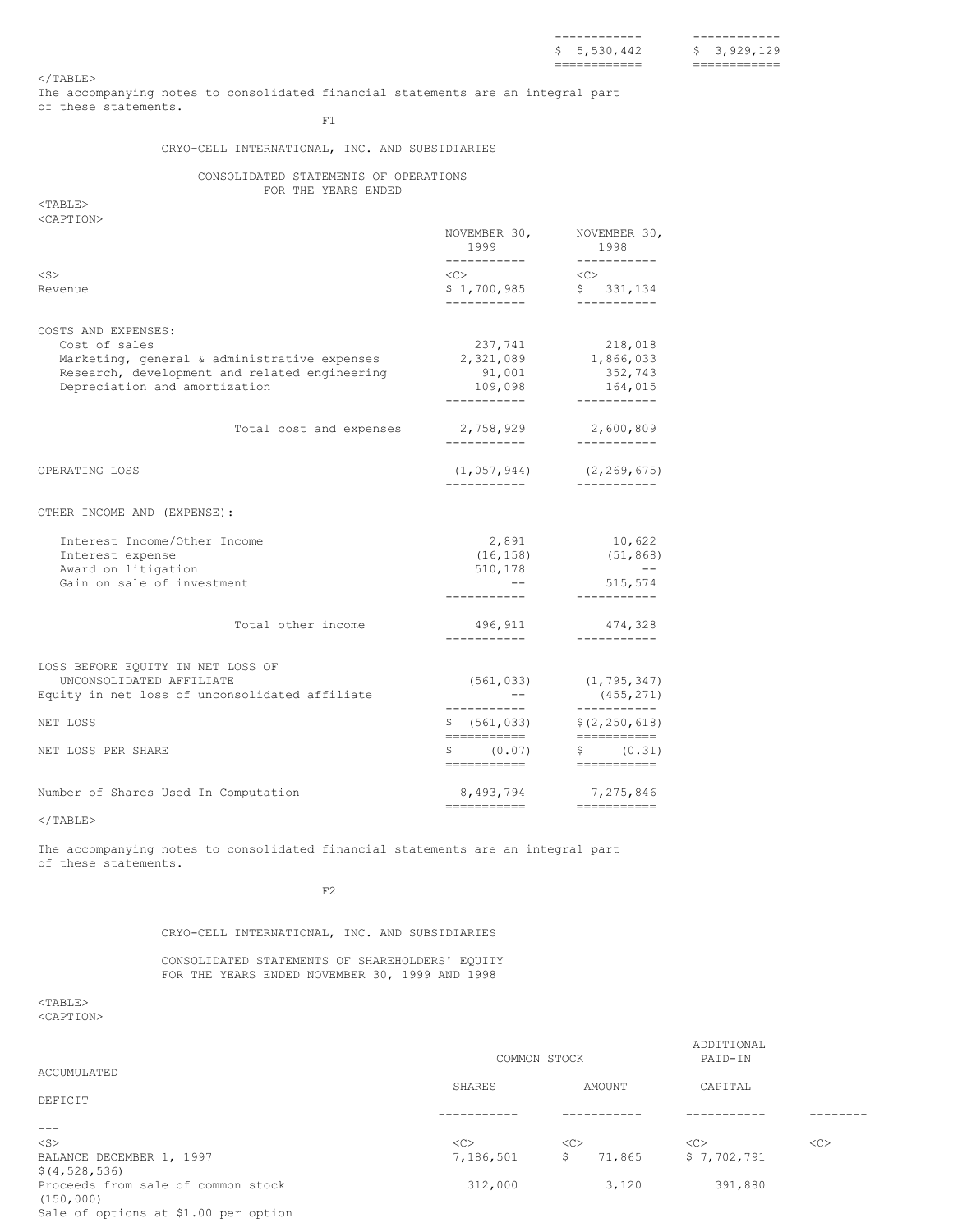| with an exercise price of \$5.00 per share<br>Shares issued upon exercise of options<br>Shares issued for services provided<br>Debt converted to common shares<br>Increase in carrying value accounting<br>for Unconsolidated Affiliate<br>Net increase in value of marketable securities | 5,000<br>81,097<br>70,000                   | 50<br>811<br>700                    | 62,500<br>12,450<br>138,880<br>79,354<br>263,573 |  |
|-------------------------------------------------------------------------------------------------------------------------------------------------------------------------------------------------------------------------------------------------------------------------------------------|---------------------------------------------|-------------------------------------|--------------------------------------------------|--|
| Net (Loss)<br>(2, 250, 618)                                                                                                                                                                                                                                                               |                                             |                                     |                                                  |  |
|                                                                                                                                                                                                                                                                                           |                                             |                                     |                                                  |  |
| BALANCE NOVEMBER 30, 1998<br>(6, 779, 154)                                                                                                                                                                                                                                                | 7,654,598                                   | 76,546                              | 8,651,428                                        |  |
| Issuance of shares                                                                                                                                                                                                                                                                        | 780,000                                     | 7,800                               | 2,205,627                                        |  |
| Shares issued upon exercise of options                                                                                                                                                                                                                                                    | 216,000                                     | 2,160                               | 249,340                                          |  |
| Shares issued for services provided                                                                                                                                                                                                                                                       | 233,700                                     | 2,337                               | 696,276                                          |  |
| Shares issued for conversion of debt and interest<br>Net decrease in value of marketable securities<br>Net (Loss)<br>(561, 033)                                                                                                                                                           | 308,857                                     | 3,089                               | 549,017                                          |  |
|                                                                                                                                                                                                                                                                                           | -----------                                 | -----------                         | -----------                                      |  |
| BALANCE NOVEMBER 30, 1999<br>\$(7, 340, 187)                                                                                                                                                                                                                                              | 9,193,155                                   | 91,932                              | \$12,351,688                                     |  |
| -----------                                                                                                                                                                                                                                                                               | ===========                                 | ===========                         | -----------                                      |  |
| [RESTUBBED FROM TABLE ABOVE]                                                                                                                                                                                                                                                              |                                             |                                     |                                                  |  |
|                                                                                                                                                                                                                                                                                           | UNREALIZED                                  |                                     | TOTAL                                            |  |
|                                                                                                                                                                                                                                                                                           | LOSSES ON<br>MARKETABLE<br>SECURITIES       | STOCK<br>SUBSCRIPTION<br>RECEIVABLE | SHARE-<br>HOLDERS'<br>EQUITY                     |  |
|                                                                                                                                                                                                                                                                                           | -----------                                 | -----------                         | -----------                                      |  |
| BALANCE DECEMBER 1, 1997<br>Proceeds from sale of common stock<br>Sale of options at \$1.00 per option                                                                                                                                                                                    | \$(175,000)                                 | \$.<br>$\circ$<br>(150, 000)        | \$3,071,120<br>245,000                           |  |
| with an exercise price of \$5.00 per share                                                                                                                                                                                                                                                |                                             |                                     | 62,500                                           |  |
| Shares issued upon exercise of options<br>Shares issued for services provided                                                                                                                                                                                                             |                                             |                                     | 12,500<br>139,691                                |  |
| Debt converted to common shares                                                                                                                                                                                                                                                           |                                             |                                     | 80,054                                           |  |
| Increase in carrying value accounting<br>for Unconsolidated Affiliate<br>Net increase in value of marketable securities                                                                                                                                                                   |                                             |                                     | 263,573                                          |  |
| Net (Loss)                                                                                                                                                                                                                                                                                |                                             | -----------                         | (2, 250, 618)<br>-----------                     |  |
| BALANCE NOVEMBER 30, 1998                                                                                                                                                                                                                                                                 |                                             | (150,000)                           | 2, 118, 213                                      |  |
| Issuance of shares                                                                                                                                                                                                                                                                        |                                             | 150,000                             | 2,363,427                                        |  |
| Shares issued upon exercise of options                                                                                                                                                                                                                                                    |                                             |                                     | 251,500                                          |  |
| Shares issued for services provided                                                                                                                                                                                                                                                       |                                             |                                     | 698,613                                          |  |
| Shares issued for conversion of debt and interest                                                                                                                                                                                                                                         |                                             |                                     | 552,106                                          |  |
| Net decrease in value of marketable securities<br>Net (Loss)                                                                                                                                                                                                                              | (390, 603)                                  |                                     | (390, 603)<br>(561, 033)                         |  |
| BALANCE NOVEMBER 30, 1999                                                                                                                                                                                                                                                                 | -----------<br>\$ (390, 603)<br>=========== | \$<br>$\Omega$                      | -----------<br>\$5,032,223                       |  |
|                                                                                                                                                                                                                                                                                           |                                             |                                     |                                                  |  |

 $<$ /TABLE>

The accompanying notes to consolidated financial statements are an integral part of these statements.

F3

# CRYO-CELL INTERNATIONAL, INC. AND SUBSIDIARIES

# CONSOLIDATED STATEMENT OF CASH FLOWS FOR THE YEARS ENDED NOVEMBER 30,

|                                                                         | 1999             | 1998            |
|-------------------------------------------------------------------------|------------------|-----------------|
| $<$ S $>$                                                               | < <sub></sub>    | < <sub></sub>   |
| CASH FLOWS FROM OPERATING ACTIVITIES                                    |                  |                 |
| Net Loss                                                                | (561, 033)<br>S. | \$(2, 250, 618) |
| Adjustments to reconcile net loss to cash used in operating activities: |                  |                 |
| Depreciation and amortization                                           | 109,098          | 164,015         |
| Amortization of unearned income                                         | (7, 645)         | (4, 608)        |
| Write off of deposit for cellular storage systems                       |                  | 250,000         |
| Write off of patents and trademarks                                     | 17,415           |                 |
| Allowance for bad debts                                                 | 1,308            | 9,042           |
| Gain on sale of unconsolidated affiliate's stock                        |                  | (515, 574)      |
| Equity in loss of unconsolidated affiliate                              |                  | 455,271         |
| Issuance of common stock for interest and services rendered             | 710,719          | 139,692         |
| Changes in assets and liabilities:                                      |                  |                 |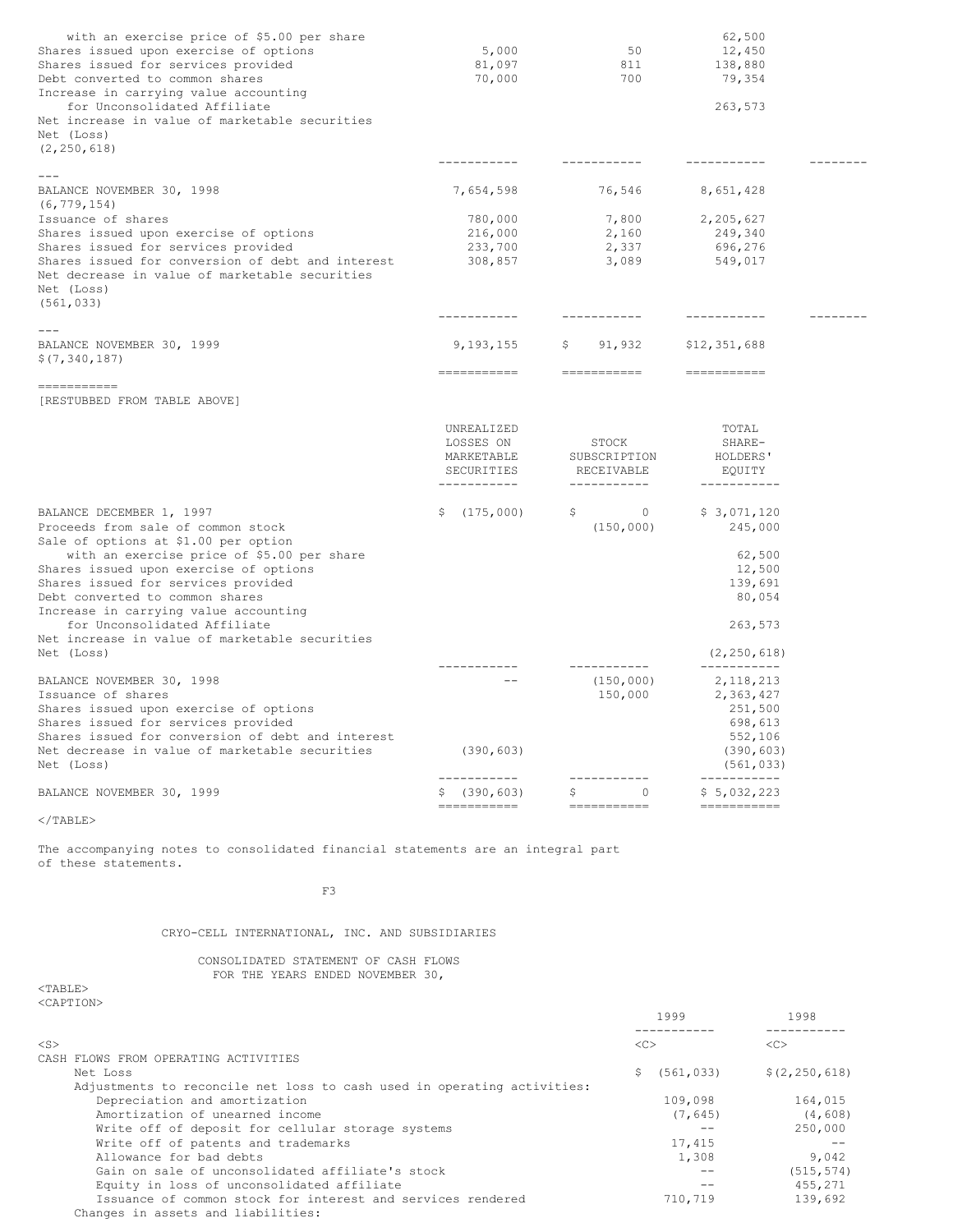| Accounts receivable<br>Receivable - litigation<br>Receivable - Revenue Sharing Agreement<br>Prepaid expenses and other current assets<br>Deposits                                         | (11, 214)<br>(69, 178)<br>(450, 000)                                          | 5,953<br>$\sim$ $  -$<br>$- -$<br>$(120, 576)$ $(22, 014)$<br>$50, 494$ $(112, 091)$                                                                                                       |
|-------------------------------------------------------------------------------------------------------------------------------------------------------------------------------------------|-------------------------------------------------------------------------------|--------------------------------------------------------------------------------------------------------------------------------------------------------------------------------------------|
| Accounts payable and accrued expenses<br>Refundable income taxes payable<br>Unearned revenue and deposits                                                                                 |                                                                               | $(382, 066)$ 191,594<br>$7,188$<br>177,497<br>$3,200$<br>$15,200$<br>$96,136$<br>$-50,042$                                                                                                 |
| NET CASH USED FOR OPERATING ACTIVITIES                                                                                                                                                    |                                                                               |                                                                                                                                                                                            |
| CASH FLOWS FROM INVESTING ACTIVITIES:<br>Purchases of property and equipment<br>Payments for intangible assets<br>Proceeds from sale of investment                                        |                                                                               | $(422, 814)$ $(247, 538)$<br>$(422, 814)$<br>$(37, 643)$<br>$--$<br>$(5, 397)$<br>$-$<br>$(460, 457)$<br>$(-218, 467)$<br>$(-218, 467)$<br>$(-218, 467)$<br>$(-218, 467)$<br>$(-218, 467)$ |
| NET CASH PROVIDED BY (USED FOR) INVESTING ACTIVITIES                                                                                                                                      |                                                                               |                                                                                                                                                                                            |
| CASH FLOWS FROM FINANCING ACTIVITIES<br>Proceeds from the sale of securities<br>Proceeds (repayment) of short term borrowings<br>Exercise of stock options<br>Repayment of capital leases |                                                                               | 2,363,427 307,500<br>(565,000) 729,224<br>251,500 12,500                                                                                                                                   |
| NET CASH PROVIDED BY FINANCING ACTIVITIES:                                                                                                                                                | -----------<br>___________                                                    |                                                                                                                                                                                            |
| Decrease (increase) in cash and cash equivalents<br>Cash and equivalents at beginning of year                                                                                             | -----------                                                                   | $1,055,494$ (314,460)<br>$499,696$ $814,156$                                                                                                                                               |
| Cash and equivalents at end of year                                                                                                                                                       | $$1,555,190$ $$499,696$<br>===========                                        | _____________                                                                                                                                                                              |
| SUPPLEMENTAL DISCLOSURE OF CASH FLOW INFORMATION:<br>Interest paid                                                                                                                        | $S \t -$                                                                      | \$ 8,676                                                                                                                                                                                   |
| Income taxes paid                                                                                                                                                                         | $\begin{array}{cccc} \xi & - & \xi & 64,772 \\ - & - & - & - & - \end{array}$ |                                                                                                                                                                                            |
| SUPPLEMENTAL SCHEDULE OF NON-CASH INVESTING AND FINANCING ACTIVITIES:                                                                                                                     |                                                                               |                                                                                                                                                                                            |
| Debt and accrued interest converted into common stock                                                                                                                                     | $$552,106$ $$80,054$                                                          |                                                                                                                                                                                            |
| Issuance of 60,000 shares of the Company's holdings in Net/Tech<br>International, Inc. as repayment of an obligation to the spouse of<br>the Company's Chairman                           |                                                                               | $\frac{1}{5}$ -- 44,173                                                                                                                                                                    |
| Capital lease obligations incurred to acquire property assets                                                                                                                             | ===========================<br>$$10,500$ $$16,050$<br>===========             | ------------                                                                                                                                                                               |

 $<$ /TABLE>

The accompanying notes to consolidated financial statements are an integral part of these statements.

F4

#### CRYO-CELL INTERNATIONAL, INC. AND SUBSIDIARIES

NOTES TO CONSOLIDATED FINANCIAL STATEMENTS NOVEMBER 30, 1999

# NOTE 1 - SUMMARY OF SIGNIFICANT ACCOUNTING POLICIES

# DESCRIPTION OF BUSINESS

The Company was incorporated in Delaware on September 11, 1989. The Company is engaged in cellular storage and the design and development of cellular storage devices used in its storage programs. The revenue recognized to date has been a combination of sales of its U-Cord program to customers and the sale of Revenue Sharing Agreements to investors. During 1999 the Company's primary focus has been the further development of the cellular storage of umbilical cord blood stem cells in the Clearwater laboratory and the continued development of the CCEL III Cellular Storage Unit.

The Company formed its wholly-owned Delaware subsidiaries, Safti-Cell, Incorporated, CCEL Immune System Technologies, Inc., CCEL Expansion Technologies, Inc. and CCEL Bio-Therapies, Inc., in 1993. As of November 30, 1999, no shares have been issued for any of these subsidiaries. CCEL Immune System Technologies, Inc. has opened a bank account but has had no activity in it for the year ended November 30, 1999, and none of the other subsidiaries has any financial activity but are all consolidated with the Company. The Company has retained these corporations for possible future use.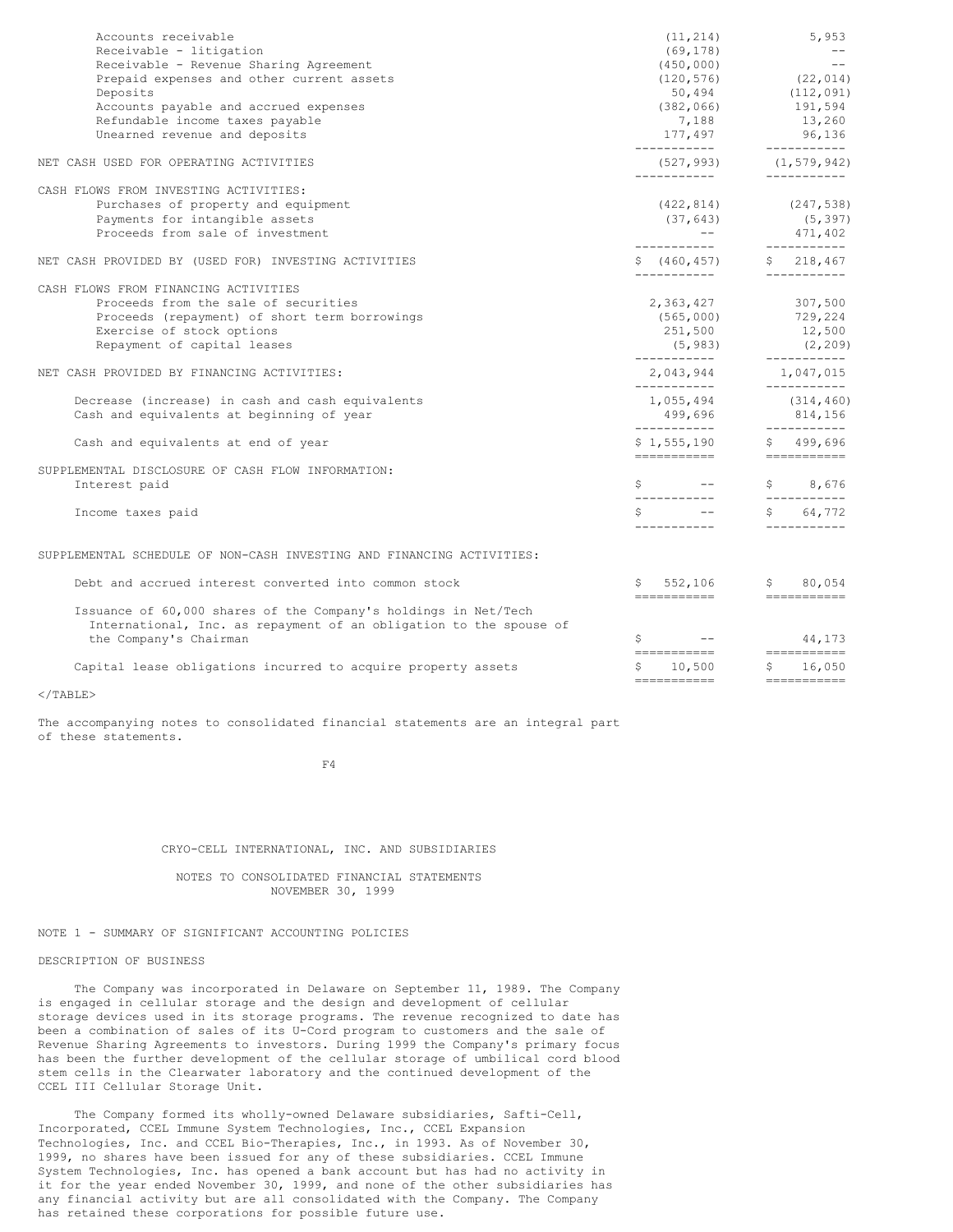In September 1998 the Company acquired Medical Marketing Network, Inc., (MMN) a New York corporation, as part of a marketing agreement. This corporation has not had any financial activity since its inception and none of the consideration paid in conjunction with the agreement was assigned to the purchase of MMN. The accompanying consolidated financial statements as at November 30, 1999 and 1998 and for the years then ended include the accounts of the Company and all of its wholly and majority owned subsidiaries. All intercompany transactions have been eliminated in consolidation.

### REVENUE RECOGNITION

The Company recognizes revenue from cellular storage ratably over the contractual storage period and processing fees upon the completion of processing.

Revenue is recognized when the Company enters into a Revenue Sharing Agreement and the payment pursuant to the agreement has been satisfactorily assured.

In fiscal 1998, all of the revenue was generated from the processing and storage of the U-Cord specimens. In fiscal 1999, \$500,000 was recognized as revenue from the sale of a partial State Revenue Sharing Agreement. The remainder of the revenue was generated from the processing and storage of the U-Cord specimens.

### CONCENTRATION OF CREDIT RISKS

Financial instruments that potentially subject the Company to concentration of credit risk are principally cash and cash equivalent accounts in financial institutions, which often exceed the Federal Depository Insurance limit. The Company places its cash with high quality financial institutions and believes it is not exposed to any significant credit risk.

CRYO-CELL depends on one company for the manufacture of its CCEL II cellular storage unit and several companies are manufacturing the CCEL III cellular storage unit. However, the Company believes that alternative manufacturing sources are available.

F5

#### CRYO-CELL INTERNATIONAL, INC. AND SUBSIDIARIES

## NOTES TO CONSOLIDATED FINANCIAL STATEMENTS NOVEMBER 30, 1999

# NOTE 1 - SUMMARY OF SIGNIFICANT ACCOUNTING POLICIES (CONTINUED)

### USE OF ESTIMATES

The preparation of financial statements in conformity with generally accepted accounting principles requires management to make estimates and assumptions that affect the amounts and disclosures reported in the financial statements and accompanying notes. Accordingly, actual results could differ from those estimates.

#### RECLASSIFICATIONS

Reclassifications have been made to the prior year's Consolidated Financial Statements to conform to the fiscal 1999 presentation.

#### CASH AND CASH EQUIVALENTS

Cash and equivalents consist of highly liquid investments with a maturity date at acquisition of three months or less.

#### MARKETABLE SECURITIES

The Company accounts for marketable securities in accordance with Statement of Financial Accounting Standards No. 115, "Accounting for Certain Investments in Debt and Equity Securities." All of the Company's marketable securities are classified as available-for-sale as of the balance sheet date and are reported at fair value, with unrealized gains and losses recorded as a component of stockholders' equity (See Note 3). Since the stock owned in Net/Tech International, Inc. is subject to trading restrictions a portion of this investment has been classified as a non-current asset based upon the number of shares that may not be sold in 2000.

### STOCK SUBSCRIPTION RECEIVABLE

Stock subscription receivable consists of amounts due from the sales of the Company's restricted common stock. The proceeds of the sale were received in December 1998.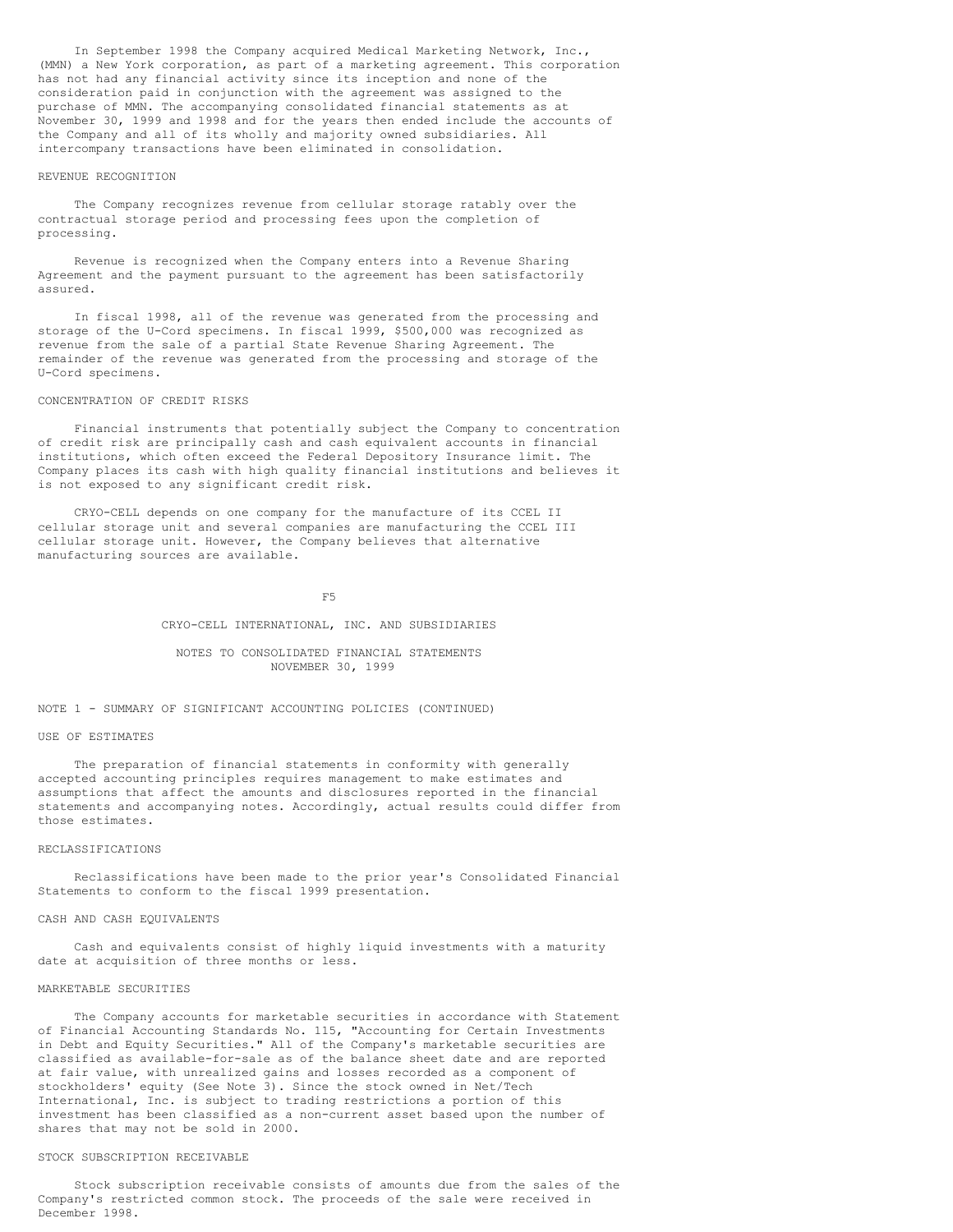#### RECEIVABLES

In fiscal 1999, receivables consist of the balance due from the sale of a partial State Revenue Sharing Agreement (See Note 13), the overage held in escrow regarding the settlement with the University of Arizona (See Note 15 and 16) and amounts due from clients that have enrolled in the U-Cord processing and storage program. In fiscal 1998, receivables consist of amounts due from clients that have enrolled in the U-Cord processing and storage program. These receivables are presented net of an estimated allowance for doubtful accounts for processing and storage fees based on historical experience of amounts that are uncollectible.

F6

CRYO-CELL INTERNATIONAL, INC. AND SUBSIDIARIES

NOTES TO CONSOLIDATED FINANCIAL STATEMENTS NOVEMBER 30, 1999

NOTE 1 - SUMMARY OF SIGNIFICANT ACCOUNTING POLICIES (CONTINUED)

PROPERTY AND EQUIPMENT:

Property and equipment are stated at cost. Depreciation is computed using a straight-line method over estimated useful lives. Leasehold improvements are amortized over the shorter of the respective life of the lease or the useful life of the improvements.

Upon the sale or retirement of depreciable assets, the cost and related accumulated depreciation will be removed from the accounts and resulting profit or loss will be reflected in income. Expenditures for maintenance and repairs are charged to income as incurred.

Estimated useful lives are as follows:

|                        | Machinery and Equipment |  | $5 - 10$ years |
|------------------------|-------------------------|--|----------------|
| Furniture and Fixtures |                         |  | $5 - 7$ years  |

# INTANGIBLE ASSETS

Costs incurred in connection with filing patent and trademark applications are capitalized. Patents and trademarks granted are amortized on a straight-line basis over a lifetime of 10 and 3 years, respectively. Abandoned patents are expensed in the year of abandonment.

# LONG-LIVED ASSETS

In fiscal 1997, the Company adopted Statement of Financial Accounting Standards No. 121, "Accounting for the Impairment of Long-Lived Assets and for Long-Lived Assets to be Disposed of " ("SFAS 121"). Long lived assets and identifiable intangibles to be held and used are reviewed for impairment whenever events or changes in circumstances indicate that the carrying amount may not be recoverable. Impairment is measured by comparing the carrying value of the long-lived asset to the estimated undiscounted future cash flows expected to result from uses of the assets and their eventual disposition. The adoption of SFAS No. 121 did not have a material impact on the results of operations or financial position of the Company.

#### RESEARCH AND DEVELOPMENT COSTS

Research, development and related engineering costs are expensed as incurred.

# COSTS OF SALES

Costs of sales represents the associated expenses resulting from the processing, testing and storage of the U-Cord specimens. In fiscal 1999 an adjustment was made to cost of sales reversing the previous assignment of a proportionate share of the value of the equipment associated with the Revenue Sharing Agreements. This adjustment was made because the Revenue Sharing Agreements were renegotiated (See Note 13). In fiscal 1998, approximately \$125,000 of the cost of sales represents non-recurring expenses that were incurred due to the arrangement with Reproductive Genetics Institute in Chicago, Illinois to process specimens prior to the opening of the Company's laboratory in Clearwater, Florida. Equipment costs related to Revenue Sharing Agreements are expensed in the period in which the sale is recorded.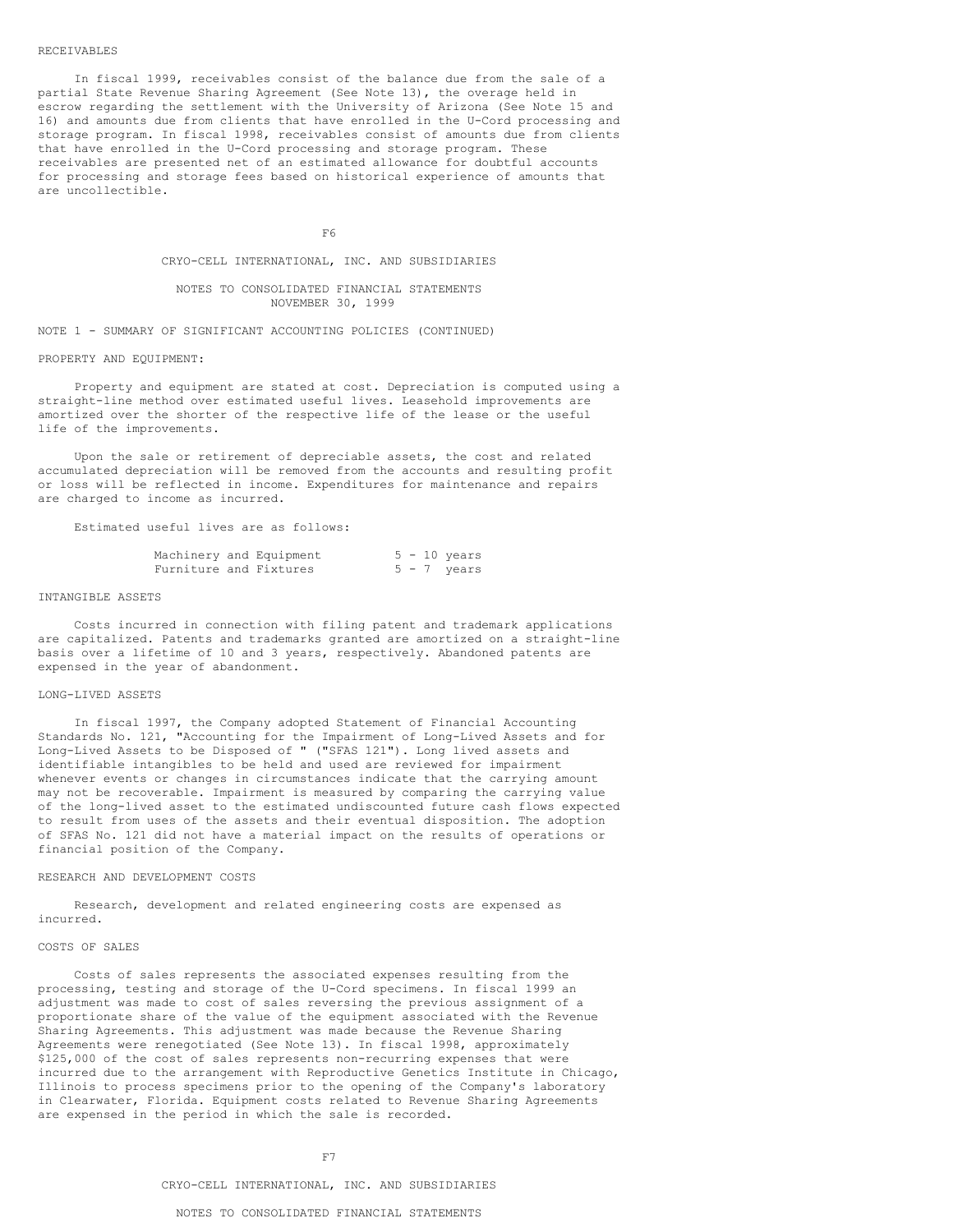### NOTE 1 - SUMMARY OF SIGNIFICANT ACCOUNTING POLICIES (CONTINUED)

### LOSS PER COMMON SHARE

In 1998, the Company adopted the provisions of Statement of Financial Accounting Standards No. 128, "Earnings Per Share" ("SFAS 128") which requires the disclosure of basic and diluted earnings per common share for all periods presented. Basic and diluted earnings per share are calculated based on the weighted average number of common shares outstanding during the period. Diluted earnings per share also give effect to the dilutive effect of stock options and warrants (calculated based on the treasury stock method). The Company does not present diluted earnings per share, as the effect of potentially dilutive shares from stock is antidilutive. As a result, adoption of SFAS 128 has not affected the basic and diluted losses per common share reported in any period.

### EMPLOYEES STOCK PLANS

The Company accounts for its stock options in accordance with the provisions of the Accounting Principles Board (APB) Opinion No. 25, "Accounting for Stock Issued to Employees." In accordance with SFAS No. 123, "Accounting for Stock-Based Compensation," the Company continues to apply the provisions of APB No. 25 for purposes of determining net income and has adopted the pro forma disclosure requirement of SFAS No. 123 effective December 1, 1996.

# RECENTLY ISSUED ACCOUNTING PRONOUNCEMENTS

In June 1997, the Financial Accounting Standards Board issued SFAS No. 130, "Reporting Comprehensive Income," which establishes standards for reporting and display of comprehensive income and its components in a complete set of general purpose financial statements; and SFAS No. 131, "Disclosure About Segments of an Enterprise and Related Information," which establishes annual and interim reporting standards for a Company's business segments and related disclosures about it's products, services, geographic areas and major customers. Both SFAS No. 130 and SFAS No. 131 are effective for fiscal years beginning after December 31, 1997. The Company believes that the adoption of the new standard will not have a material effect on the financial statements.

In February 1998, the Financial Accounting Standards Board issued SFAS No. 132 EMPLOYERS DISCLOSURES ABOUT PENSIONS AND OTHER POST RETIREMENT BENEFITS, which revises employers' disclosures about pension and other post retirement benefit plans, requires additional information on changes in the benefit obligations and fair values of plan assets that will facilitate financial analysis, and eliminates certain disclosures that are no longer deemed useful. The statement is effective for fiscal years beginning after December 15, 1997. The Company believes that the adoptions of this standard will not have a material effect on the financial results of the Company.

In June 1998, the Financial Accounting Standards Board issued Statement of Financial Accounting Standards No. 133, ACCOUNTING FOR DERIVATIVE INSTRUMENTS AND HEDGING ACTIVITIES. This statement establishes accounting and reporting standards for derivative instruments, including certain derivative instruments embedded in other contracts (collectively referred to as derivatives), and for hedging activities. The statement requires companies to recognize all derivatives as either assets or liabilities, with the instruments measured at fair value. The accounting for changes in fair value, gains or losses, depends on the intended use of the derivative and its resulting designation. The statement is effective for all fiscal quarters of fiscal years beginning after June 15, 1999. Adoption of this standard will not impact the financial results of the Company.

F8

### CRYO-CELL INTERNATIONAL, INC. AND SUBSIDIARIES

## NOTES TO CONSOLIDATED FINANCIAL STATEMENTS NOVEMBER 30, 1999

# NOTE 2 - PROPERTY AND EQUIPMENT

The major classes of property and equipment are as follows:

# $<$ TABLE>

<CAPTION>

| CLASSIFICATION                        | NOVEMBER 30,<br>1999 | NOVEMBER 30,<br>1998 |
|---------------------------------------|----------------------|----------------------|
|                                       |                      |                      |
|                                       |                      |                      |
| $<$ S>                                | -10                  | <<                   |
| Furniture and Equipment               | 534,660              | 503,744              |
| Cellular Storage Units                | 325,000              | 325,000              |
| Leasehold Improvements                | 147,009              | 147,009              |
| Prototype                             |                      |                      |
| Equipment not placed in service - net | 1,952,582            | 1,539,645            |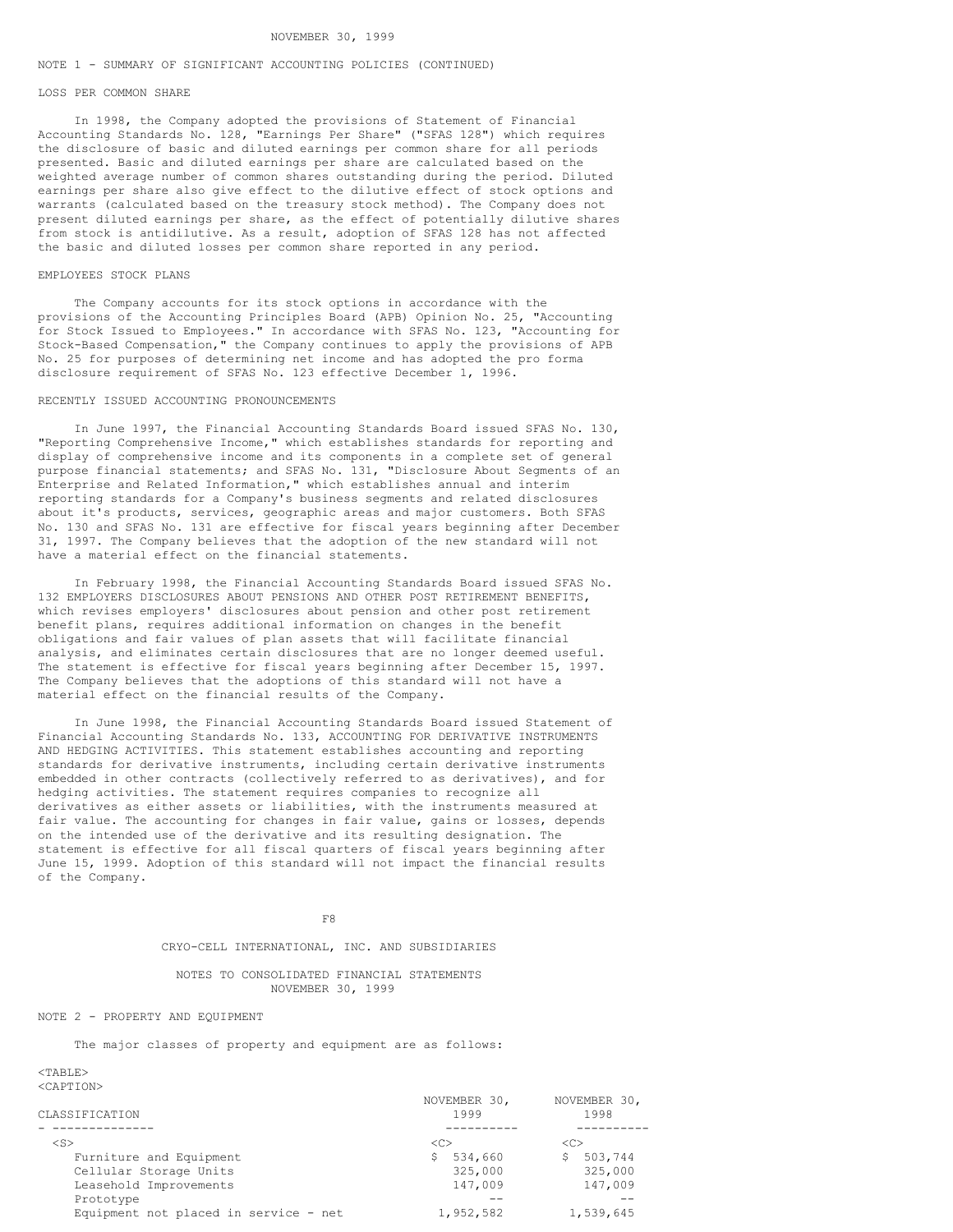| Total                                             | 2,959,251   | 2,515,398   |
|---------------------------------------------------|-------------|-------------|
| Less<br>Accumulated depreciation and amortization | 239,447     | 143,405     |
| Property and equipment, net                       | \$2,719,804 | \$2,371,993 |

#### $\langle$ /TABLE>

Certain components of the above equipment have not been depreciated since they have not yet been placed in service at November 30, 1999. The equipment not placed in service includes the cellular storage devices and related processing equipment and construction in progress relating to construction and development of the third generation cellular storage unit. Management believes the equipment not presently in service has not experienced any impairment in value for usage at November 30, 1999 and will continue to evaluate these assets as well as all of its other assets and liabilities for impairment.

# NOTE 3 - MARKETABLE SECURITIES

#### NET/TECH INTERNATIONAL

In November 1998 the Company's ownership percentage in Net/Tech International, Inc. (NTTI) decreased to less than 20% of the outstanding shares of NTTI. In previous years, the Company accounted for its investment in NTTI using the equity method but as of the date upon which its ownership percentage fell below 20% the Company used the guidance in SFAS 115 ACCOUNTING FOR CERTAIN INVESTMENT IN DEBT AND EQUITY SECURITIES, as described above, to account for the investment. Since NTTI stock is thinly traded and subject to considerable price fluctuation, if the Company were to attempt to sell large blocks of shares, it is unlikely that the Company would be able to obtain the exchange market value as listed. This security is therefore subject to considerable market risk as well as subject to certain trading restrictions that limit the number of shares that can be sold during a 90-day period.

The Company recognized losses under the equity method for the NTTI investment during 1998 reducing the cost basis of the stock to \$0. The proceeds from the sale and realized gains on the sale of the stock during 1998 were both \$515,574. The unrealized gain has been recorded as a component of stockholders' equity in the amount of \$292,850 and \$685,393 to reflect the fair market value of the investment as of November 30, 1999 and 1998 respectively.

### OTHER SECURITIES

In 1997 the Company acquired 100,000 shares of an equity security in payment for the sale of a Revenue Sharing Agreement. The original cost as determined by the trading price on the date of acquisition was \$400,000. The fair value of this security as of November 30, 1999 and 1998 was \$35,940 and \$34,000 respectively and the unrealized holding loss on this security was \$364,060 and \$366,000 as of November 30, 1999 and 1998 respectively.

### F9

# CRYO-CELL INTERNATIONAL, INC. AND SUBSIDIARIES

# NOTES TO CONSOLIDATED FINANCIAL STATEMENTS NOVEMBER 30, 1999

NOTE 4 - ACCRUED EXPENSES

|                              | NOVEMBER 30,<br>1999 | NOVEMBER 30,<br>1998 |
|------------------------------|----------------------|----------------------|
|                              |                      |                      |
| Accrued interest             | Ŝ                    | \$1,337              |
| Consultants and patent costs | 41,399               | 25,000               |
| Legal and accounting         | 42,605               | 4,111                |
| Payroll and payroll taxes    | 31,431               | 2,357                |
| Cellular storage unit        |                      | 166,945              |
| General expenses             | 51,754               | 92,038               |
|                              |                      |                      |
|                              | \$167,189            | \$291,788            |
|                              | =====                |                      |

# NOTE 5 - PATENTS

The Company has patented technology on automatic cryogenic preservation and has received patents for additional functions of the cryogenic unit, for an additional unit, which incorporates a multi-chambered design, and for a process for controlled freezing/thawing. The Company has been granted patents in several countries including Australia and Israel.

# NOTE 6 - RELATED PARTY TRANSACTIONS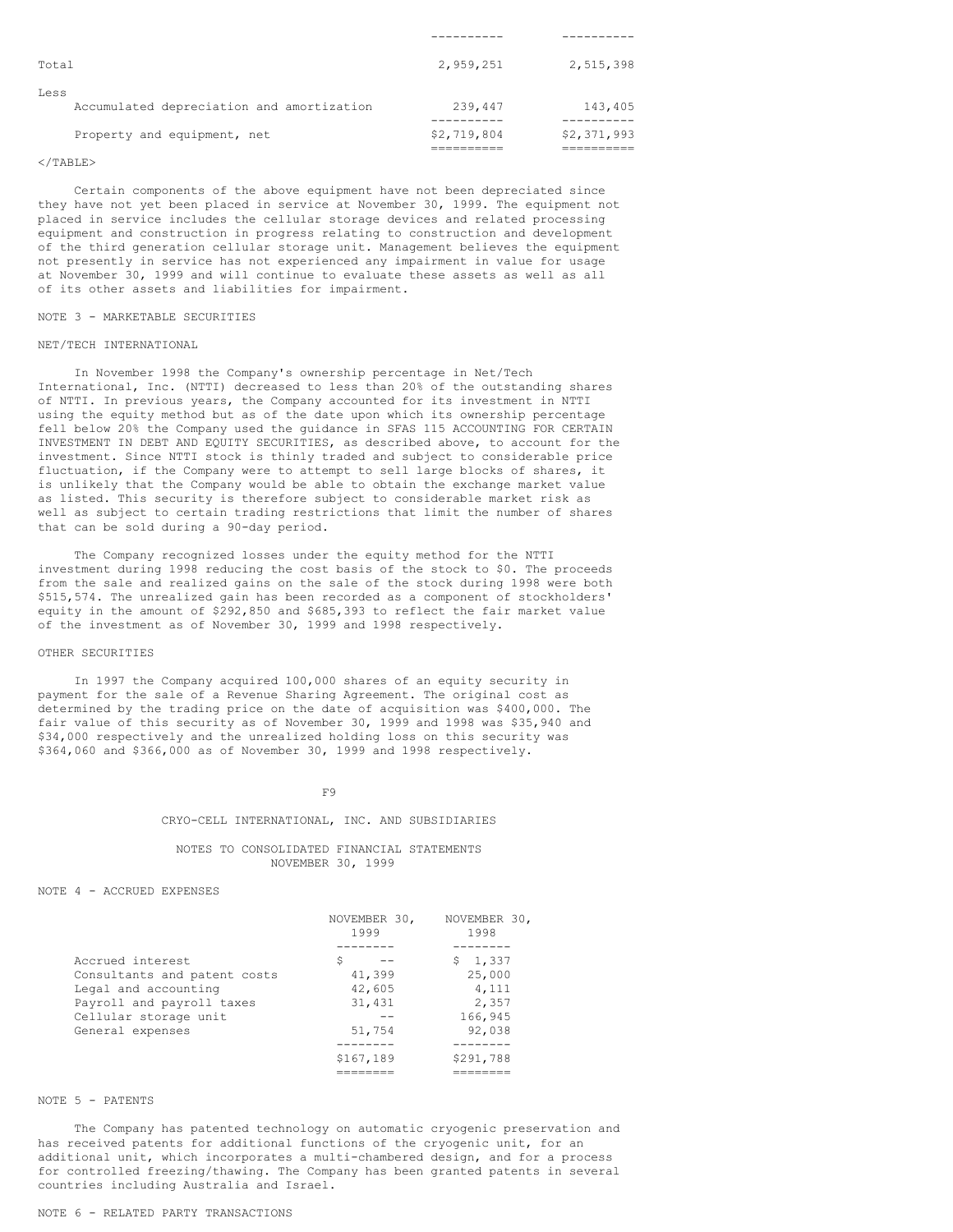In October 1998, the wife of the Chairman of the Board loaned the Company \$44,173. The note was repaid 20% in cash and the remainder was converted and repaid with 60,000 shares of the Company's holdings of Net/Tech International, Inc. common stock.

In August and September 1998, the Company borrowed \$100,000 from the wife of the Chairman of the Board. The note was repaid in November 1998.

In August 1998, the wife of the Chairman of the Board loaned the Company \$80,054. The note was converted and repaid with the issuance of 70,000 shares of the Company's restricted common stock.

On November 7, 1997, the Company issued 17,500 shares of restricted stock to existing shareholders in consideration for their assistance with their pledging of collateral for the Company's line of credit. This award represented a grant of 5% of the shares that were pledged. The value of the shares issued of \$56,875 was capitalized as a loan acquisition cost and was amortized over the life of the loan period August 1, 1997 to July 31, 1998.

During 1998 and 1997 the Company sold 326,000 and 154,218 shares of Net/Tech common stock recognizing a gain of \$515,574 and \$443,153 respectively.

 $F10$ 

#### CRYO-CELL INTERNATIONAL, INC. AND SUBSIDIARIES

# NOTES TO CONSOLIDATED FINANCIAL STATEMENTS NOVEMBER 30, 1999

#### NOTE 7 - LEASES

The Company leases a building under an operating lease for its storage, laboratory and general office facilities. The lease that expires in 2004 includes provisions for escalations. Rent charged to operations was \$127,513 in 1999.

The Company leases an apartment under an annual renewable operating lease for \$700 per month, which expires October 31, 2000.

The Company leases a liquid nitrogen storage tank under an operating lease, which expires in 2002. The lease payments are \$695 per month.

Minimum required future rental payment under these operating leases as of November 30, 1999, are as follows:

|      | \$727,115 |
|------|-----------|
|      |           |
| 2004 | 129,216   |
| 2003 | 149,534   |
| 2002 | 151,515   |
| 2001 | 145,471   |
| 2000 | \$151,379 |

The Company is obligated under capital leases that expire at various dates during the next four years. The following is a summary of assets under capital leases as of November 30, 1999 and 1998, which are included in the accompanying financial statements under the caption of property and equipment:

|                                                | 1999               | 1998               |
|------------------------------------------------|--------------------|--------------------|
|                                                |                    |                    |
| Leasehold improvements<br>Laboratory equipment | \$12,909<br>30,282 | \$12,909<br>19,176 |
| Total                                          | 43,191             | 32,085             |
| Less: Accumulated depreciation                 | 7.119              | 2,803              |
| Assets under capital leases (net)              | \$36,072           | \$29,282           |
|                                                |                    |                    |

Assets under capital leases are depreciated over a seven to ten year life. Depreciation expense totaled \$4,317 and \$2,803 for the years ended November 30, 1999 and 1998.

The future minimum lease payments under capital leases are computed as follows:

| 2000 | \$7,604 |
|------|---------|
| 2001 | 8,563   |
| 2002 | 7,683   |
| 2003 | 1,406   |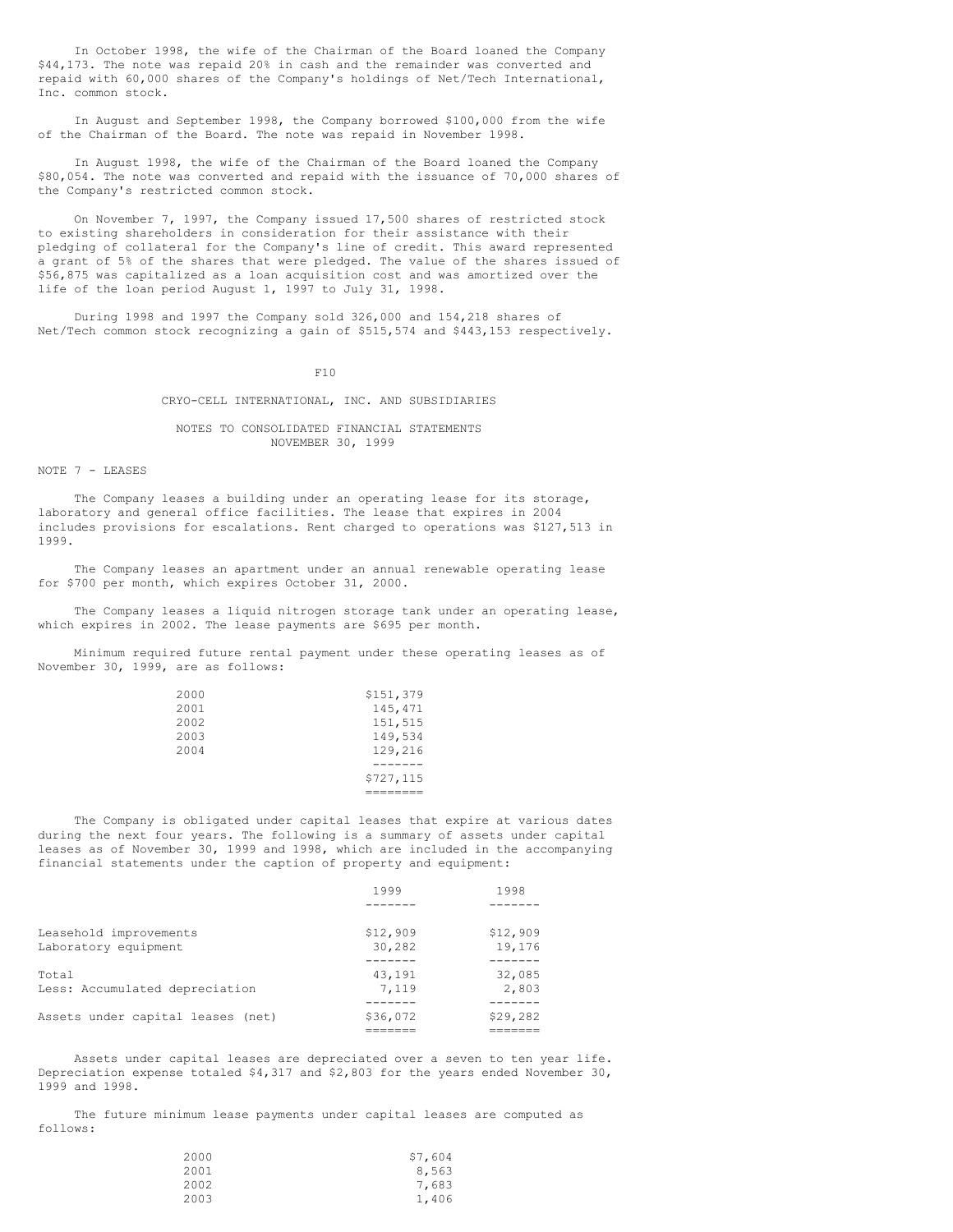# CRYO-CELL INTERNATIONAL, INC. AND SUBSIDIARIES

#### NOTES TO CONSOLIDATED FINANCIAL STATEMENTS NOVEMBER 30, 1999

# NOTE 8 - COMMITMENTS AND CONTINGENCIES

In June 1998, the Company entered into an agreement, with World Medical Match, a non-profit corporation, whose mission includes assisting the poor with funds to provide them access to medical matching opportunities. The agreement states that World Medical Match agrees to grant the Company \$50,000 for the purpose of paying for 200 U-CordTM stem cell collection kits and the first year of cryogenic storage for the benefit of indigent expectant parents. Upon execution of the agreement the Company was granted \$25,000 which is classified as a deposit on the balance sheet. The Company is currently working with local medical practices, hospitals, and other medical industry organizations to implement this project.

As part of the September 1998 agreement between a consultant and the Company, CRYO-CELL committed to issue 200,000 shares of the Company's restricted common stock in exchange for marketing services to be provided by the consultant and his team of sub-contractors. The original contract was for a five-year period and provides for the issuance of 10,000 shares of stock upon the signing of the agreement, 40,000 shares upon the implementation of the marketing program and 50,000 shares to be issued at various times during the contract period. In November 1999 the agreement was renegotiated with the 60,000 common shares previously issued representing payment in full.

In January 2000, subsequent to the balance sheet, the Company extended its marketing agreement with Lamaze Publishing Company to sponsor the Lamaze YOU AND YOUR BABY tutorial tape and full page advertisements in the Lamaze Parent Magazine at a cost of \$213,362. In July 1999, the Company was informed that Lamaze Publishing Company was acquired by iVillage, Inc., a leading online women's network. The Company's agreements with Lamaze will remain in tact, including the exclusivity provisions as the only cord blood preservation company on the Lamaze You and Your Baby educational videotape through the year 2003.

In November 1999, the Company signed a letter of intent to expand its U-Cord technology into the European marketplace for a fee of \$1,400,000. The Company received a non-refundable deposit of \$100,000, with the remaining \$1,300,000 to be paid within one year of the signing of the formal agreement. The provisions of the formal agreement provide for the Company to receive a share of all net marketing revenues from its U-Cord processing and storage activities. The Company expects the formal agreement to be concluded during fiscal second quarter of 2000.

Additional contingencies are explained in Note 13, Agreements and Note 16, Legal Proceedings.

#### NOTE 9 - CONVERTIBLE NOTES

In November 30, 1998, the Company borrowed \$530,000 on eleven convertible promissory notes. The notes had a term of six months at which time the principal plus interest, at 8% per year, was due. The promissory notes contained a conversion provision to the Company's restricted common stock at \$2.00 per share. In February 1999, the loan agreements were converted to 302,857 shares of the Company's common stock at a price of \$1.75 per share. The loan holders agreed to forego payment of \$10,106 in accrued interest, which was credited to additional paid in capital.

In October 1998, the Company entered into a convertible note agreement borrowing \$10,000 from an investor. The note has a term of one year at which time the principal plus interest, at 20% per year, was due. The noteholder had the option to be paid in full for interest plus principal or to convert to the Company's common stock at \$2.00 per share. In October 1999, the noteholder converted the note and accrued interest into 6,000 shares of the Company's restricted common stock.

### F12

## CRYO-CELL INTERNATIONAL, INC. AND SUBSIDIARIES

# NOTES TO CONSOLIDATED FINANCIAL STATEMENTS NOVEMBER 30, 1999

### NOTE 10 - INCOME TAXES

The Company has no provisions for current or deferred taxes for the years ended November 30, 1999 and 1998.

Under the asset and liability method of SFAS No. 109 "Accounting for Income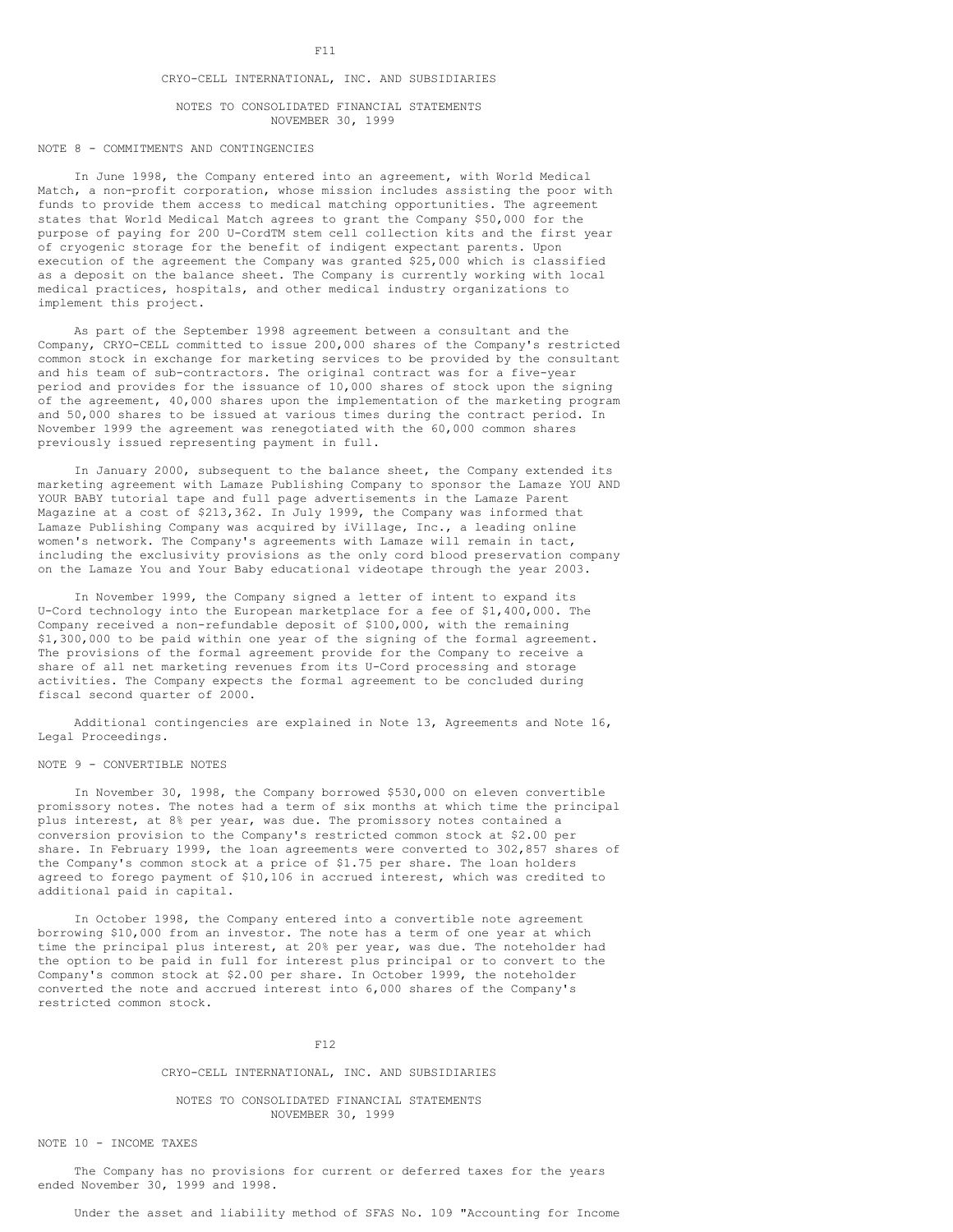Taxes", deferred tax assets and liabilities are recognized for the estimated future tax consequences attributable to differences between financial statement carrying amounts of existing assets and liabilities and their respective tax bases. Deferred tax assets and liabilities are measured using enacted tax rates expected to be recovered or settled.

As of November, 1999 and 1998 the tax effects of temporary differences that give rise to the deferred tax assets are as follows:

#### $<$ TABLE> <CAPTION>

|                                                 | NOVEMBER 30, 1999 | NOVEMBER 30, 1998  |
|-------------------------------------------------|-------------------|--------------------|
| $<$ S $>$                                       | < <sub></sub>     | < <sub></sub>      |
| Deferred tax assets:                            |                   |                    |
| Net operating loss carryforwards                | \$1,767,924       | \$1,524,652        |
| Tax over book basis in unconsolidated affiliate | 338,837           | 502,384            |
| Valuation reserves                              | 60,280            | 187.468            |
| Depreciation and other                          | 6.743             | 11,761             |
| Total deferred assets                           | \$2,173,785       | \$2,226,265        |
| Less: Valuation allowance                       | 2, 173, 785       | 2,226,265          |
|                                                 |                   |                    |
| Deferred taxes, net of valuation allowance      | \$                | \$<br><sup>0</sup> |
|                                                 |                   |                    |

# $\langle$ /TABLE>

The Company has unused net operating losses available for carryforward to offset future federal taxable income of \$85,643 which expires by the year 2006, \$294,557 which expires by the year 2008, \$536,253 which expires by the year 2009, \$295,551 which expires by the year 2010, \$1,008,833 which expires by the year ended 2011, and \$1,791,406 which expires by the year 2012. The total of the foregoing net operating loss carryforwards is \$4,012,243. The Tax Reform Act of 1986 contains provisions that limit the utilization of net operating losses if there has been an "ownership change". Such an "ownership change" as described in Section 382 of the Internal Revenue code may limit the Company's utilization of its net operating loss carryforwards.

A reconciliation of income tax benefits with the amount of tax computed by applying the federal statutory rate to pretax income follows:

#### <TABLE> <CAPTION>

YEARS ENDED NOVEMBER 30 1999 1999 8 1998 8 8 - ----------------------- ---- --- ---- --- <S> <C> <C> <C> <C> Loss before income tax benefit  $$(561,033)$ ---------- ------------ Tax expense at statutory rate  $$(190,751)$  34.0  $$(610,418)$  34.0 State taxes 6.0 (11,371) 2.0 (90,264) 5.0 Increase in valuation allowance  $200,715$  35.7 713,422 39.7<br>Other 1,227 0.2 (120.70) 0.7 Other 1,227 0.2 (120.70) 0.7 --------- ---- ---------- ----Total Income Taxes  $\begin{array}{ccccccc} 5 & 0 & 0.08 & 5 & 0 & 0.08 \end{array}$ ========= ==== =========== ====

 $<$ /TABLE>

F13

### CRYO-CELL INTERNATIONAL, INC. AND SUBSIDIARIES

### NOTES TO CONSOLIDATED FINANCIAL STATEMENTS NOVEMBER 30, 1999

# NOTE 11 - SHAREHOLDERS' EQUITY

## (a) COMMON STOCK:

The Company issued 312,000 shares of its common stock for cash of \$395,000 in 1998 of which \$150,000 was received in December 1998. The Company also sold options in 1998 to acquire 62,500 shares of its common stock at \$5.00 per share for \$62,500 in cash. Option holders of 5,000 common shares exercised and were issued their shares for \$12,500. During 1999, the Company received \$2,213,427 in cash proceeds from the sale of 780,000 shares of its common stock through private placements. The Company also issued 216,000 common shares to option holders who exercised in 1999 for \$251,500.

The spouse of the Company's Chairman converted a \$80,054 note payable to her into 70,000 shares of the Company's common stock in 1998. In fiscal 1999, holders of \$540,000 in convertible notes elected to convert their notes into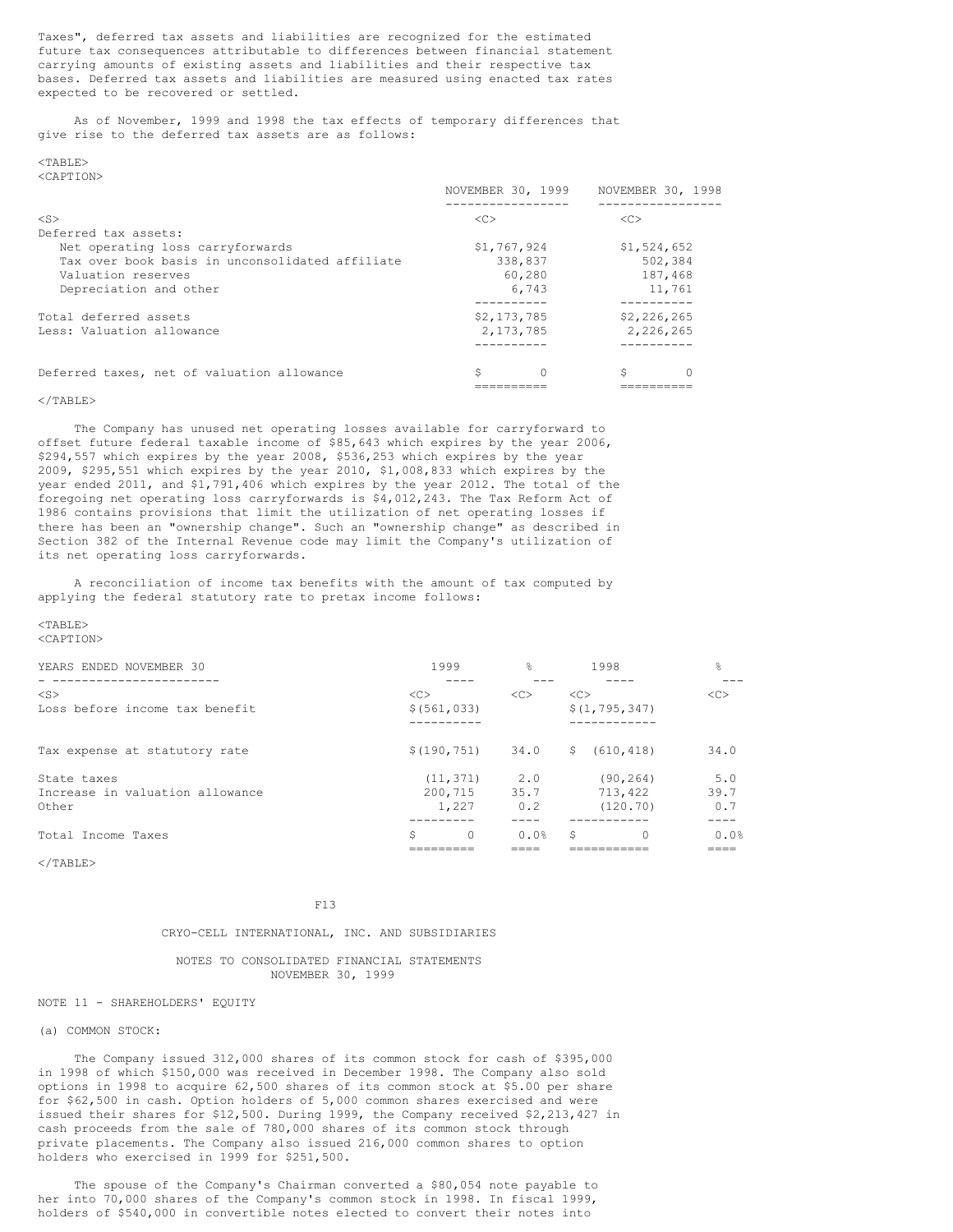308,857 shares of the Company's common stock in full satisfaction of the indebtedness.

The Company made payments for compensation, consulting and professional legal services rendered through the issuance of the Company's common stock. Legal fees of \$531,012 and \$87,192 were satisfied by the issuance of 151,700 and 31,097 common shares in 1999 and 1998, respectively. Consulting fees of \$167,601 (1999) and \$52,500 (1998) were paid by the issuance of 82,000 and 50,000 common shares in 1999 and 1998, respectively.

# (b) OPTIONS:

In 1991 the Company adopted an Employee Incentive Stock Option Plan, and has reserved 250,000 shares of the Company's common stock for issuance under the Plan. Employee options under the Plan have a term of five years from the date of grant and vesting begins one year from the date of grant. The options are exercisable for a period of 90 days after termination. In addition the Company has set aside a reserve of 2,000,000 shares for the purpose of Non-Employee Stock Options. These options generally have a term of three to five years from the date of the grant.

Stock option activity was as follows for the two years ended November 30, 1999:

#### $<$ TABLE> <CAPTION>

NUMBER WEIGHTED AVERAGE<br>OF SHARES EXERCISE PRICE EXERCISE PRICE --------- ---------------- <S> <C> <C> Outstanding and Exercisable at December 1, 1997  $1,033,000$  \$4.76 Granted  $698,500$  2.58 Exercised (5,000) 2.50  $\text{Terminaled} \quad \text{(165,500)} \quad \text{(166,500)}$ --------- Outstanding and Exercisable at November 30, 1998  $1,529,000$   $4.04$ Granted 1,071,000 3.16<br>Exercised 1,071,000 3.16  $(216,000)$ Terminated (143,000) 3.13 --------- Outstanding and Exercisable at November 30, 1999 2,241,000 \$3.94

=========

 $\langle$ /TABLE>

# F14

# CRYO-CELL INTERNATIONAL, INC. AND SUBSIDIARIES

# NOTES TO CONSOLIDATED FINANCIAL STATEMENTS NOVEMBER 30, 1999

# NOTE 11 - SHAREHOLDERS' EQUITY (CONTINUED)

Significant option groups outstanding at November 30, 1999 and related price and life information follows:

 $<$ TABLE>

<CAPTION>

| RANGE OF EXERCISE<br>PRICE | OUTSTANDING   | WEIGHTED AVERAGE<br>EXERCISE PRICE | WEIGHTED AVERAGE<br>REMAINING<br>CONTRACTUAL LIFE |
|----------------------------|---------------|------------------------------------|---------------------------------------------------|
|                            |               |                                    |                                                   |
| $<$ S $>$                  | < <sub></sub> | < <sub></sub>                      | <<>                                               |
| \$1.00 to \$2.00           | 187,500       | \$1.93                             | 2.5                                               |
| $$2.01$ to $$3.00$         | 917,500       | \$2.83                             | 2.8                                               |
| \$3.01 to \$4.00           | 347,500       | \$3.91                             | 1.2                                               |
| \$4.01 to \$5.99           | 203,500       | \$4.94                             | 2.8                                               |
| $$6.00$ or $$7.00$         | 585,000       | \$6.01                             | 3.2                                               |
| $\langle$ /TABLE>          |               |                                    |                                                   |

The Company applies Accounting Principles Board Opinion No. 25, "Accounting for Stock Issued to Employees" (APB 25) and related Interpretations in accounting for its stock options. Accordingly, compensation expense is recognized for the amount of the excess of the market price over the exercise price on the date of the grant. Had the compensation expense been determined based upon the fair value at the grant date consistent with the alternative fair value accounting provided for under SFAS No.123, "Accounting for Stock-Based Compensation," the Company's net loss and net loss per share would have been \$4,683,463 and \$0.41 for the year ended November 30, 1999, and the net loss and net loss per share for the year ended November 30, 1998 would have been \$2,443,108 and \$.34 respectively. The weighted average fair value at the date of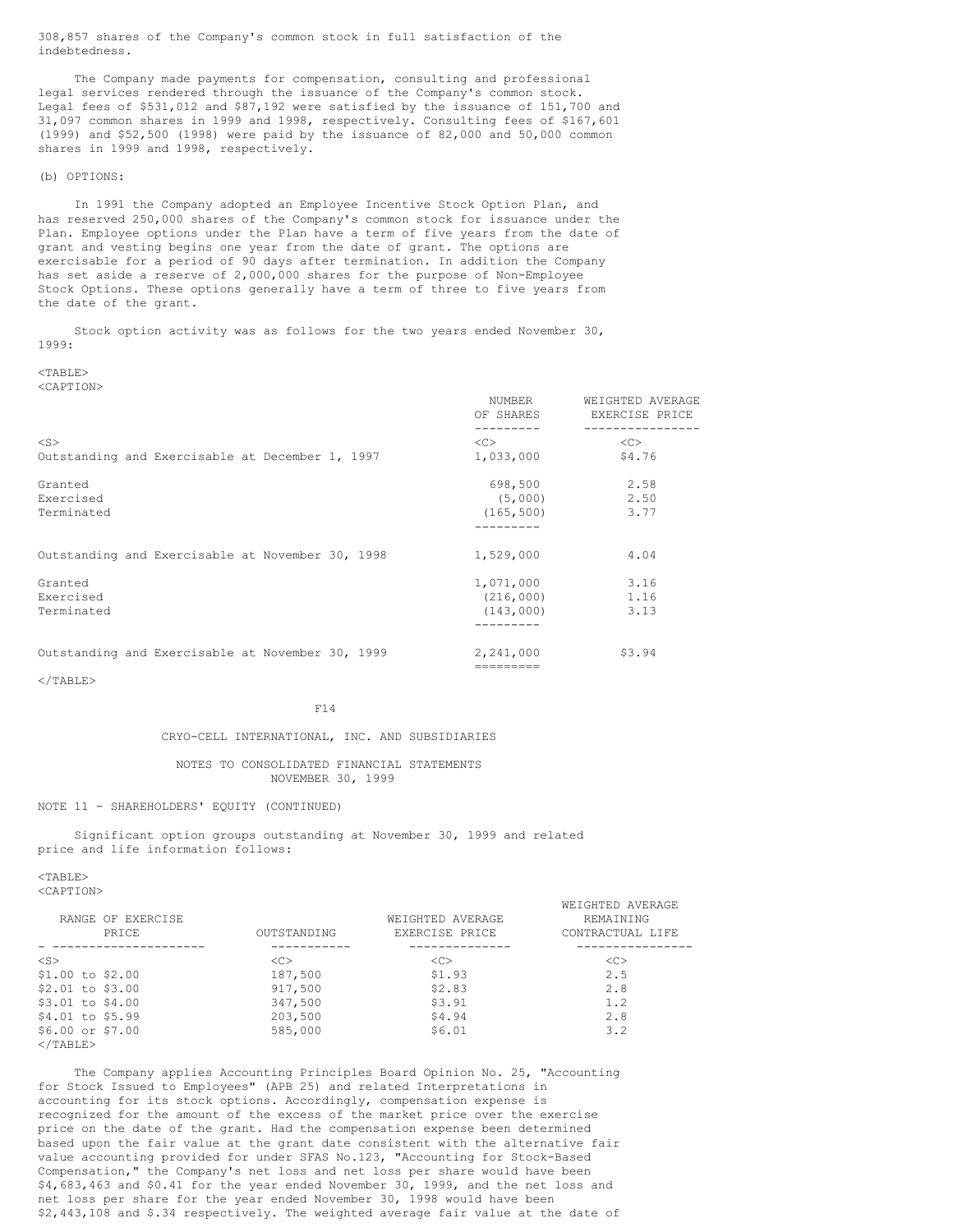grant for options granted during the years ended November 30, 1999 and 1998 was \$1.00 and \$.33 per option, respectively. The Black-Scholes option-pricing model was developed for use in estimating the fair value of traded options that are fully transferable. The Company's options have the characteristics significantly different from those of traded options. In addition, option valuation models require the input of highly subjective assumptions, including the expected stock price volatility. Since the Company's stock issued upon exercise of the options for Non-Employee's is restricted stock, a reduction of 30% of the trading price of the stock at the date of grant has been applied to account for this restriction. Other variables used to determine the fair value of the options for fiscal 1999 and 1998 were as follows: a) weighted average risk-free interest rate of 6.7% and 5.0% respectively, b) weighted average expected life of 1.9 and 2.2 years respectively, c) weighted average expected volatility of 128% and 79% respectively, and d) no dividend yield for either year.

Weighted average grant date fair values are shown below for options granted in 1999 and 1998.

|                              | WEIGHTED AVERAGE | WEIGHTED AVERAGE     |
|------------------------------|------------------|----------------------|
|                              | FAIR VALUE/SHARE | EXERCISE PRICE/SHARE |
|                              |                  |                      |
| 1999                         |                  |                      |
|                              |                  |                      |
| Stock Price = Exercise Price | \$0              | \$0                  |
| Stock Price > Exercise Price | \$2.38           | \$2.05               |
| Stock Price < Exercise Price | \$3.17           | \$0.99               |
|                              |                  |                      |
| 1998                         |                  |                      |
|                              |                  |                      |
| Stock Price = Exercise Price | \$0              | \$0                  |
| Stock Price > Exercise Price | \$1.47           | \$2.25               |
| Stock Price < Exercise Price | \$0.36           | \$2.90               |

The pro forma effect on net income is not representative of the pro forma effect on net income in future periods because it does not take into consideration pro forma compensation expense related to grants made in prior periods.

#### F15

# CRYO-CELL INTERNATIONAL, INC. AND SUBSIDIARIES

# NOTES TO CONSOLIDATED FINANCIAL STATEMENTS NOVEMBER 30, 1999

# NOTE 12 - 401(K) PLAN

In January 1997, the Company adopted a 401(K)-retirement plan, which allows eligible employees to allocate up to 15% of their salary to such plan. The Company does not make any matching contributions to this plan.

# NOTE 13 - AGREEMENTS

#### ARIZONA

On February 9, 1999, the previous agreements with the Company's Arizona Revenue Sharing investors were modified and replaced by a Revenue Sharing Agreement for the state of Florida for a price of \$1,000,000. Under the terms of this agreement the Company credited the investors' previously paid \$450,000 toward the purchase of the Revenue Sharing Agreement. The balance of \$550,000 will be paid through their Revenue Sharing entitlements to their share of net storage revenues. The Revenue Sharing Agreement applies to net storage revenues originating from specimens from within the state of Florida. The Revenue Sharing Agreement entitles the investors to net revenues from a maximum of 33,000 storage spaces and cancels the investor's obligation to provide the Company with \$675,000 plus accrued interest under the prior Arizona agreement.

#### ILLINOIS

In 1996, the Company signed agreements with a group of investors entitling them to an on-going 50% share in the Company's portion of net storage revenues generated by specimens stored in the Illinois Masonic Medical Center. Since the Company will no longer be storing new specimens in Chicago, the agreements were modified in 1998 to entitle the investors to a 50% share of the Company's portion of net revenues relating to specimens originating in Illinois and its contiguous states and stored in Clearwater, Florida for a maximum of up to 33,000 spaces. The revenue generated by this Single Unit Revenue Sharing Agreement was \$1,000,000.

# BIO-STOR

On February 26, 1999, the Company modified all previous agreements with Bio-Stor International, Inc. The modified agreement enters Bio-Stor into a Revenue Sharing Agreement for the state of New York. The Company will credit Bio-Stor's \$900,000 (previously paid) toward the purchase of 90% of New York.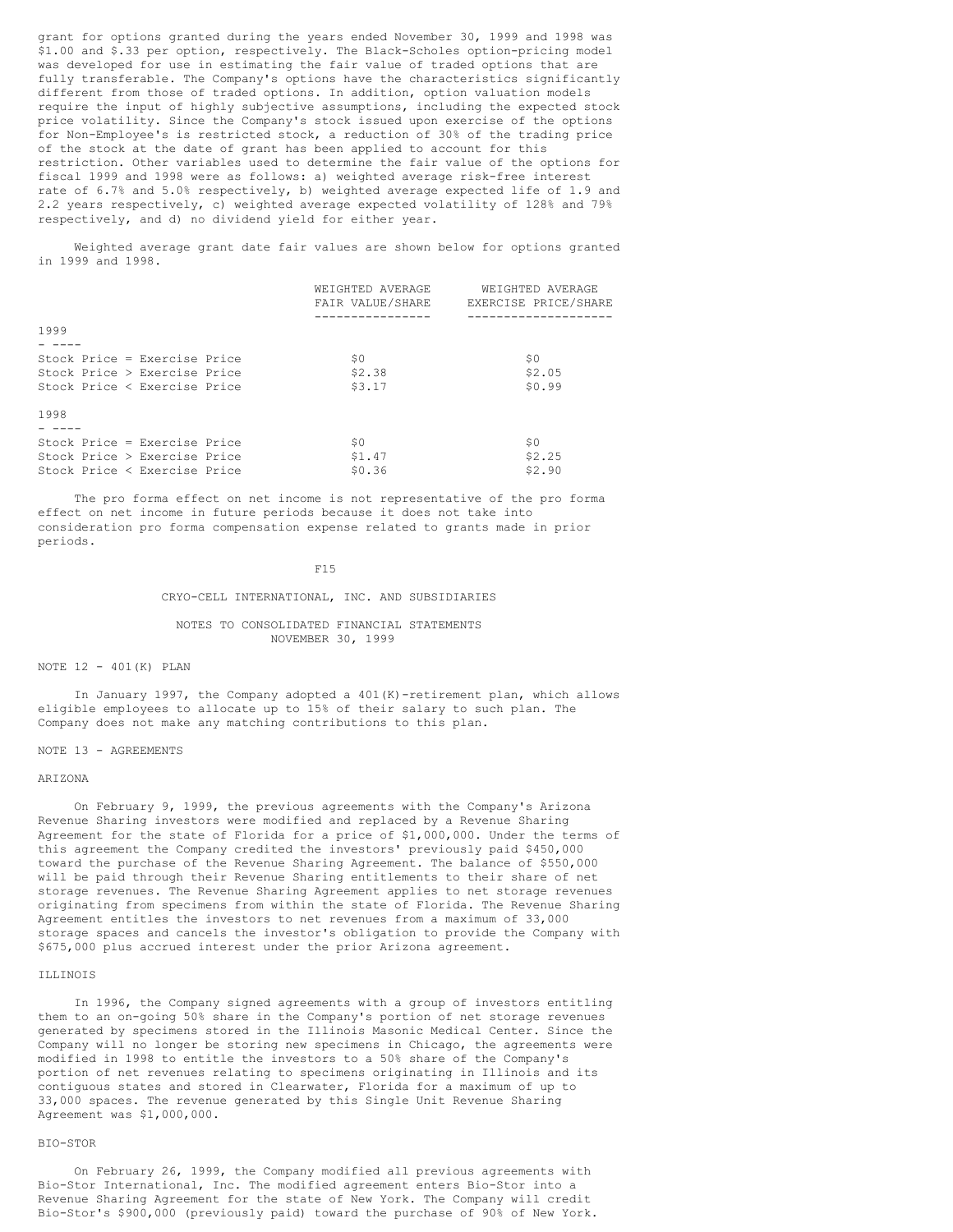Bio-Stor will receive 90% of the 50% share in CRYO-CELL's portion of net storage revenues generated by the specimens originating from the Company's clients in the state of New York for up to 33,000 shared spaces. This agreement supersedes all other agreements between Bio-Stor International, Inc and the Company.

# TENET HEALTHSYSTEM HOSPITALS, INC.

On November 30, 1996, the Company signed agreements with OrNda HealthCorp. Two "one-third" Revenue Sharing Agreements were purchased in which OrNda paid the Company \$666,666. OrNda was acquired by Tenet Healthcare Corporation, which agreed to be bound by the terms of OrNda Agreements. The agreements were renegotiated and the Company will store all Tenet orininated specimens at its headquarter's lab in Clearwater, Florida while paying Tenet a revenue sharing entitlement.

F16

# CRYO-CELL INTERNATIONAL, INC. AND SUBSIDIARIES

# NOTES TO CONSOLIDATED FINANCIAL STATEMENTS NOVEMBER 30, 1999

NOTE 13 - AGREEMENTS (CONTINUED)

#### NEW JERSEY

On November 30, 1999, the Company entered into agreements with two investors entitling them to on-going shares in a portion of CRYO-CELL's net storage revenue generated by specimens originating from within the state of New Jersey. Deposits totaling \$50,000 were received upon signing of the agreements and the remaining \$450,000, due in May 2000, is recorded as a receivable. When the \$450,000 is received by the Company the investors will be entitled to a portion of net storage revenues generated to a maximum of 33,000 storage spaces.

## SAGGI CAPITAL

In November 1998, the Company entered into an investor relations agreement with Saggi Capital Corporation. Saggi Capital agreed to provide various business consulting and investor relations services for the Company. Per the agreement the Company registered 200,000 options to purchase the Company's common stock at an exercise price of \$1.00 per share. These options have been exercised and common stock has been issued to Saggi. The Company did not recognize an expense on the issuance of these options since the Company's common stock was trading below the exercise price on the date of grant. In January 2000, the Company renewed its contract with Saggi Capital. Per the new agreement Saggi is to provide business consulting and investor relations services for the Company through January 2001.

# WOMEN & INFANTS' HOSPITAL OF RHODE ISLAND

In June 1998, the Company signed an agreement with Women & Infants' Hospital of Rhode Island ("hospital") for the establishment of a commercial placental/umbilical cord blood bank at their Providence, Rhode Island medical facility. The hospital will be offering its stem cell banking services to parents of approximately 9,000 babies who are born each year at this facility. Under the terms of the agreement the hospital will provide the space and utilities, liquid nitrogen supply, technician, etc. CRYO-CELL will be responsible for the billing activities. The storage revenues will be divided 75% to the Company and 25% to the hospital, while the hospital is entitled to 100% of the processing revenue. Additionally, if processing revenue is insufficient to cover the fixed costs of the cord blood bank, CRYO-CELL will be responsible to pay the shortfall. In order to cover the possible shortfall the hospital required \$50,000 to be placed in escrow. The \$50,000 is recognized as a deposit on the balance sheet.

### OTHER AGREEMENTS

On November 5, 1998 an agreement previously entered into by the Company with a private investor was revised. Per the terms of the original agreement, the investor had purchased 10% of a Revenue Sharing Agreement in the state of New Jersey. The new agreement has transferred the \$100,000 investment to the state of New York. Under the revised agreement the investor will receive 10% of the 50% share in CRYO-CELL's portion of net storage revenues generated by the specimens originating from the Company's clients in the state of New York for up to 33,000 spaces.

# F17

CRYO-CELL INTERNATIONAL, INC. AND SUBSIDIARIES

NOTES TO CONSOLIDATED FINANCIAL STATEMENTS NOVEMBER 30, 1999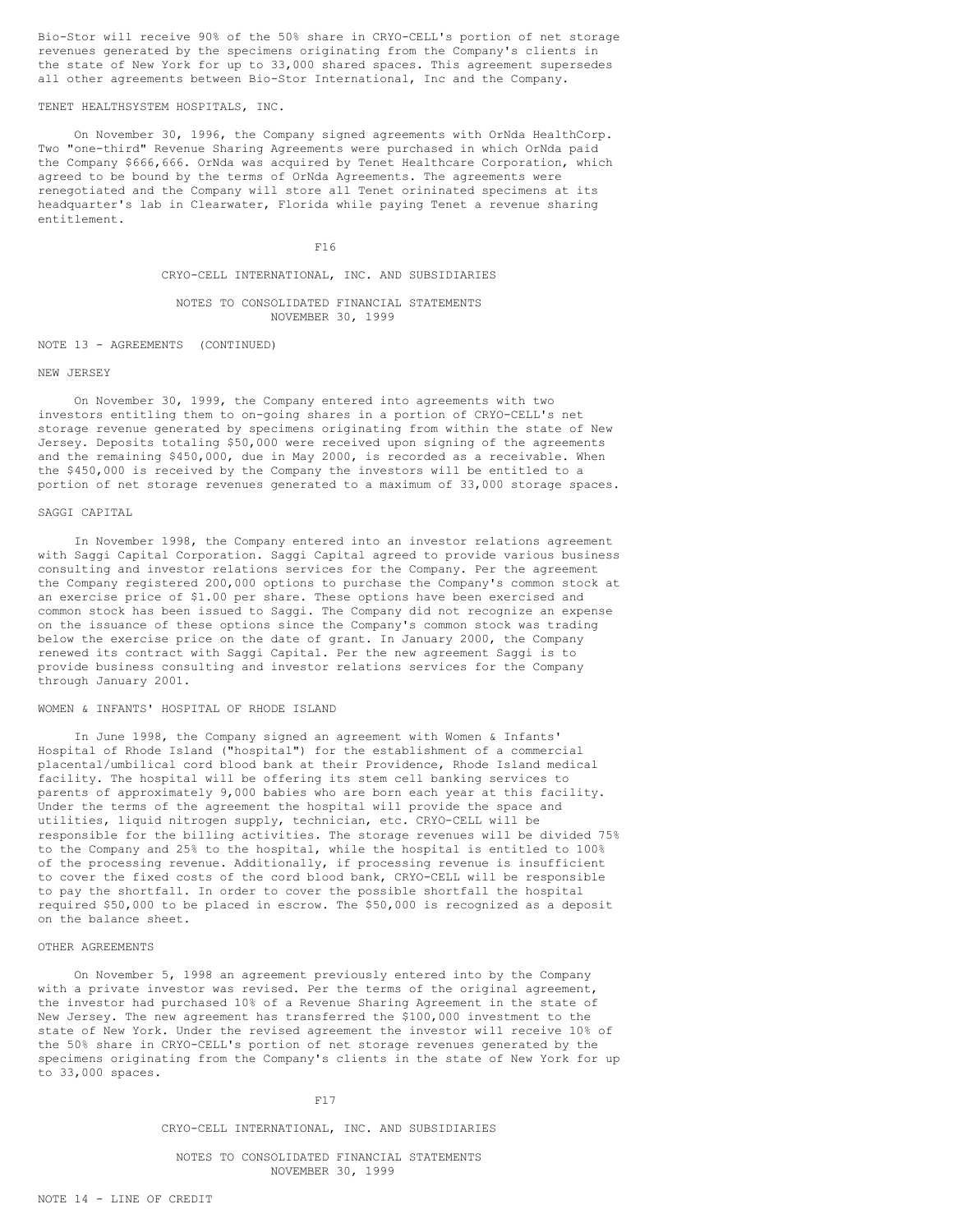In August 1997, the Company entered into a one-year line of credit agreement with NationsBank, N.A. ("the Bank") whereby the Bank will lend the Company up to \$1,000,000. As part of the agreement, the Bank received a \$10,000 commitment fee and collateral of 250,000 shares of Net/Tech International, Inc. common stock owned by the Company and a pledge of 350,000 shares of the Company stock owned by a group of the Company's shareholders. At November 30, 1998 direct borrowings under this agreement were \$550,000. The agreement expired on August 21, 1998 and in December 1998, the loan was paid in full.

#### NOTE 15 - RECEIVABLE LITIGATION

On or about September 27, 1999 the Company accepted the University of Arizona's offer of \$800,000 to settle its litigation. In September 1999, the Company received \$441,000 from the University of Arizona leaving a balance of \$359,000 that is being held in escrow to satisfy a legal lien filed November 4, 1998 by the Company's previous attorneys, Horwitz and Beam. The Company reduced the award to \$510,178 and recognized this as gain on litigation. This reduction includes a 20% contingency fee (\$160,000) to the Company's previous attorneys and \$129,822 in contested legal fees that the Company feels are not due and owing under the contract (See Note 16). When the \$289,822 is netted against the \$359,000 held in escrow the result is a receivable balance of \$69,178. The Company has requested the release of the \$69,178 from escrow, which is the excess of 20% of the \$800,000 actual settlement amount. The overage is a result of the Company's settlement of the \$1,170,000 original jury award.

# NOTE 16 - LEGAL PROCEEDINGS

On or about July 11, 1996, CRYO-CELL filed suit in San Francisco Superior Court against the University of Arizona, Dr. David Harris and Cord Blood Registry, Inc.(CBR). The suit claimed breach of contract and other related business torts. Months later, after settlement discussions were unproductive, the University of Arizona counter-sued CRYO-CELL for breach of contract and negligent misrepresentation on March 27, 1997.

On July 20, 1998, as a result of the evidence, the jury awarded \$1,050,000 against Defendant University of Arizona. In addition, an award of \$120,000 was granted against the University of Arizona and David Harris, individually, for misappropriation of trade secrets. The court rejected three post-trial motions by the University of Arizona including a request to reduce the award or set aside the verdict.

On or about September 27, 1999 the Company accepted the University's offer of \$800,000 and settled the matter. On September 30, 1999, the Company received \$441,000 from the University of Arizona. The remaining balance of \$359,000 is being held in escrow, to satisfy a legal lien filed November 4, 1998 by the Company's previous attorneys, Horwitz and Beam. The Company disputes their position and has countersued Horwitz and Beam for malpractice and is seeking \$1,000,000 in compensatory damages and an unspecified amount of punitive damages deemed appropriate by the court. CRYO-CELL retained the services of Horwitz & Beam, a California law firm, to handle the above described lawsuit including its allegations against CBR for interference in a legitimate contract between two parties and unfair business practices, among other claims. The court granted a summary judgment dismissal in favor of CBR. CRYO-CELL believes that Horwitz & Beam mishandled the CBR aspect of the case and certain aspects of its case against the University of Arizona. There is a dispute concerning the amount of fees owed by the Company to Horwitz & Beam.

#### F18

# CRYO-CELL INTERNATIONAL, INC. AND SUBSIDIARIES

# NOTES TO CONSOLIDATED FINANCIAL STATEMENTS NOVEMBER 30, 1999

# NOTE 16 - LEGAL PROCEEDINGS (CONTINUED)

On March 8, 1999, the Company, the Company's CEO and Chairman, the Company's Executive Vice President, and the Company's legal counsel were named as the defendants in a lawsuit filed in the Superior Court of Orange County, California by Horwitz & Beam, the attorneys which had represented CRYO-CELL in its suit against the University of Arizona et al. The plaintiff alleges breach of contract and seeks payment of \$129,822 in allegedly unpaid fees and costs associated with the University of Arizona litigation. The plaintiff also asserts claims of misrepresentation. In reference to these misrepresentation claims, plaintiff has filed a Statement of Damages, which asserts \$1,000,000 in general damages and \$3,500,000 in punitive damages.

The Company believes there is no merit to the suit and that none of the claimed \$129,822 in fees is due and owing under the contract. The Company believes that Horwitz & Beam brought this action and improperly sought punitive damages for the purpose of interfering with the Company's efforts to raise and maintain additional capital.

Accordingly, on June 14, 1999, the Company filed: (1) an answer denying all liability; (2) a counterclaim for breach of contract and malpractice, seeking in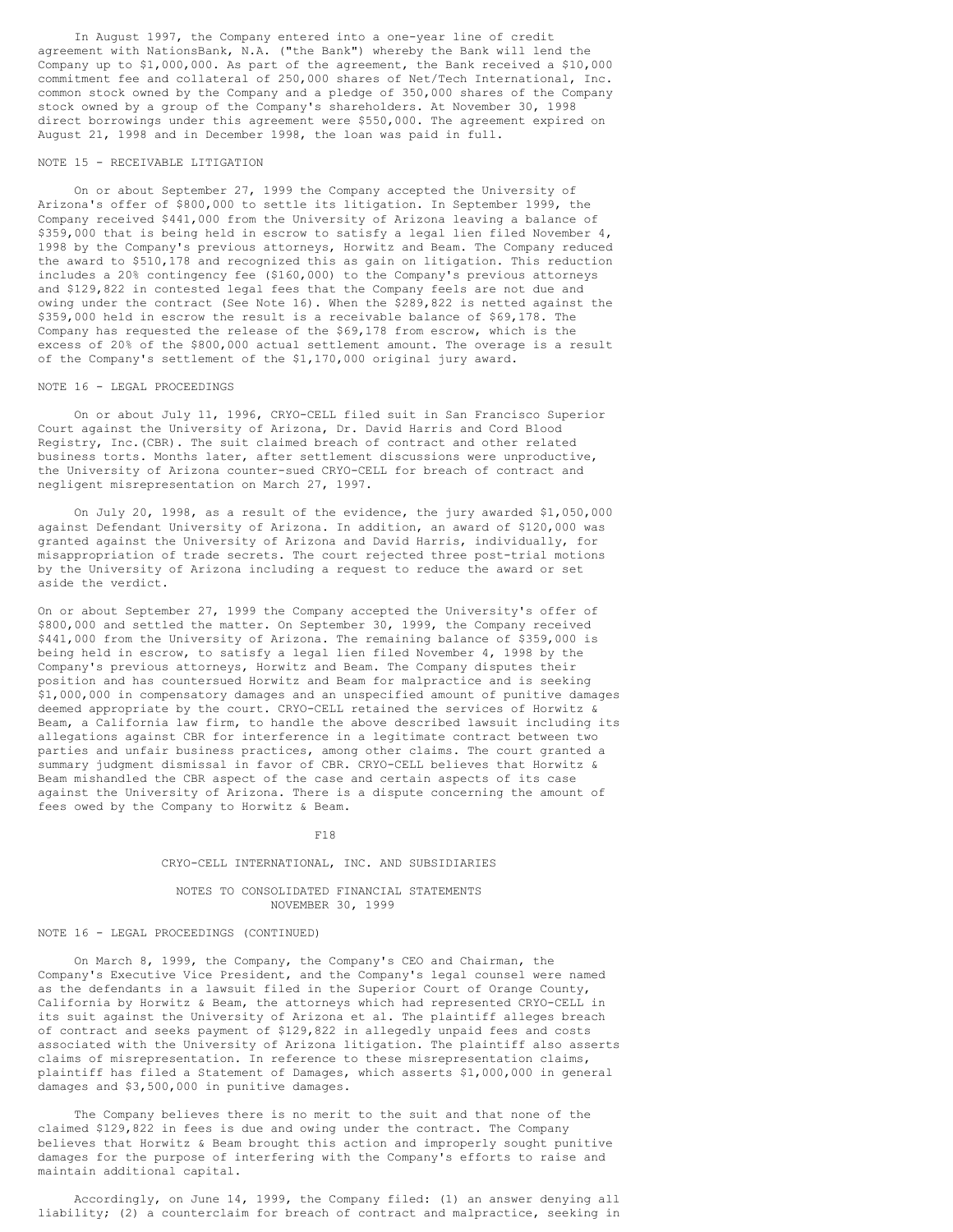excess of \$1 million in compensatory damages arising from the malpractice; (3) a motion to dismiss the individual defendants for lack of jurisdiction; and (4) a motion to dismiss all punitive damages allegations against the Company.

On December 17, 1999, Judge Alicemarie H. Stotler of the United States District Court in the Central District of California, issued an Order in which she: (1) granted CRYO-CELL International, Inc.'s ("CRYO-CELL") Motion to Strike Punitive Damages and Dismiss Part of the Complaint; (2) granted Daniel Richard's, Mark Richard's and Gerald F. Maass' (the "Individual Defendants") Motion to Dismiss Complaint for Lack of Personal Jurisdiction; and (3) granted in part and denied in part Horwitz & Beam, Inc.'s ("H&B") Motion for Order Dismissing Counterclaim and/or Strike Portions Thereof. As discussed in more detail below, the net effect of this order was to reframe the Complaint as a fee dispute, as opposed to a multi-million dollar claim for fraud against CRYO-CELL and its corporate officers. By its order, the Court has barred recovery in this action against the Individual Defendants, and has reduced CRYO-CELL's exposure from over \$3.5 million dollars to \$129,822, plus a possible award of attorneys' fees.

By granting CRYO-CELL's Motion to Strike Punitive Damages and Dismiss Part of the Complaint, the Court dismissed H&B's Fourth Claim for Relief for intentional misrepresentation, i.e., fraud, against CRYO-CELL and the Individual Defendants. The Court held that the promises purportedly made to H&B concerning the opening of an "escrow," even inf not ultimately fulfilled, were not fraudulent. In fact, the Court said that "although the Individual Defendants clearly made representations that an "escrow" would be established, their not having done so, in light of uncertainties of the future course of litigation and their misgivings of plaintiff's performance, suggests nothing more than a negotiation of payment terms."

The Court granted CRYO-CELL's Motion to Strike Punitive Damages Claims with respect to H&B's Fifth Claim for Relief because such damages are not available in connection with negligence claims. Having dismissed the Fourth Claim for Relief for Fraud, H&B's motion to strike the punitive damages claimed in connection therewith was rendered moot.

On October 31, 1997, the Company filed a complaint in the United States District Court for the Northern District of New York against Stainless Design Corporation (SDC) seeking to recover two cellular storage units that have been completed by SDC, additional equipment stored by SDC and a \$250,000 deposit remaining from \$900,000 the Company paid in 1993 for the production of six cellular storage machines.

F19

#### CRYO-CELL INTERNATIONAL, INC. AND SUBSIDIARIES

## NOTES TO CONSOLIDATED FINANCIAL STATEMENTS NOVEMBER 30, 1999

# NOTE 16 - LEGAL PROCEEDINGS (CONTINUED)

During the third quarter of 1998, an out of court settlement was reached. Under the terms of this settlement, SDC released the equipment owned by CRYO-CELL and returned the 25,000 shares of stock it had previously received. Also under the terms of the settlement amounts previously due to SDC and the equipment deposit held for CRYO-CELL were canceled.

NOTE 17 - QUARTERLY FINANCIAL INFORMATION (UNAUDITED)

| 1999                    | 1ST<br><b>OUARTER</b> | 2 <sub>ND</sub><br><b>OUARTER</b> | 3RD<br><b>OUARTER</b> | 4TH<br>QUARTER  |
|-------------------------|-----------------------|-----------------------------------|-----------------------|-----------------|
| $<$ S $>$               | <<                    | <<                                | <<                    | <<              |
| Net (Loss)              | \$ (433, 511)         | (57, 923)<br>\$                   | \$ (343, 377)         | \$<br>273,778   |
|                         | =========             | ==========                        | =========             | -----------     |
| (Loss) per share        | Ŝ.<br>(0.06)          | \$<br>(0.01)                      | Ŝ.<br>(0.04)          | \$<br>0.03      |
|                         |                       |                                   |                       |                 |
| Shares used in          |                       |                                   |                       |                 |
| Computation             | 7,855,687             | 8,549,460                         | 8,728,129             | 8,837,468       |
|                         | --------              | ----------                        | --------              | ----------      |
|                         | 1ST                   | 2 <sub>ND</sub>                   | 3RD                   | 4TH             |
| 1998                    | <b>OUARTER</b>        | <b>OUARTER</b>                    | <b>OUARTER</b>        | <b>OUARTER</b>  |
| Net Income (Loss)       | \$ (507, 443)         | \$ (518, 279)                     | \$196,991             | \$(1, 421, 887) |
|                         | =========             | ==========                        | =========             | ===========     |
| Income (Loss) per share | \$<br>(0.07)          | \$<br>(0.07)                      | \$<br>0.03            | \$<br>(0.19)    |
|                         | =========             | ==========                        | ========              | ===========     |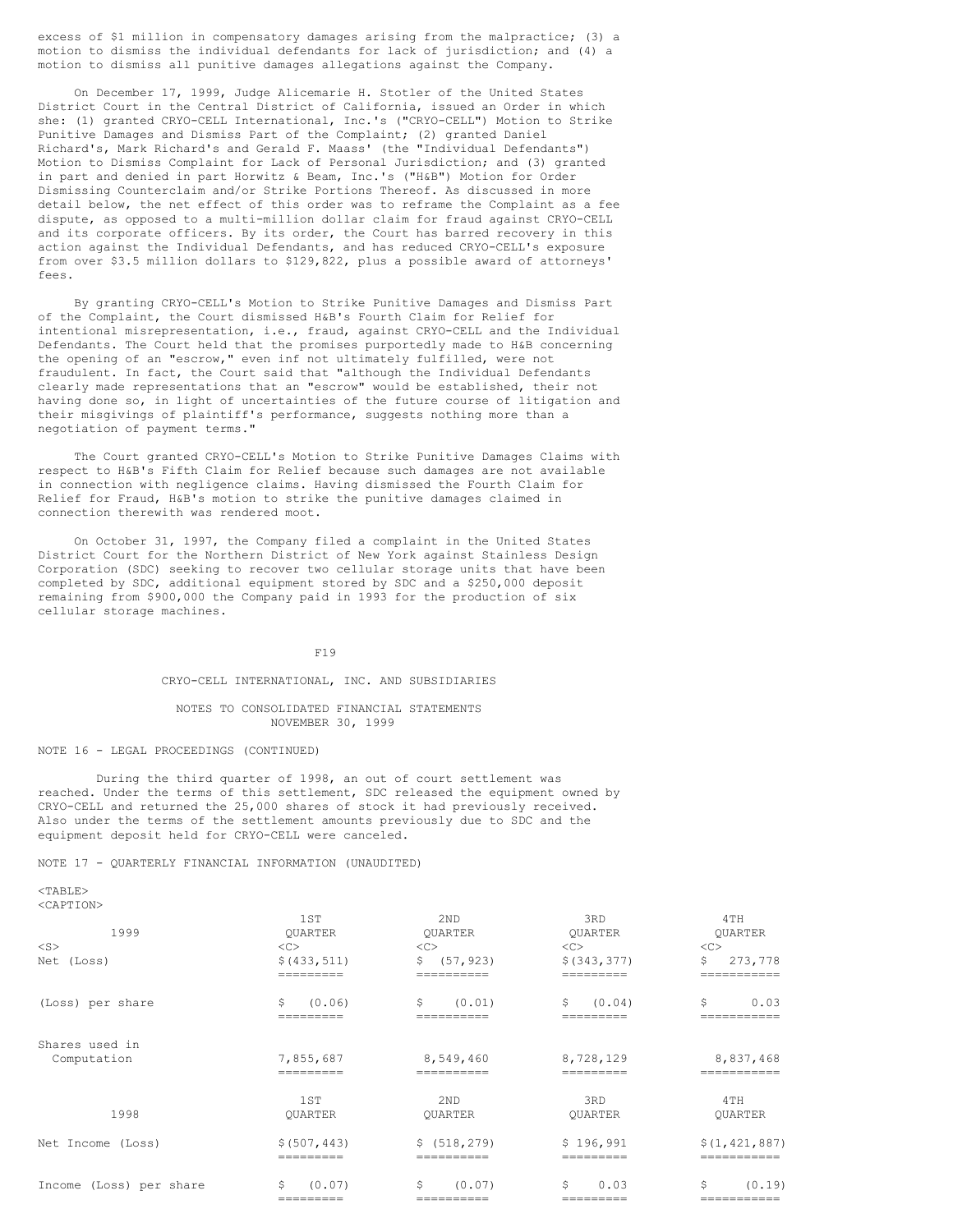$<$ /TABLE>

## $F20$

# PART III

Documents incorporated by reference: The information required by Part III of Form 10-KSB is incorporated by reference to the Issuer's definitive proxy statement relating to the 2000 Annual Meeting of Shareholders which is expected to be filed with Securities and Exchange Commission on or about March 30, 2000.

19

```
PART IV
```
ITEM 13. EXHIBITS AND REPORTS ON FORM 8-K

(a) Exhibits 3.1 Certificate of Incorporation (1)<br>3.11 Amendment to Certificate of Inco Amendment to Certificate of Incorporation 3.2 By-Laws (1) Board Minutes to Amendment of By-Laws 10.11 Agreement with InstaCool of North America, Inc.(2) 10.12 Agreement with the University of Arizona (2) 10.13 Agreement with Illinois Masonic Medical Center (4)<br>10.14 Agreement with Bio-Stor (4) 10.14 Agreement with Bio-Stor (4)<br>10.15 Agreement with Gamida-MedEg Agreement with Gamida-MedEquip (4) 10.16 Agreement with ORNDA HealthCorp (Tenet HealthSystem Hospitals, Inc.)(4) 10.17 Convertible Note from Net/Tech International, Inc. Dated November 30, 1995 (3) 10.18 Amended Agreement with Bio-Stor (5) 10.19 Agreement with Dublind Partners, Inc. (6)<br>10.20 Agreement with Medical Marketing Network, Agreement with Medical Marketing Network, Inc. (6) 21 List of Subsidiaries (3) 27 Financial Data Schedule ------------------- (1) Incorporated by reference to the Company's Registration Statement on Form S-1 (No. 33-34360). (2) Incorporated by reference to the Company's Annual Report on Form 10-K for the year ended November 30, 1994. (3) Incorporated by reference to the Company's Annual Report on Form 10-K for the year ended November 30, 1995. (4) Incorporated by reference to the Company's Annual Report on Form 10-K for the year ended November 30, 1996. (5) Incorporated by reference to the Company's Annual Report on Form 10-K for the year ended November 30, 1997. (6) Incorporated by reference to the Company's Annual Report on Form 10-KSB for the year ended November 30, 1998. (b) Reports on Form 8-K. (1) Form 8-K filed September 12, 1997 - Resignation of William C. Hardy as President, Chief Operating Officer and member of the Board. Resignation of Leonard Green from the Board of Directors. (2) Form 8-K filed November 18, 1997 - Company filed a multi-count lawsuit in the United States District Court, Northern District of New York claiming that Stainless Design Corporation of Saugerties, New York breached its contract. (3) Form 8-K filed February 16, 2000 - The judge issued an order in which she (1) granted the Company's motion to strike punitive damages and dismiss part of the complaint, (2) granted Daniel Richard's, Mark Richard's and Gerald Maass' motion to dismiss complaint for lack of personal jurisdiction, and (3) granted in part and denied in part Horwitz & Beam, Inc.'s motion to for order dismissing counterclaim and/or strike portions thereof. Supplemental Information to be furnished with reports filed pursuant to Section 15(d). (c) No annual reports or proxy material have been sent to security holders for the current fiscal year. Copies of any such report or proxy material so furnished to security holders subsequent to the filing of

20

when sent to security holders.

the annual report on this form will be furnished to the Commission

# SIGNATURES

In accordance with Section 13 or 15(d) of the Securities Exchange Act of 1934, the Registrant has duly caused this report to be signed on its behalf by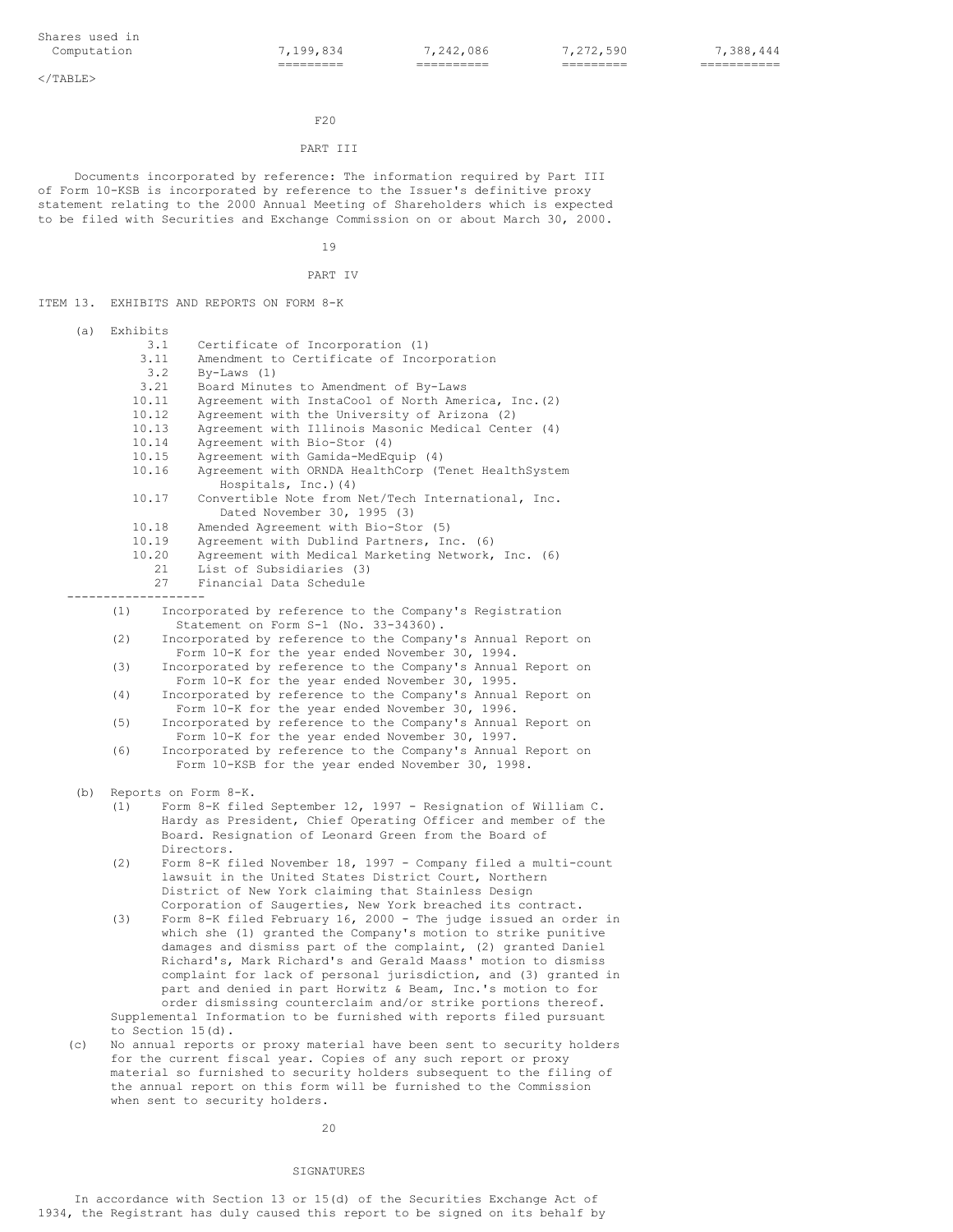CRYO-CELL INTERNATIONAL, INC.

By: s/ DANIEL D. RICHARD --------------------------- Daniel D. Richard, Chief Executive Officer

Dated: February 28, 2000

In accordance with the Securities Exchange Act of 1934, this report has been signed below by the following persons in the capacities indicated.

| NAME.                                                        | TTTLE                                                                                 |
|--------------------------------------------------------------|---------------------------------------------------------------------------------------|
|                                                              |                                                                                       |
| /s/DANIEL D. RICHARD<br>Daniel D. Richard                    | Chief Executive Officer and<br>Chairman of the Board<br>(Principal Executive Officer) |
| /s/GERALD F. MAASS<br>-------------------<br>Gerald F. Maass | Vice President and General<br>Manager, Director                                       |
| /s/JILL M. TAYMANS<br>Jill M. Taymans                        | Chief Financial Officer                                                               |
| /s/ED MODZELEWSKI<br>Ed Modzelewski                          | Director                                                                              |
| /s/FREDERICK C.S. WILHELM<br>Frederick C.S. Wilhelm          | Director                                                                              |

21

# EXHIBIT INDEX

| EXHIBIT |             |
|---------|-------------|
| NUMBER  | DESCRIPTION |
|         |             |

27 Financial Data Schedule